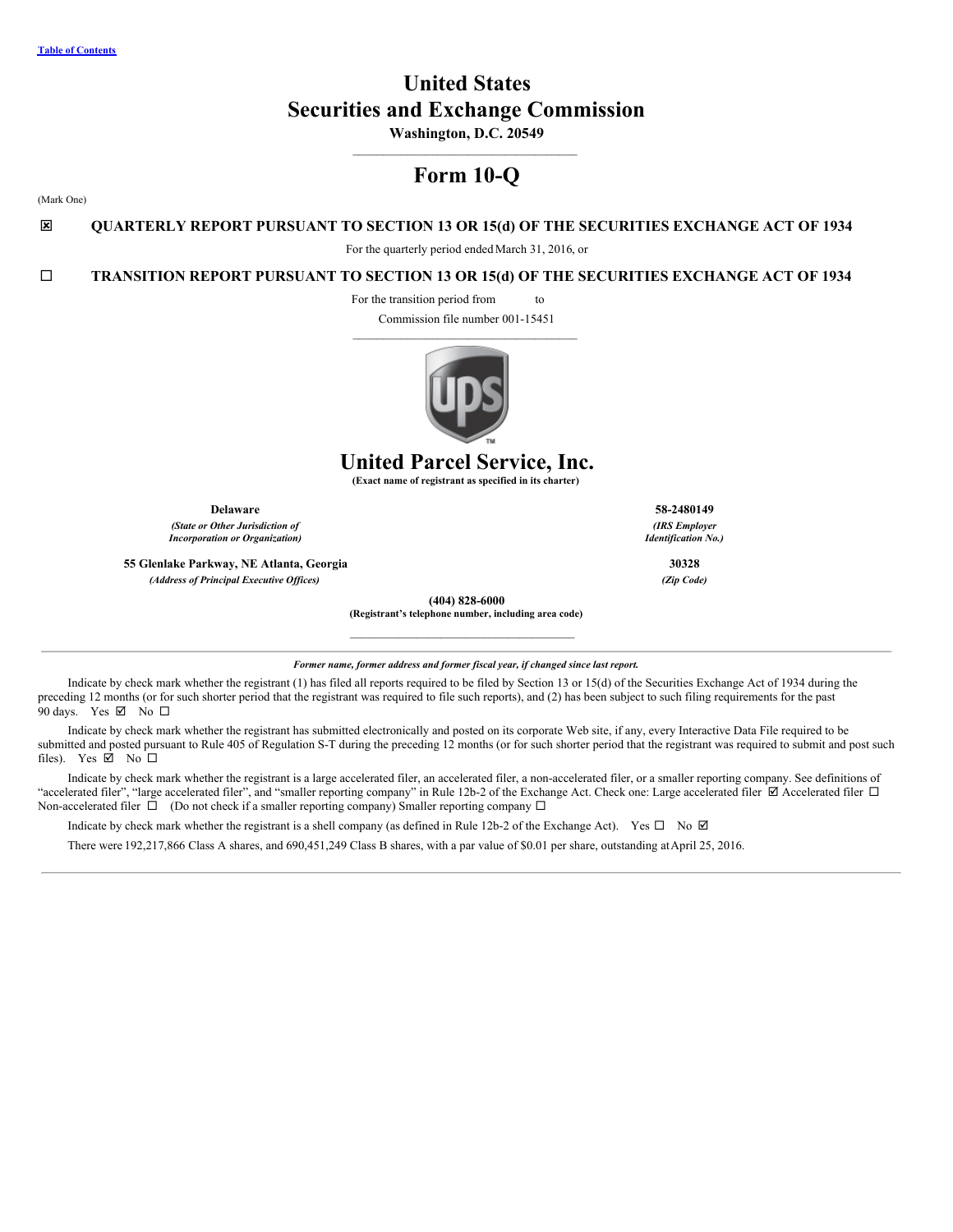### **UNITED PARCEL SERVICE, INC. QUARTERLY REPORT ON FORM 10-Q FOR THE QUARTER ENDEDMARCH 31, 2016 TABLE OF CONTENTS**

<span id="page-1-0"></span>

|                     | PART I—FINANCIAL INFORMATION                                                          |                                           |
|---------------------|---------------------------------------------------------------------------------------|-------------------------------------------|
|                     | <b>Cautionary Statement About Forward-Looking Statements</b>                          | T                                         |
| Item 1.             | <b>Financial Statements</b>                                                           |                                           |
|                     | <b>Consolidated Balance Sheets</b>                                                    |                                           |
|                     | <b>Statements of Consolidated Income</b>                                              | $\frac{2}{2}$                             |
|                     | <b>Statements of Consolidated Comprehensive Income</b>                                | $\overline{3}$                            |
|                     | <b>Statements of Consolidated Cash Flows</b>                                          |                                           |
|                     | <b>Notes to Consolidated Financial Statements</b>                                     | $\frac{4}{5}$ $\frac{5}{2}$ $\frac{5}{2}$ |
|                     | Note 1-Basis of Presentation                                                          |                                           |
|                     | <b>Note 2—Recent Accounting Pronouncements</b>                                        |                                           |
|                     | Note 3—Stock-Based Compensation                                                       |                                           |
|                     | Note 4-Investments and Restricted Cash                                                | $\overline{2}$                            |
|                     | Note 5—Property, Plant and Equipment                                                  | 13                                        |
|                     | Note 6—Employee Benefit Plans                                                         | 14                                        |
|                     | Note 7—Goodwill and Intangible Assets                                                 | 16                                        |
|                     | Note 8—Business Combinations                                                          | 17                                        |
|                     | Note 9—Debt and Financing Arrangements                                                | $\underline{18}$                          |
|                     | Note 10—Legal Proceedings and Contingencies                                           | $\overline{20}$                           |
|                     | Note 11-Shareowners' Equity                                                           | $\overline{22}$                           |
|                     | Note 12-Segment Information                                                           | $\overline{25}$                           |
|                     | Note 13—Earnings Per Share                                                            | $\frac{26}{5}$                            |
|                     | Note 14—Derivative Instruments and Risk Management                                    | 27                                        |
|                     | Note 15-Income Taxes                                                                  | 32                                        |
|                     |                                                                                       |                                           |
| Item 2.             | Management's Discussion and Analysis of Financial Condition and Results of Operations | <u>33</u>                                 |
|                     | Overview                                                                              | 33                                        |
|                     | <b>Results of Operations - Segment Review</b>                                         | 34                                        |
|                     | <b>U.S. Domestic Package Operations</b>                                               | 35                                        |
|                     | <b>International Package Operations</b>                                               | 38                                        |
|                     | <b>Supply Chain &amp; Freight Operations</b>                                          | $\underline{40}$                          |
|                     | <b>Consolidated Operating Expenses</b>                                                | 42                                        |
|                     | Other Income and (Expense)                                                            | $\overline{44}$                           |
|                     | <b>Income Tax Expense</b>                                                             | $\frac{44}{1}$                            |
|                     | <b>Liquidity and Capital Resources</b>                                                | 45                                        |
|                     | <b>Net Cash From Operating Activities</b>                                             | 45                                        |
|                     | <b>Net Cash Used in Investing Activities</b>                                          | $\frac{46}{5}$                            |
|                     | <b>Net Cash Used in Financing Activities</b>                                          | 47                                        |
|                     | <b>Sources of Credit</b>                                                              | $\overline{48}$                           |
|                     | Guarantees and Other Off-Balance Sheet Arrangements                                   | 48                                        |
|                     | Contingencies                                                                         | $\frac{48}{1}$                            |
|                     | <b>Collective Bargaining Agreements</b>                                               | $\underline{48}$                          |
|                     | <b>Recent Accounting Pronouncements</b>                                               | $\overline{48}$                           |
| Item 3.             | Quantitative and Qualitative Disclosures About Market Risk                            | 49                                        |
| Item 4.             | <b>Controls and Procedures</b>                                                        | 50                                        |
|                     |                                                                                       |                                           |
|                     | <b>PART II-OTHER INFORMATION</b>                                                      |                                           |
| Item 1.             | <b>Legal Proceedings</b>                                                              | <u>51</u>                                 |
| Item 1A.<br>Item 2. | <b>Risk Factors</b><br>Unregistered Sales of Equity Securities and Use of Proceeds    | 51                                        |
|                     |                                                                                       | 53<br>$\underline{54}$                    |
| Item 6.             | <b>Exhibits</b>                                                                       |                                           |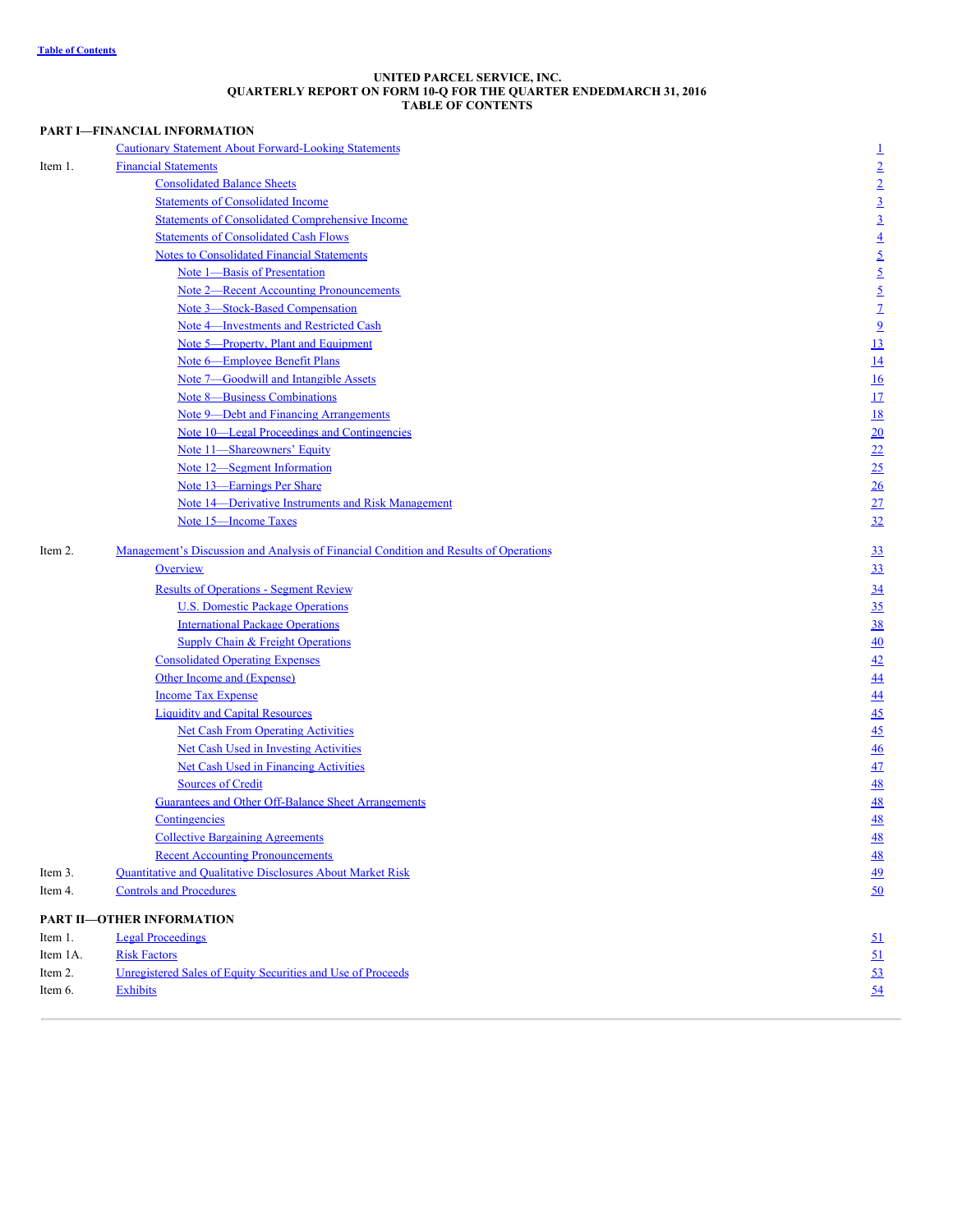# **PART I. FINANCIAL INFORMATION**

### <span id="page-2-0"></span>**Cautionary Statement About Forward-Looking Statements**

This report includes certain "forward-looking statements" within the meaning of the Private Securities Litigation Reform Act of 1995. Statements in the future tense, and all statements accompanied by terms such as "believe," "project," "expect," "estimate," "assume," "intend," "anticipate," "target," "plan," and variations thereof and similar terms are intended to be forward-looking statements. We intend that all forward-looking statements we make will be subject to safe harbor protection of the federal securities laws pursuant to Section 27A of the Securities Act of 1933 and Section 21E of the Securities Exchange Act of 1934.

Our disclosure and analysis in this report, in our Annual Report on Form 10-K for the year endedDecember 31, 2015 and in our other filings with the Securities and Exchange Commission contain forward-looking statements regarding our intent, belief and current expectations about our strategic direction, prospects and future results. From time to time, we also provide forward-looking statements in other materials we release as well as oral forward-looking statements. Such statements give our current expectations or forecasts of future events; they do not relate strictly to historical or current facts. Management believes that these forward-looking statements are reasonable as and when made. However, caution should be taken not to place undue reliance on any such forward-looking statements because such statements speak only as of the date when made.

Forward-looking statements are subject to certain risks and uncertainties that could cause actual results to differ materially from our historical experience and our present expectations or anticipated results. These risks and uncertainties include, but are not limited to: general economic conditions, both in the U.S. and internationally; significant competition on a local, regional, national, and international basis; changes in our relationships with our significant customers; the existing complex and stringent regulation in the U.S. and internationally, changes to which can impact our business; increased security requirements that may increase our costs of operations and reduce operating efficiencies; legal, regulatory or market responses to global climate change; negotiation and ratification of labor contracts; strikes, work stoppages and slowdowns by our employees; the effects of changing prices of energy, including gasoline, diesel and jet fuel, and interruptions in supplies of these commodities; changes in exchange rates or interest rates; our ability to maintain the image of our brand; breaches in data security; disruptions to the Internet or our technology infrastructure; our ability to accurately forecast our future capital investment needs; exposure to changing economic, political and social developments in international and emerging markets; changes in business strategy, government regulations, or economic or market conditions that may result in substantial impairment of our assets; increases in our expenses or funding obligations relating to employee health, retiree health and/or pension benefits; the potential for various claims and litigation related to labor and employment, personal injury, property damage, business practices, environmental liability and other matters; our ability to realize the anticipated benefits from acquisitions, joint ventures or strategic alliances; our ability to manage insurance and claims expenses; and other risks discussed in our filings with the Securities and Exchange Commission from time to time, including our Annual Report on Form 10-K for the year ended December 31, 2015, or described from time to time in our future reports filed with the Securities and Exchange Commission. You should consider the limitations on, and risks associated with, forward-looking statements and not unduly rely on the accuracy of predictions contained in such forward-looking statements. We do not undertake any obligation to update forward-looking statements to reflect events, circumstances, changes in expectations, or the occurrence of unanticipated events after the date of those statements.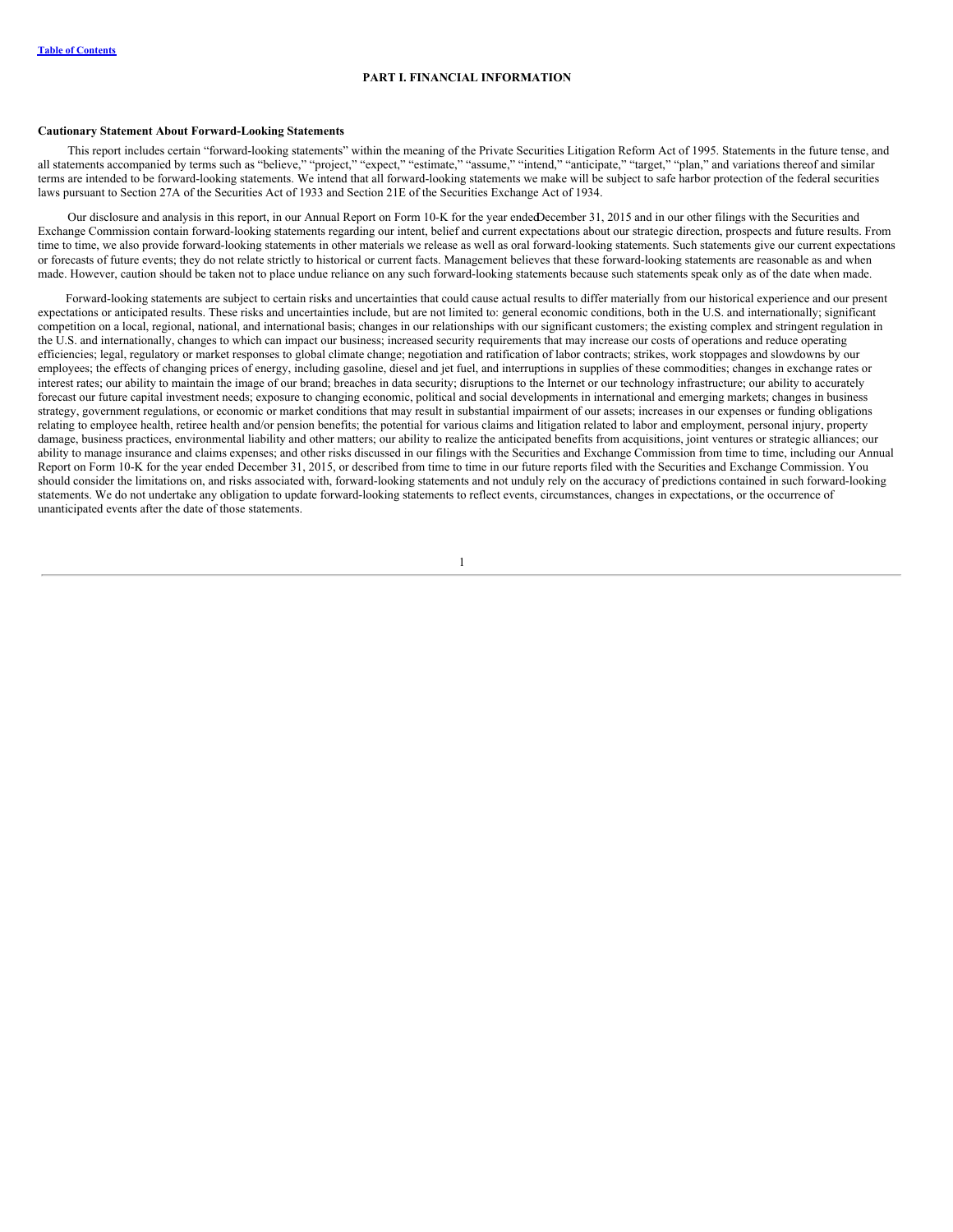<span id="page-3-1"></span><span id="page-3-0"></span>**Item 1.** *Financial Statements*

### **UNITED PARCEL SERVICE, INC. AND SUBSIDIARIES CONSOLIDATED BALANCE SHEETS March 31, 2016 (unaudited) and December 31, 2015 (In millions)**

|                                                                   |                                             | March 31,<br>2016 |               | December 31,<br>2015 |
|-------------------------------------------------------------------|---------------------------------------------|-------------------|---------------|----------------------|
| <b>ASSETS</b>                                                     |                                             |                   |               |                      |
| <b>Current Assets:</b>                                            |                                             |                   |               |                      |
| Cash and cash equivalents                                         | $\mathbb{S}$                                | 3,887             | $\mathsf{\$}$ | 2,730                |
| Marketable securities                                             |                                             | 2,380             |               | 1,996                |
| Accounts receivable, net                                          |                                             | 6,241             |               | 7,134                |
| Other current assets                                              |                                             | 1,404             |               | 1,348                |
| <b>Total Current Assets</b>                                       |                                             | 13,912            |               | 13,208               |
| Property, Plant and Equipment, Net                                |                                             | 18,285            |               | 18,352               |
| Goodwill                                                          |                                             | 3,440             |               | 3,419                |
| Intangible Assets, Net                                            |                                             | 1,569             |               | 1,549                |
| Non-Current Investments and Restricted Cash                       |                                             | 484               |               | 473                  |
| Deferred Income Tax Assets                                        |                                             | 328               |               | 255                  |
| <b>Other Non-Current Assets</b>                                   |                                             | 1,150             |               | 1,055                |
| <b>Total Assets</b>                                               | $\mathbb{S}% _{n}^{X\rightarrow\mathbb{R}}$ | 39,168            | $\mathbb{S}$  | 38,311               |
| <b>LIABILITIES AND SHAREOWNERS' EQUITY</b>                        |                                             |                   |               |                      |
| <b>Current Liabilities:</b>                                       |                                             |                   |               |                      |
| Current maturities of long-term debt and commercial paper         | $\mathbb{S}$                                | 3,869             | $\mathsf{\$}$ | 3,018                |
| Accounts payable                                                  |                                             | 2,040             |               | 2,587                |
| Accrued wages and withholdings                                    |                                             | 2,131             |               | 2,253                |
| Hedge margin liabilities                                          |                                             | 641               |               | 717                  |
| Income taxes payable                                              |                                             | 538               |               | 147                  |
| Self-insurance reserves                                           |                                             | 663               |               | 657                  |
| Other current liabilities                                         |                                             | 1,216             |               | 1,317                |
| <b>Total Current Liabilities</b>                                  |                                             | 11,098            |               | 10,696               |
| Long-Term Debt                                                    |                                             | 11,569            |               | 11,316               |
| Pension and Postretirement Benefit Obligations                    |                                             | 10,839            |               | 10,638               |
| Deferred Income Tax Liabilities                                   |                                             | 104               |               | 115                  |
| <b>Self-Insurance Reserves</b>                                    |                                             | 1,778             |               | 1,831                |
| Other Non-Current Liabilities                                     |                                             | 1,300             |               | 1,224                |
| Shareowners' Equity:                                              |                                             |                   |               |                      |
| Class A common stock (194 and 194 shares issued in 2016 and 2015) |                                             | $\overline{2}$    |               | $\overline{2}$       |
| Class B common stock (691 and 693 shares issued in 2016 and 2015) |                                             | $\overline{7}$    |               | $\tau$               |
| Additional paid-in capital                                        |                                             |                   |               |                      |
| Retained earnings                                                 |                                             | 6,095             |               | 6,001                |
| Accumulated other comprehensive loss                              |                                             | (3,647)           |               | (3,540)              |
| Deferred compensation obligations                                 |                                             | 43                |               | 51                   |
| Less: Treasury stock (1 share in 2016 and 2015)                   |                                             | (43)              |               | (51)                 |
| Total Equity for Controlling Interests                            |                                             | 2,457             |               | 2,470                |
| Noncontrolling Interests                                          |                                             | 23                |               | 21                   |
| Total Shareowners' Equity                                         |                                             | 2,480             |               | 2,491                |
| Total Liabilities and Shareowners' Equity                         | $\$$                                        | 39,168            | $\mathbb{S}$  | 38,311               |
|                                                                   |                                             |                   |               |                      |

See notes to unaudited consolidated financial statements.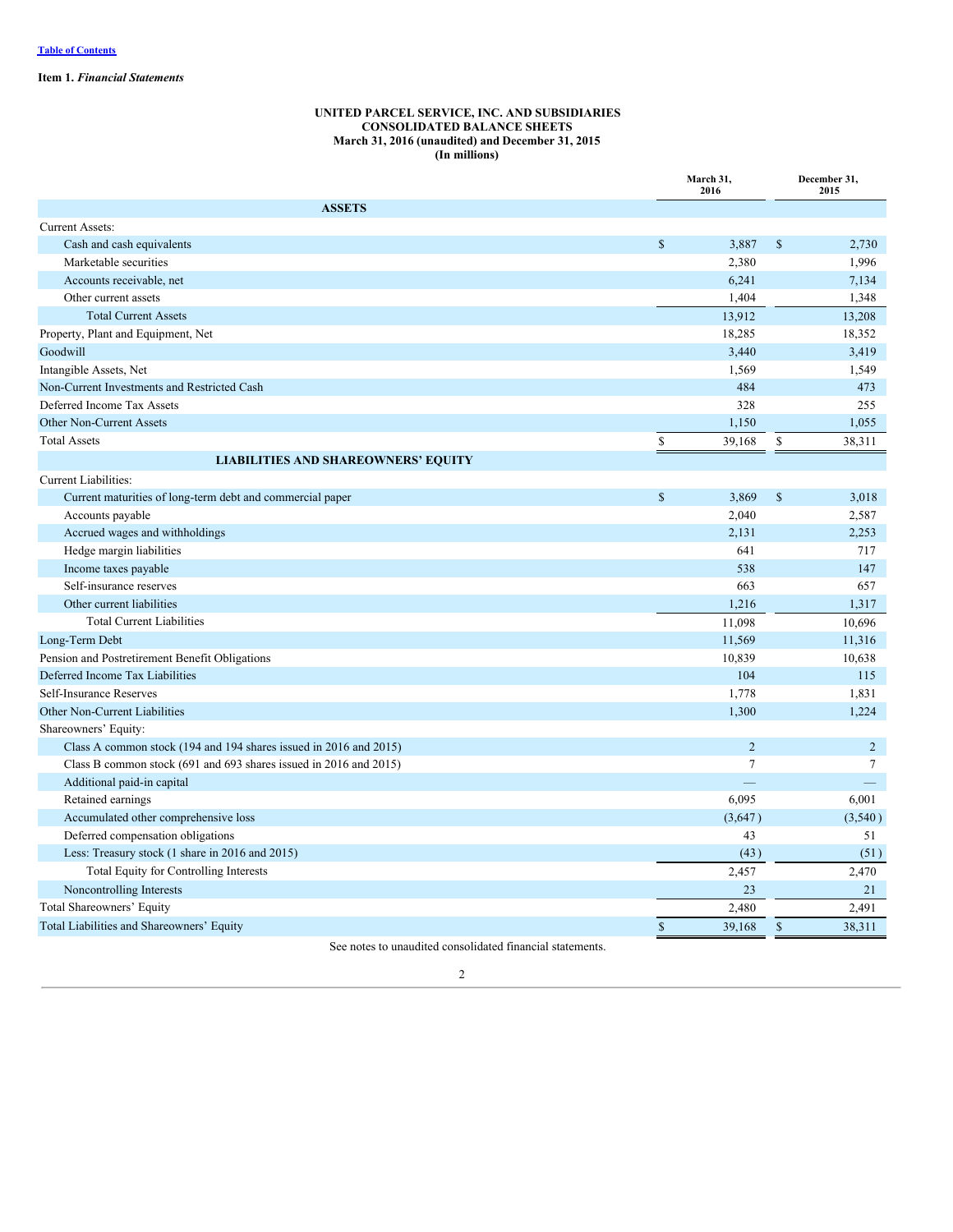# **UNITED PARCEL SERVICE, INC. AND SUBSIDIARIES STATEMENTS OF CONSOLIDATED INCOME (In millions, except per share amounts) (unaudited)**

<span id="page-4-0"></span>

|                                  |              | <b>Three Months Ended</b><br>March 31, |                |  |
|----------------------------------|--------------|----------------------------------------|----------------|--|
|                                  | 2016         |                                        | 2015           |  |
| Revenue                          | \$<br>14,418 | $\mathbb{S}$                           | 13,977         |  |
| <b>Operating Expenses:</b>       |              |                                        |                |  |
| Compensation and benefits        | 7,853        |                                        | 7,564          |  |
| Repairs and maintenance          | 381          |                                        | 350            |  |
| Depreciation and amortization    | 552          |                                        | 506            |  |
| Purchased transportation         | 2,024        |                                        | 1,854          |  |
| Fuel                             | 434          |                                        | 644            |  |
| Other occupancy                  | 269          |                                        | 294            |  |
| Other expenses                   | 1,082        |                                        | 1,092          |  |
| <b>Total Operating Expenses</b>  | 12,595       |                                        | 12,304         |  |
| <b>Operating Profit</b>          | 1,823        |                                        | 1,673          |  |
| Other Income and (Expense):      |              |                                        |                |  |
| Investment income and other      | 17           |                                        | $\overline{4}$ |  |
| Interest expense                 | (93)         |                                        | (87)           |  |
| Total Other Income and (Expense) | (76)         |                                        | (83)           |  |
| Income Before Income Taxes       | 1,747        |                                        | 1,590          |  |
| Income Tax Expense               | 616          |                                        | 564            |  |
| Net Income                       | \$<br>1,131  | S                                      | 1,026          |  |
| Basic Earnings Per Share         | 1.27         | S                                      | 1.13           |  |
| Diluted Earnings Per Share       | 1.27<br>S    | S                                      | 1.12           |  |

# **STATEMENTS OF CONSOLIDATED COMPREHENSIVE INCOME (In millions) (unaudited)**

<span id="page-4-1"></span>

|                                                                             | <b>Three Months Ended</b><br>March 31, |       |  |       |
|-----------------------------------------------------------------------------|----------------------------------------|-------|--|-------|
|                                                                             |                                        | 2016  |  | 2015  |
| Net Income                                                                  |                                        | 1,131 |  | 1,026 |
| Change in foreign currency translation adjustment, net of tax               |                                        | 26    |  | (304) |
| Change in unrealized gain (loss) on marketable securities, net of tax       |                                        |       |  |       |
| Change in unrealized gain (loss) on cash flow hedges, net of tax            |                                        | (162) |  | 176   |
| Change in unrecognized pension and postretirement benefit costs, net of tax |                                        | 26    |  | 32    |
| Comprehensive Income                                                        |                                        | 1.024 |  | 932   |

See notes to unaudited consolidated financial statements.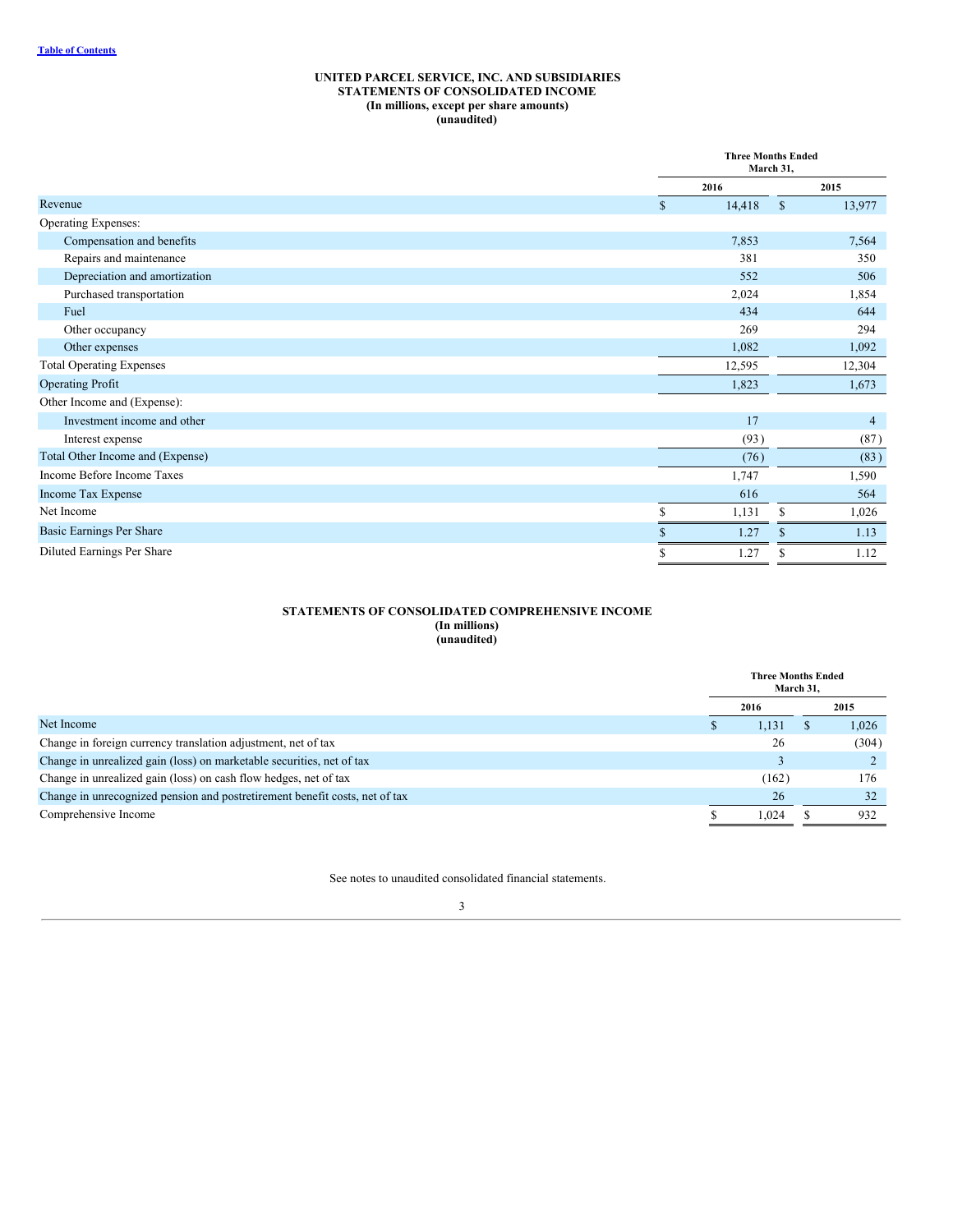### **UNITED PARCEL SERVICE, INC. AND SUBSIDIARIES STATEMENTS OF CONSOLIDATED CASH FLOWS (In millions) (unaudited)**

<span id="page-5-0"></span>

|                                                                                |      | <b>Three Months Ended</b><br>March 31, |                |  |
|--------------------------------------------------------------------------------|------|----------------------------------------|----------------|--|
|                                                                                | 2016 |                                        | 2015           |  |
| <b>Cash Flows From Operating Activities:</b>                                   |      |                                        |                |  |
| Net income                                                                     | \$   | 1,131<br>\$                            | 1,026          |  |
| Adjustments to reconcile net income to net cash from operating activities:     |      |                                        |                |  |
| Depreciation and amortization                                                  |      | 552                                    | 506            |  |
| Pension and postretirement benefit expense                                     |      | 267                                    | 270            |  |
| Pension and postretirement benefit contributions                               |      | (43)                                   | (47)           |  |
| Self-insurance provision                                                       |      | (48)                                   | (30)           |  |
| Deferred tax (benefit) expense                                                 |      | 5                                      | (49)           |  |
| Stock compensation expense                                                     |      | 215                                    | 194            |  |
| Other (gains) losses                                                           |      | (91)                                   | (5)            |  |
| Changes in assets and liabilities, net of effects of business acquisitions:    |      |                                        |                |  |
| Accounts receivable                                                            |      | 1,082                                  | 763            |  |
| Other current assets                                                           |      | 135                                    | 219            |  |
| Accounts payable                                                               |      | (571)                                  | (571)          |  |
| Accrued wages and withholdings                                                 |      | (108)                                  | (184)          |  |
| Other current liabilities                                                      |      | 136                                    | 665            |  |
| Other operating activities                                                     |      | 8                                      | (6)            |  |
| Net cash from operating activities                                             |      | 2,670                                  | 2,751          |  |
| <b>Cash Flows From Investing Activities:</b>                                   |      |                                        |                |  |
| Capital expenditures                                                           |      | (427)                                  | (365)          |  |
| Proceeds from disposals of property, plant and equipment                       |      | 3                                      | $\overline{2}$ |  |
| Purchases of marketable securities                                             |      | (1, 599)                               | (1,909)        |  |
| Sales and maturities of marketable securities                                  |      | 974                                    | 943            |  |
| Net (increase) decrease in finance receivables                                 |      | (20)                                   | (9)            |  |
| Cash paid for business acquisitions, net of cash and cash equivalents acquired |      | (6)                                    | (10)           |  |
| Other investing activities                                                     |      | (33)                                   | (9)            |  |
| Net cash (used in) investing activities                                        |      | (1, 108)                               | (1, 357)       |  |
| <b>Cash Flows From Financing Activities:</b>                                   |      |                                        |                |  |
| Net change in short-term debt                                                  |      | (759)                                  | 1,463          |  |
| Proceeds from borrowings                                                       |      | 1,801                                  | 1,566          |  |
| Repayments of borrowings                                                       |      | (223)                                  | (685)          |  |
| Purchases of common stock                                                      |      | (640)                                  | (676)          |  |
| Issuances of common stock                                                      |      | 83                                     | 72             |  |
| Dividends                                                                      |      | (666)                                  | (636)          |  |
| Other financing activities                                                     |      | (36)                                   | (205)          |  |
| Net cash (used in) provided by financing activities                            |      | (440)                                  | 899            |  |
| <b>Effect Of Exchange Rate Changes On Cash And Cash Equivalents</b>            |      | 35                                     | (102)          |  |
| Net Increase (Decrease) In Cash And Cash Equivalents                           |      | 1,157                                  | 2,191          |  |
| <b>Cash And Cash Equivalents:</b>                                              |      |                                        |                |  |
| Beginning of period                                                            |      | 2,730                                  | 2,291          |  |
| End of period                                                                  | \$   | $\mathbb{S}$<br>3,887                  | 4,482          |  |
|                                                                                |      |                                        |                |  |

See notes to unaudited consolidated financial statements.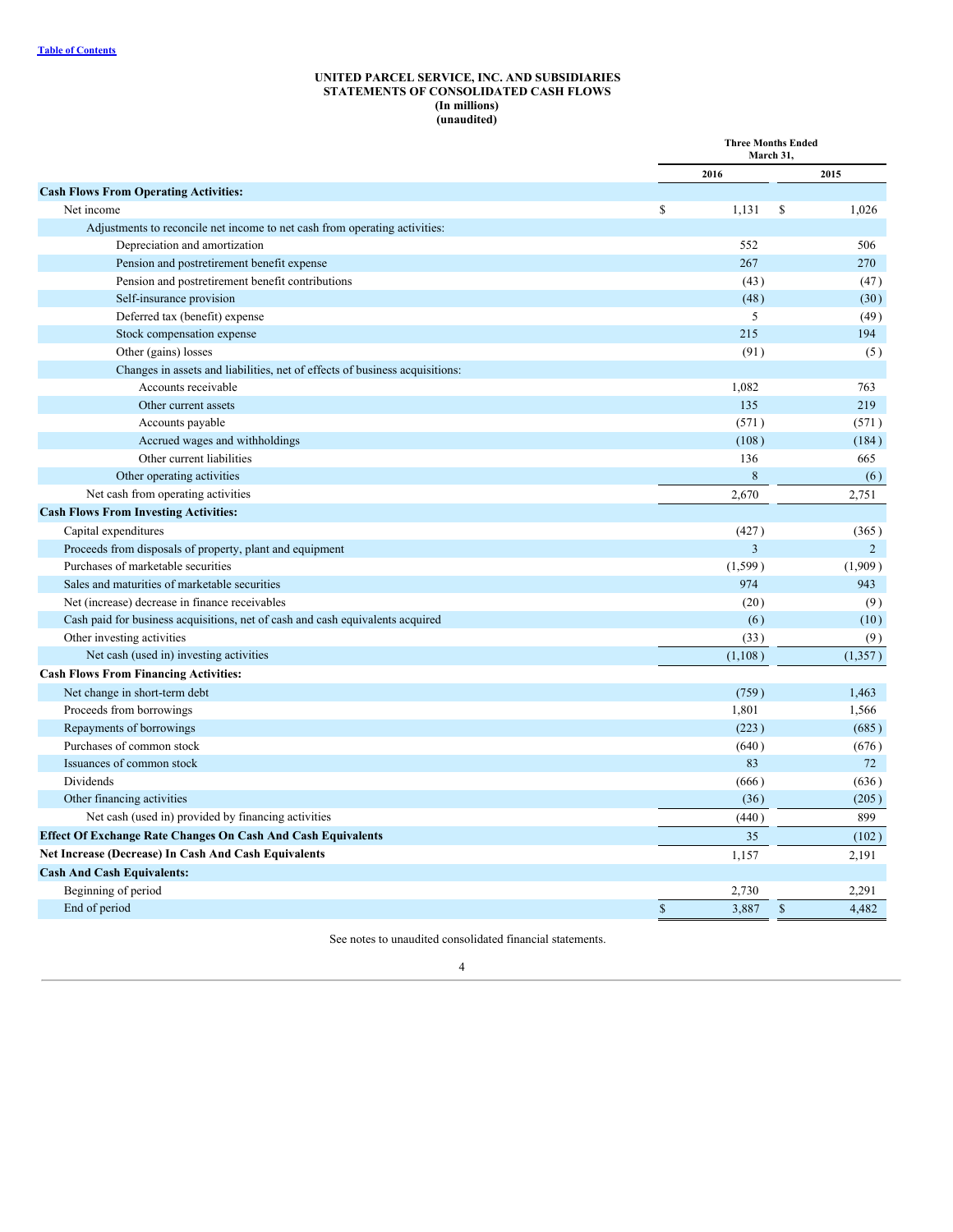# <span id="page-6-1"></span><span id="page-6-0"></span>**NOTE 1. BASIS OF PRESENTATION**

### *Principles of Consolidation*

In our opinion, the accompanying interim, unaudited, consolidated financial statements have been prepared in accordance with accounting principles generally accepted in the United States for interim financial information and with the instructions to Form 10-Q and Rule 10-01 of Regulation S-X. These consolidated financial statements contain all adjustments (consisting of normal recurring accruals) necessary to present fairly our financial position as of March 31, 2016, our results of operations for thethree months ended March 31, 2016 and 2015, and cash flows for the three months ended March 31, 2016 and 2015. The results reported in these consolidated financial statements should not be regarded as necessarily indicative of results that may be expected for any other period or the entire year. The interim consolidated financial statements should be read in conjunction with the audited consolidated financial statements and notes thereto included in our Annual Report on Form 10-K for the year ended December 31, 2015.

For interim consolidated financial statement purposes, we provide for accruals under our various employee benefit plans and self-insurance reserves for each three month period based on one quarter of the estimated annual expense.

Certain prior year amounts have been reclassified to conform to the current year presentation. These reclassifications had no material impact on our financial position or results of operations.

#### *Fair Value of Financial Instruments*

The carrying amounts of our cash and cash equivalents, accounts receivable, finance receivables and accounts payable approximate fair value as ofMarch 31, 2016. The fair values of our investment securities are disclosed in note 4, recognized multiemployer pension withdrawal liabilities in note6, our short and long-term debt in note9 and our derivative instruments in note 14. We utilized Level 1 inputs in the fair value hierarchy of valuation techniques to determine the fair value of our cash and cash equivalents, and Level 2 inputs to determine the fair value of our accounts receivable, finance receivables and accounts payable.

#### *Accounting Estimates*

The preparation of the accompanying interim, unaudited, consolidated financial statements requires management to make estimates and judgments that affect the reported amounts of assets and liabilities and the disclosure of contingencies at the date of the consolidated financial statements, as well as the reported amounts of revenues and expenses during the reporting period. Estimates have been prepared on the basis of the most current and best information and actual results could differ materially from those estimates.

# <span id="page-6-2"></span>**NOTE 2. RECENT ACCOUNTING PRONOUNCEMENTS**

#### *Adoption of New Accounting Standards*

In May 2015, the FASB issued an accounting standards update that changes the disclosure requirement for reporting investments at fair value. This update removes the requirement to categorize investments for which fair value is measured using the net asset value per share practical expedient within the fair value hierarchy. These disclosures are limited to investments for which the entity has elected to measure the fair value using that practical expedient. This guidance became effective for us in the first quarter of 2016, and did not have a material impact on our consolidated financial position or results of operations.

In June 2014, the FASB issued an accounting standards update for companies that grant their employees share-based payments in which the terms of the award provide that a performance target that affects vesting could be achieved after the requisite service period. This guidance became effective for us in the first quarter of 2015, and did not have a material impact on our consolidated financial position or results of operations.

Other accounting pronouncements adopted during the periods covered by the consolidated financial statements did not have a material impact on our consolidated financial position or results of operations.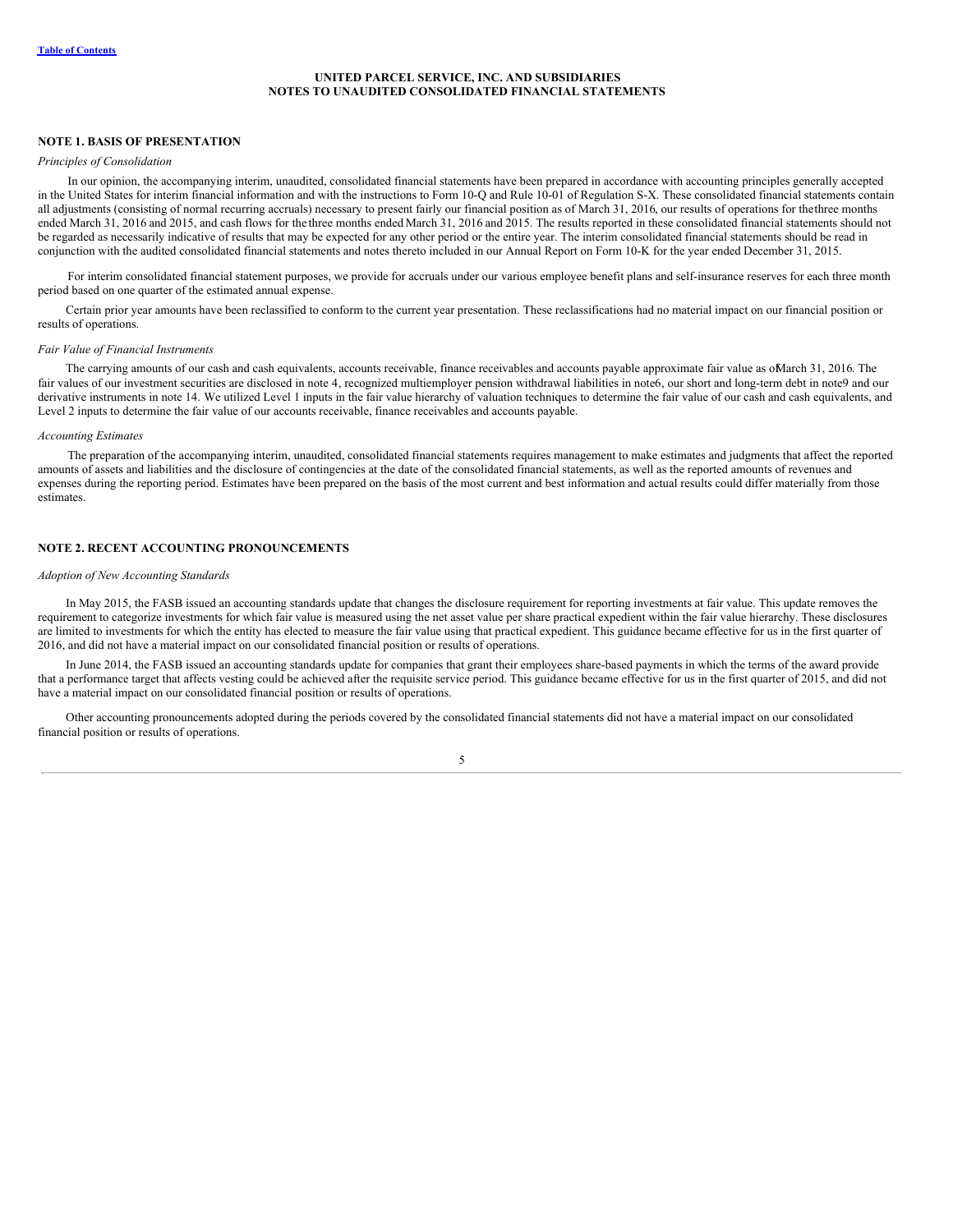#### *Accounting Standards Issued But Not Yet Ef ective*

In March 2016, the FASB issued an accounting standards update that simplifies the income tax accounting and cash flow presentation related to share-based compensation by requiring the recognition of all excess tax benefits and deficiencies directly on the income statement and classification as cash flows from operating activities on the statement of cash flows. This update also makes several changes to the accounting for forfeitures and employee tax withholding on share-based compensation. This new guidance becomes effective for us in the first quarter of 2017, but early adoption is permitted. At this time, we do not expect this accounting standards update to have a material impact on our consolidated financial position, results of operations or consolidated cash flows.

In February 2016, the FASB issued an accounting standards update that requires all leases with terms beyond twelve months to be recognized on the balance sheet. Although the distinction between operating and finance leases will continue to exist under the new standard, the recognition and measurement of expenses and cash flows will not change significantly from current treatment. This new guidance requires modified retrospective application and becomes effective for us in the first quarter of 2019, but early adoption is permitted. We are currently evaluating this update to determine the full impact of its adoption, but we expect material changes on our consolidated financial position.

In January 2016, the FASB issued an accounting standards update which addresses certain aspects of the recognition, measurement, presentation and disclosure of financial instruments. The amendment will be effective for us beginning the first quarter of 2018. At this time, we do not expect this accounting standards update to have a material impact on our consolidated financial position, results of operations or consolidated cash flows.

In May 2014, the FASB issued an accounting standards update that changes the revenue recognition for companies that enter into contracts with customers to transfer goods or services. This amended guidance requires revenue to be recognized in an amount that reflects the consideration to which the company expects to be entitled for those goods and services when the performance obligation has been satisfied. This amended guidance also requires enhanced disclosures regarding the nature, amount, timing and uncertainty of revenue and related cash flows arising from contracts with customers. In August 2015, the FASB issued an accounting standards update that defers the effective date of the new revenue recognition guidance for one year, to interim and annual reporting periods beginning after December 15, 2017. Early adoption is permitted, but not before the original effective date for periods beginning after December 15, 2016. In March 2016, the FASB issued an accounting standards update that further clarifies the May 2014 accounting standards update with respect to principle versus agent considerations in revenue from contracts with customers and has the same effective date as the original standard. We are currently evaluating these updates to determine the full impact of adoption.

Other accounting pronouncements issued, but not effective until after March 31, 2016, are not expected to have a material impact on our consolidated financial position or results of operations.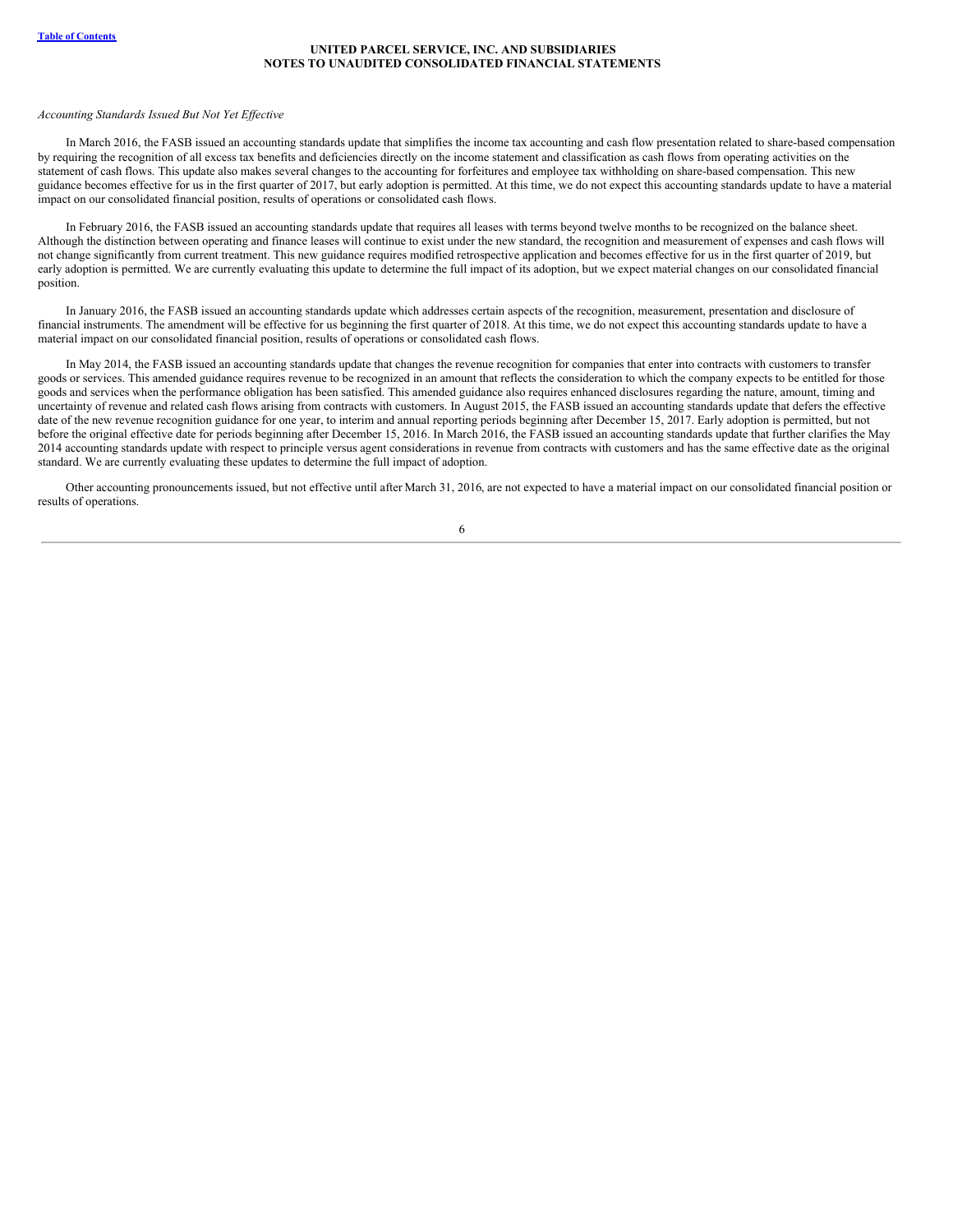### <span id="page-8-0"></span>**NOTE 3. STOCK-BASED COMPENSATION**

We issue employee share-based awards under the UPS Incentive Compensation Plan, which permits the grant of nonqualified and incentive stock options, stock appreciation rights, restricted stock and stock units, and restricted performance shares and performance units, to eligible employees (restricted stock and stock units, restricted performance shares and performance units are herein referred to as "Restricted Units"). Upon vesting, Restricted Units result in the issuance of the equivalent number of UPS class A common shares after required tax withholdings. Dividends accrued on Restricted Units are reinvested in additional Restricted Units at each dividend payable date, and are subject to the same vesting and forfeiture conditions as the underlying Restricted Units upon which they are earned.

The primary compensation programs offered under the UPS Incentive Compensation Plan include the UPS Management Incentive Award program, the UPS Long-Term Incentive Performance Award program and the UPS Stock Option program. We also maintain an employee stock purchase plan which allows eligible employees to purchase shares of UPS class A common stock at a discount. Additionally, our matching contributions to the primary employee defined contribution savings plan are made in shares of UPS class A common stock.

#### *Management Incentive Award Program ("MIP")*

During the first quarter of 2016, we granted Restricted Units under MIP to certain eligible management employees. Restricted Units granted under MIP generally vest over a five-year period with approximately 20% of the award vesting on January 15th of each of the years following the grant date (except in the case of death, disability, or retirement, in which case immediate vesting occurs). The entire grant is expensed on a straight-line basis over the requisite service period. Based on the date that the eligible management population and performance targets were approved for MIP, we determined the award measurement date to be February 4, 2016 (for U.S.-based employees), March 2, 2016 (for management committee employees) and March 21, 2016 (for international-based employees); therefore, the Restricted Units awarded were valued for stock compensation expense purposes using the closing New York Stock Exchange price of \$96.25, \$98.77 and \$105.15 on those dates, respectively.

### *Long-Term Incentive Performance Award Program ("LTIP")*

We award Restricted Units under LTIP to certain eligible management employees. The performance targets are equally-weighted among adjusted consolidated operating return on invested capital, growth in adjusted consolidated revenue and total shareowner return relative to a peer group of companies. These Restricted Units generally vest at the end of a three-year period (except in the case of death, disability, or retirement, in which case immediate vesting occurs on a prorated basis). The number of Restricted Units earned will be based on the percentage achievement of the performance targets established on the grant date.

For the two-thirds of the award related to consolidated operating return on invested capital and growth in consolidated revenue, we recognize the grant-date fair value of these Restricted Units (less estimated forfeitures) as compensation expense ratably over the vesting period, based on the number of awards expected to be earned. Based on the date that the eligible management population and performance targets were approved for the 2016 LTIP Award, we determined the award measurement date to be March 24, 2016; therefore, the target Restricted Units awarded for this portion of the award were valued for stock compensation expense using the closing New York Stock Exchange price of \$105.43 on that date.

The remaining one-third of the award related to total shareowner return relative to a peer group is valued using a Monte Carlo model. The model utilized the following assumptions: expected volatility of 16.45% based on historical stock volatility, a risk-free rate of return of1.01% and no expected dividend yield because the units earn dividend equivalents. This portion of the award was valued with a grant date fair value of \$135.57 per unit.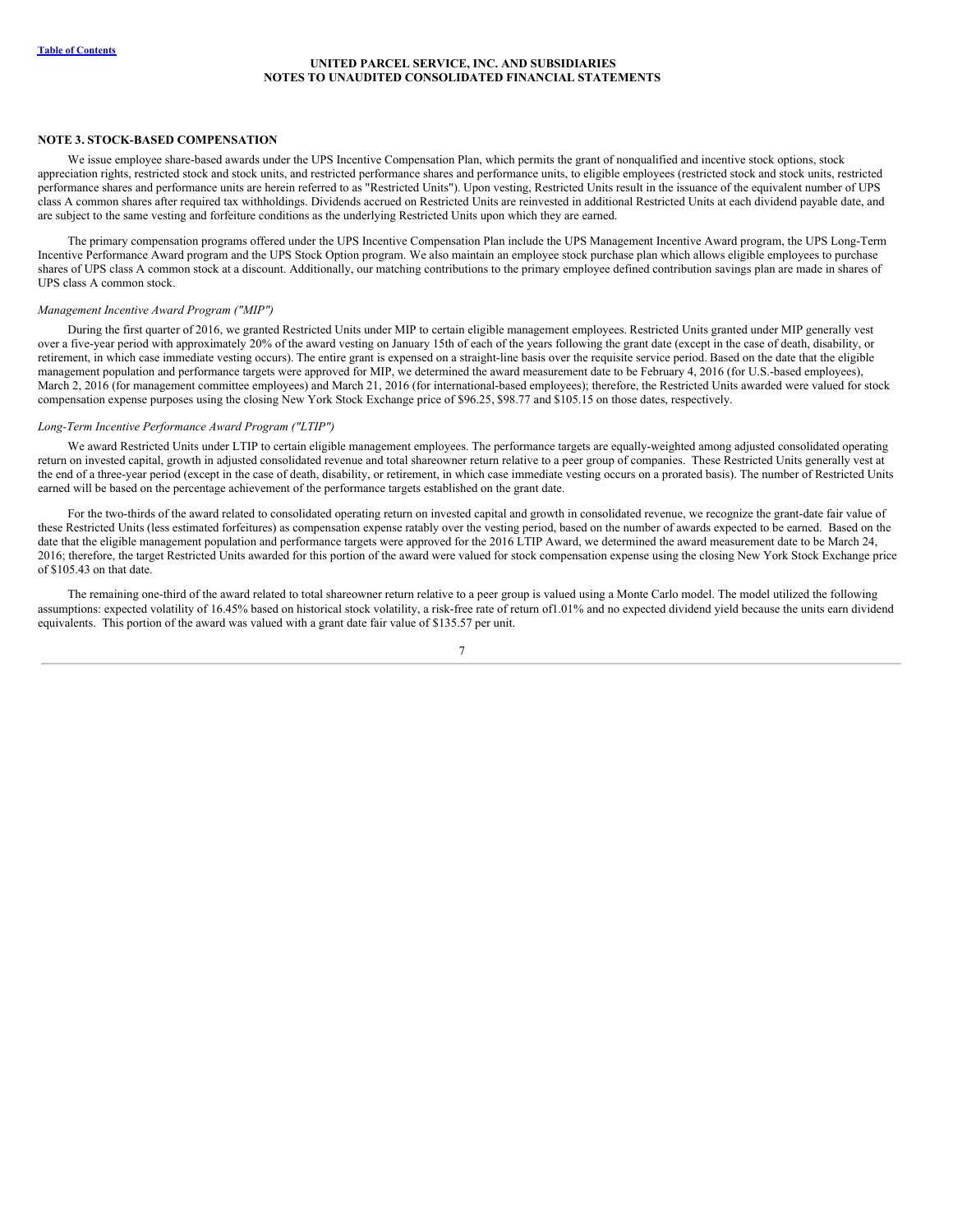### *Nonqualified Stock Options*

During the first quarter of 2016, we granted nonqualified stock option awards to a limited group of eligible senior management employees under the UPS Stock Option program. Stock option awards generally vest over a five-year period with approximately20% of the award vesting at each anniversary date of the grant (except in the case of death, disability, or retirement, in which case immediate vesting occurs). The options granted will expire ten years after the date of the grant. In the first quarter of 2016 and 2015, we granted 0.2 million stock options, respectively, at a grant price of \$98.77 and \$101.93, respectively. The grant price was based on the closing New York Stock Exchange price of March 2, 2016 and March 2, 2015, respectively. The weighted average fair value of our employee stock options granted, as determined by the Black-Scholes valuation model, was \$17.32 and \$18.07 for 2016 and 2015, respectively, using the following assumptions:

|                            | 2016     | 2015     |
|----------------------------|----------|----------|
| Expected life (in years)   | 7.5      | 7.5      |
| Risk-free interest rate    | $1.66\%$ | 2.07%    |
| <b>Expected volatility</b> | 23.60%   | 20.61%   |
| Expected dividend yield    | 2.94%    | $2.63\%$ |

Compensation expense for share-based awards recognized in net income for thethree months ended March 31, 2016 and 2015 was \$215 and \$194 million pre-tax, respectively.

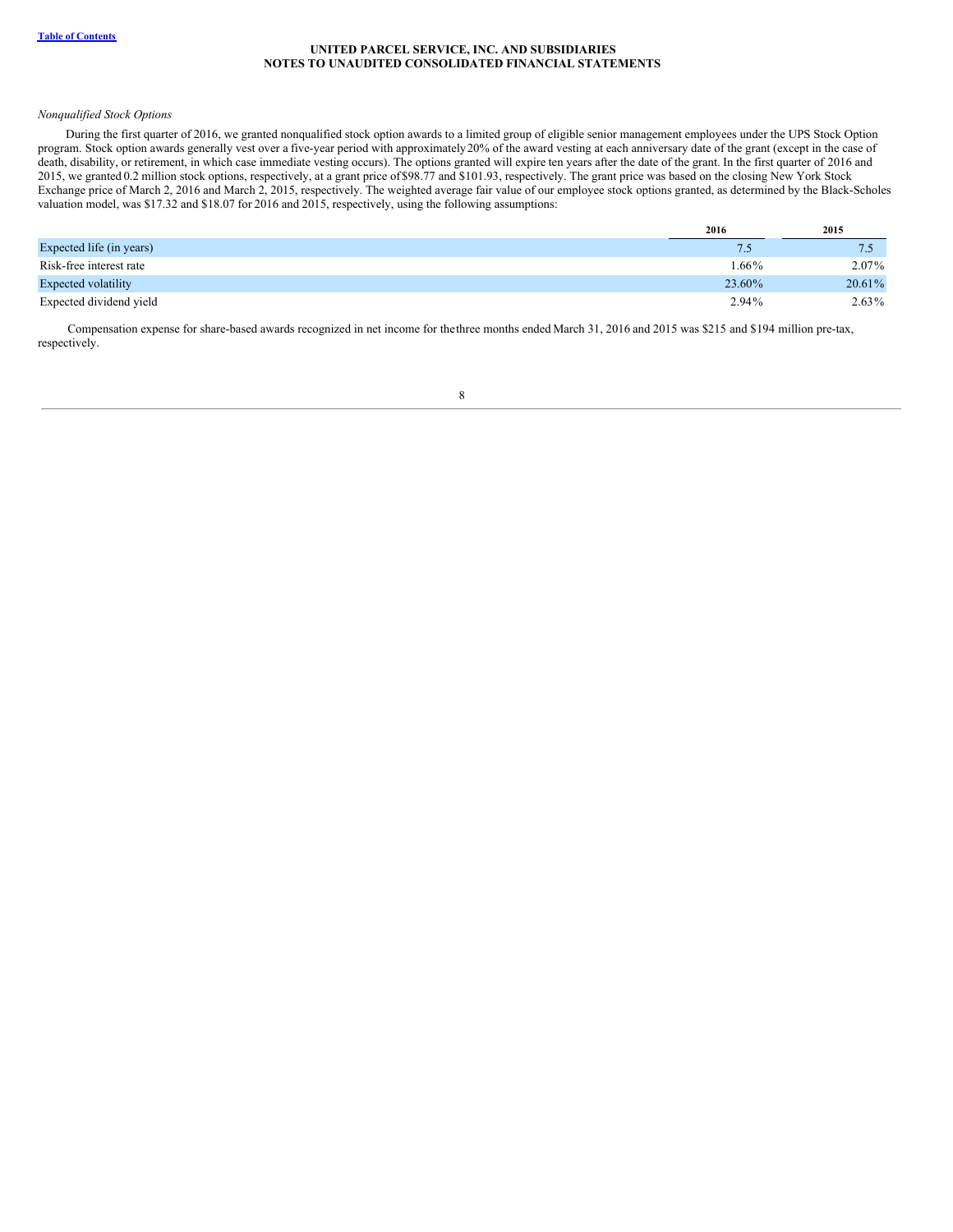# <span id="page-10-0"></span>**NOTE 4. INVESTMENTS AND RESTRICTED CASH**

The following is a summary of marketable securities classified as trading and available-for-sale as ofMarch 31, 2016 and December 31, 2015 (in millions):

|                                                |    | Cost           | Unrealized<br>Gains |                | Unrealized<br><b>Losses</b> |       |               | <b>Estimated</b><br><b>Fair Value</b> |
|------------------------------------------------|----|----------------|---------------------|----------------|-----------------------------|-------|---------------|---------------------------------------|
| March 31, 2016:                                |    |                |                     |                |                             |       |               |                                       |
| Current trading marketable securities:         |    |                |                     |                |                             |       |               |                                       |
| Corporate debt securities                      | S  | 910            | S                   |                | -S                          |       | S             | 910                                   |
| Non-U.S. government debt securities (1)        |    | 197            |                     |                |                             |       |               | 197                                   |
| Carbon credit investments <sup>(1)</sup>       |    | 440            |                     |                |                             | (156) |               | 284                                   |
| Total trading marketable securities            | \$ | 1,547          | $\mathbb{S}$        |                |                             | (156) | $\mathbb{S}$  | 1,391                                 |
|                                                |    |                |                     |                |                             |       |               |                                       |
| Current available-for-sale securities:         |    |                |                     |                |                             |       |               |                                       |
| U.S. government and agency debt securities     | \$ | 335            | S                   | 2              | <b>S</b>                    |       | S             | 337                                   |
| Mortgage and asset-backed debt securities      |    | 72             |                     |                |                             |       |               | 72                                    |
| Corporate debt securities                      |    | 572            |                     | $\overline{2}$ |                             | (1)   |               | 573                                   |
| U.S. state and local municipal debt securities |    | $\overline{2}$ |                     |                |                             |       |               | 2                                     |
| <b>Equity Securities</b>                       |    | $\overline{2}$ |                     |                |                             |       |               | 2                                     |
| Non-U.S. government debt securities            |    | 3              |                     |                |                             |       |               | 3                                     |
| Total available-for-sale marketable securities |    | 986            | S                   | 4              | S                           | (1)   | S             | 989                                   |
|                                                |    |                |                     |                |                             |       |               |                                       |
| Total current marketable securities            | S  | 2,533          | S                   | 4              | <sup>\$</sup>               | (157) | <sup>\$</sup> | 2,380                                 |

|                                                    |              | Cost           |             | <b>Unrealized</b><br>Gains |              | <b>Unrealized</b><br>Losses |              | <b>Estimated</b><br><b>Fair Value</b> |
|----------------------------------------------------|--------------|----------------|-------------|----------------------------|--------------|-----------------------------|--------------|---------------------------------------|
| December 31, 2015:                                 |              |                |             |                            |              |                             |              |                                       |
| Current trading marketable securities:             |              |                |             |                            |              |                             |              |                                       |
| Corporate debt securities                          | \$           | 715            | S           |                            |              |                             | S            | 715                                   |
| Non-U.S. government debt securities <sup>(1)</sup> |              | 363            |             |                            |              |                             |              | 363                                   |
| Carbon credit investments (1)                      |              | 347            |             | 9                          |              | (5)                         |              | 351                                   |
| Total trading marketable securities                | $\mathbf{s}$ | 1,425          | $\mathbf S$ | 9                          | $\mathbb{S}$ | (5)                         | $\mathbb{S}$ | 1,429                                 |
|                                                    |              |                |             |                            |              |                             |              |                                       |
| Current available-for-sale securities:             |              |                |             |                            |              |                             |              |                                       |
| U.S. government and agency debt securities         | S            | 341            | S           |                            | \$.          | (1)                         | \$           | 340                                   |
| Mortgage and asset-backed debt securities          |              | 74             |             |                            |              | (1)                         |              | 74                                    |
| Corporate debt securities                          |              | 147            |             |                            |              | (1)                         |              | 146                                   |
| U.S. state and local municipal debt securities     |              | $\overline{2}$ |             |                            |              |                             |              | $\overline{2}$                        |
| Equity securities                                  |              | $\overline{2}$ |             |                            |              |                             |              | $\overline{c}$                        |
| Non-U.S. government debt securities                |              | 3              |             |                            |              |                             |              | 3                                     |
| Total available-for-sale marketable securities     |              | 569            | S           |                            |              | (3)                         | S            | 567                                   |
|                                                    |              |                |             |                            |              |                             |              |                                       |
| Total current marketable securities                |              | 1,994          | S           | 10                         |              | (8)                         |              | 1,996                                 |

(1) These investments are hedged with forward contracts that are not designated in hedging relationships. See Note 14 for offsetting statement of consolidated income impact.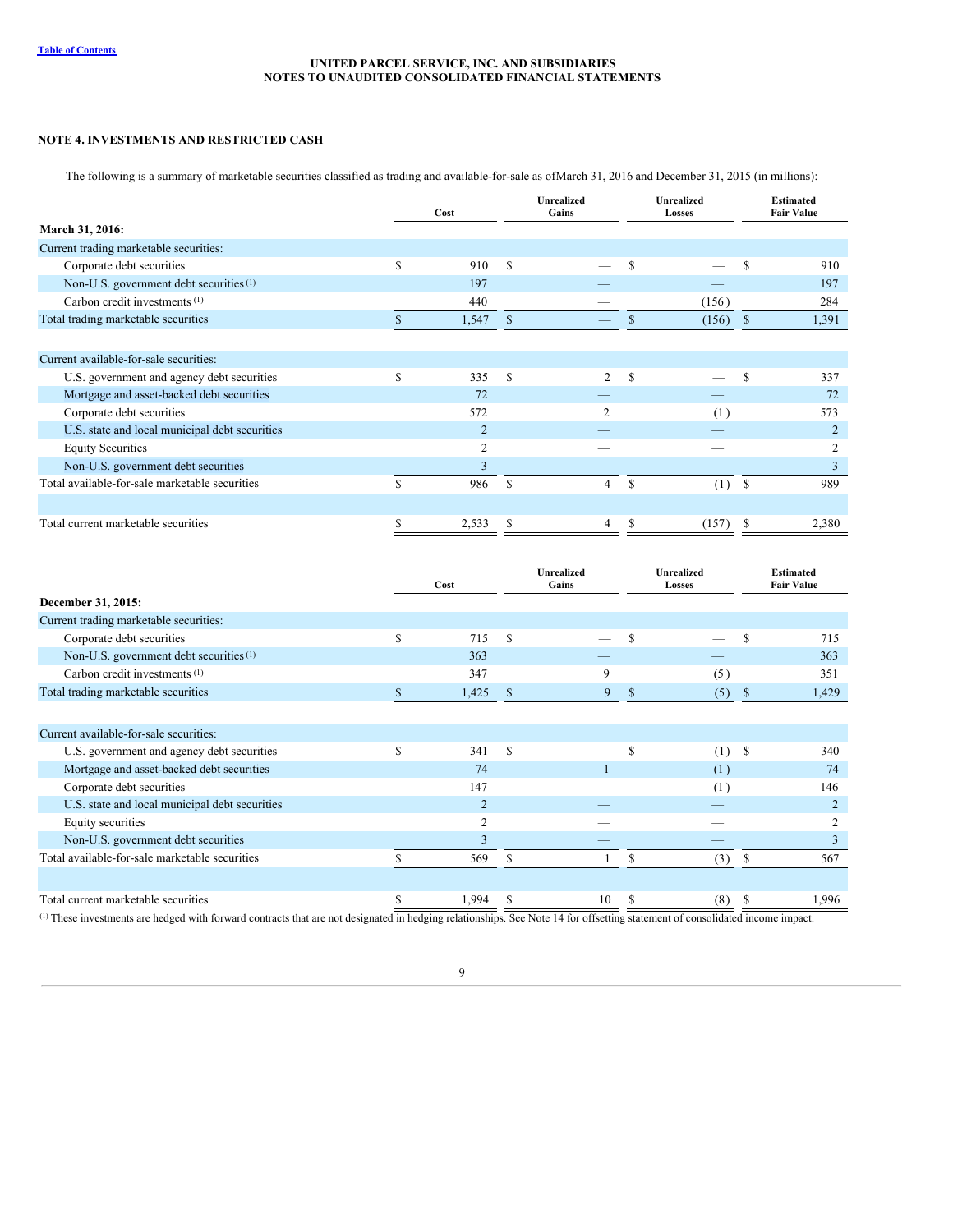The unrealized gains and (losses) recognized on trading securities in investment income and other on the statements of consolidated income for the three months ended March 31, 2016 and 2015 were \$(156) and \$1 million, respectively.

# *Investment Other-Than-Temporary Impairments*

We have concluded that no material other-than-temporary impairment losses existed as ofMarch 31, 2016. In making this determination, we considered the financial condition and prospects of the issuers, the magnitude of the losses compared with the investments' cost, the length of time the investments have been in an unrealized loss position, the probability that we will be unable to collect all amounts due according to the contractual terms of the securities, the credit rating of the securities and our ability and intent to hold these investments until the anticipated recovery in market value occurs.

### *Maturity Information*

The amortized cost and estimated fair value of marketable securities atMarch 31, 2016, by contractual maturity, are shown below (in millions). Actual maturities may differ from contractual maturities because the issuers of the securities may have the right to prepay obligations without prepayment penalties.

|                                          | Cost  | <b>Estimated</b><br><b>Fair Value</b> |
|------------------------------------------|-------|---------------------------------------|
| Due in one year or less                  | 2,015 | 1,858                                 |
| Due after one year through three years   | 429   | 430                                   |
| Due after three years through five years | 15    | 16                                    |
| Due after five years                     | 72    | 74                                    |
|                                          | 2,531 | 2,378                                 |
| Equity securities                        |       |                                       |
|                                          | 2,533 | 2,380                                 |

### *Restricted Cash and Non-Current Investments*

We had \$442 million of restricted cash related to our self-insurance requirements as ofMarch 31, 2016 and December 31, 2015 which is reported in non-current investments and restricted cash on the consolidated balance sheets. This restricted cash is primarily invested in money market funds.

At March 31, 2016 and December 31, 2015, we held a \$19 million investment in a variable life insurance policy to fund benefits for the UPS Excess Coordinating Benefit Plan. Additionally, we held escrowed cash related to the acquisition and disposition of certain assets of \$23 and \$12 million as of March 31, 2016 and December 31, 2015, respectively. The amounts described above are classified as non-current investments and restricted cash on the consolidated balance sheets, while the quarterly change in investment fair value is recognized in investment income and other on the statements of consolidated income.

### *Fair Value Measurements*

Marketable securities utilizing Level 1 inputs include active exchange-traded carbon credit investments, equity securities, equity index funds and certain U.S. Government debt securities, as these securities have quoted prices in active markets. Marketable securities utilizing Level 2 inputs include asset-backed securities, corporate bonds and municipal bonds. These securities are valued using market corroborated pricing, matrix pricing or other models that utilize observable inputs such as yield curves.

We maintain holdings in certain investment partnerships that are measured at fair value utilizing Level 3 inputs (classified as other non-current investments in the tables below and as other non-current assets in the consolidated balance sheets). These partnership holdings do not have quoted prices, nor can they be valued using inputs based on observable market data. These investments are valued internally using a discounted cash flow model with two significant inputs: (1) the after-tax cash flow projections for each partnership and (2) the risk-adjusted discount rate consistent with the duration of the expected cash flows for each partnership. The weighted-average discount rates used to value these investments were 7.77% and 8.22% as of March 31, 2016 and December 31, 2015, respectively. These inputs, and the resulting fair values, are updated on a quarterly basis.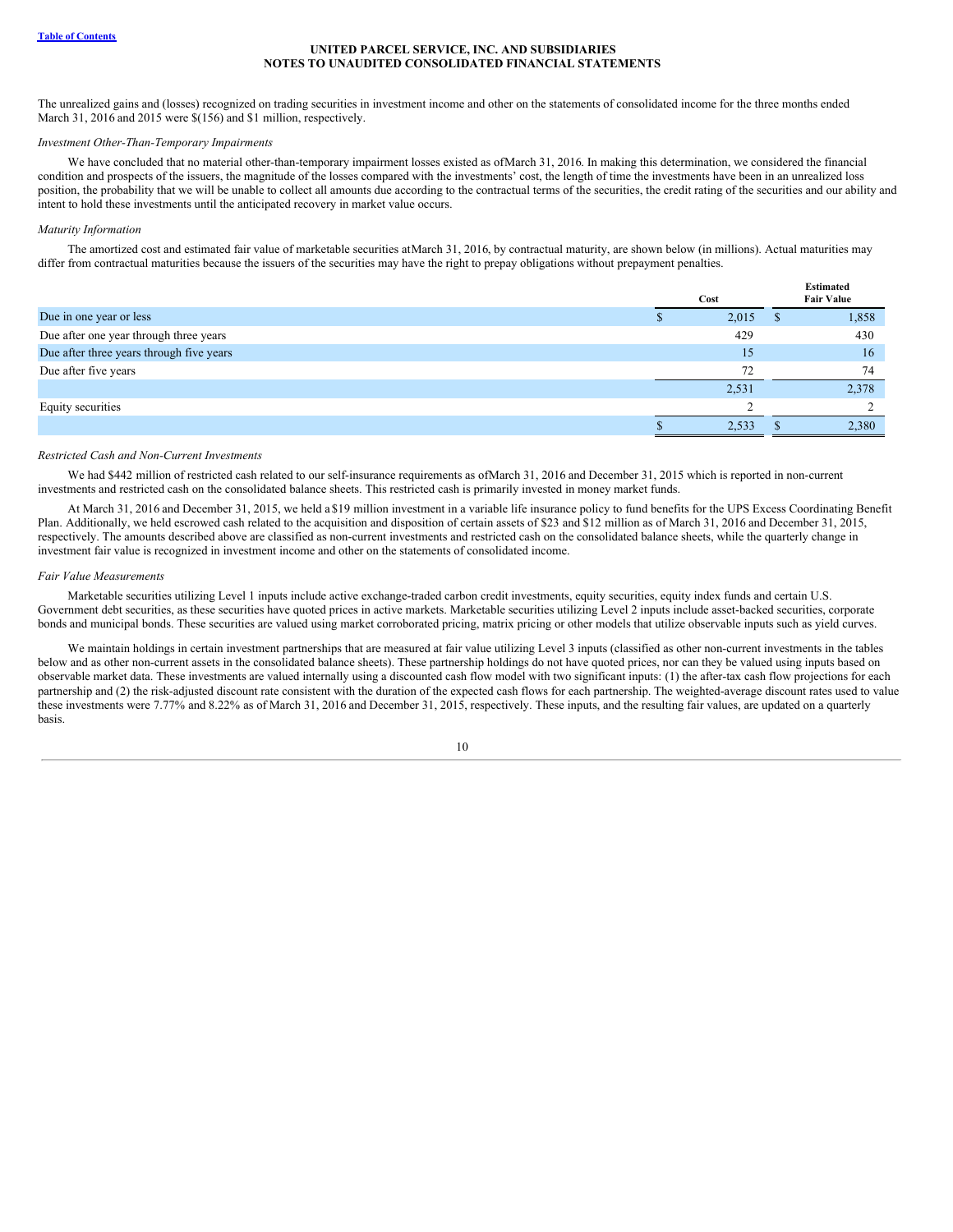The following table presents information about our investments measured at fair value on a recurring basis as ofMarch 31, 2016 and December 31, 2015, and indicates the fair value hierarchy of the valuation techniques utilized to determine such fair value (in millions):

|                                                |              | <b>Quoted Prices</b><br>in Active<br><b>Markets</b> for<br><b>Identical Assets</b><br>(Level 1) |               | <b>Significant Other</b><br><b>Observable Inputs</b><br>(Level 2) |               | Significant<br>Unobservable<br><b>Inputs</b><br>(Level 3) |              | <b>Balance</b> |
|------------------------------------------------|--------------|-------------------------------------------------------------------------------------------------|---------------|-------------------------------------------------------------------|---------------|-----------------------------------------------------------|--------------|----------------|
| March 31, 2016:                                |              |                                                                                                 |               |                                                                   |               |                                                           |              |                |
| Marketable Securities:                         |              |                                                                                                 |               |                                                                   |               |                                                           |              |                |
| U.S. government and agency debt securities     | $\mathbb{S}$ | 337                                                                                             | $\mathcal{S}$ |                                                                   | $\mathsf{\$}$ |                                                           | $\mathbb{S}$ | 337            |
| Mortgage and asset-backed debt securities      |              |                                                                                                 |               | 72                                                                |               |                                                           |              | 72             |
| Corporate debt securities                      |              |                                                                                                 |               | 1,483                                                             |               |                                                           |              | 1,483          |
| U.S. state and local municipal debt securities |              |                                                                                                 |               | $\overline{2}$                                                    |               |                                                           |              | 2              |
| Equity securities                              |              |                                                                                                 |               | $\overline{2}$                                                    |               |                                                           |              | $\overline{2}$ |
| Non-U.S. government debt securities            |              |                                                                                                 |               | 200                                                               |               |                                                           |              | 200            |
| Carbon credit investments                      |              | 284                                                                                             |               |                                                                   |               |                                                           |              | 284            |
| Total marketable securities                    |              | 621                                                                                             |               | 1,759                                                             |               |                                                           |              | 2,380          |
| Other non-current investments                  |              | 19                                                                                              |               |                                                                   |               | 27                                                        |              | 46             |
| Total                                          | S            | 640                                                                                             | \$            | 1,759                                                             | \$            | 27                                                        | \$           | 2,426          |
| December 31, 2015:                             |              |                                                                                                 |               |                                                                   |               |                                                           |              |                |
| Marketable Securities:                         |              |                                                                                                 |               |                                                                   |               |                                                           |              |                |
| U.S. government and agency debt securities     |              | \$<br>340                                                                                       |               | \$                                                                | \$            |                                                           | $\mathbf S$  | 340            |
| Mortgage and asset-backed debt securities      |              |                                                                                                 |               | 74                                                                |               |                                                           |              | 74             |
| Corporate debt securities                      |              |                                                                                                 |               | 861                                                               |               |                                                           |              | 861            |
| U.S. state and local municipal debt securities |              |                                                                                                 |               | $\overline{2}$                                                    |               |                                                           |              | 2              |
| Equity securities                              |              |                                                                                                 |               | $\overline{2}$                                                    |               |                                                           |              | $\overline{2}$ |
| Non-U.S. government debt securities            |              |                                                                                                 |               | 366                                                               |               |                                                           |              | 366            |
| Carbon credit investments                      |              | 351                                                                                             |               |                                                                   |               |                                                           |              | 351            |
| Total marketable securities                    |              | 691                                                                                             |               | 1,305                                                             |               |                                                           |              | 1,996          |
| Other non-current investments                  |              | 19                                                                                              |               |                                                                   |               | 32                                                        |              | 51             |
| Total                                          |              | $\mathbb{S}$<br>710                                                                             |               | $\mathbb{S}$<br>1,305                                             | \$            | 32                                                        | $\mathbb{S}$ | 2,047          |
|                                                |              |                                                                                                 |               |                                                                   |               |                                                           |              |                |

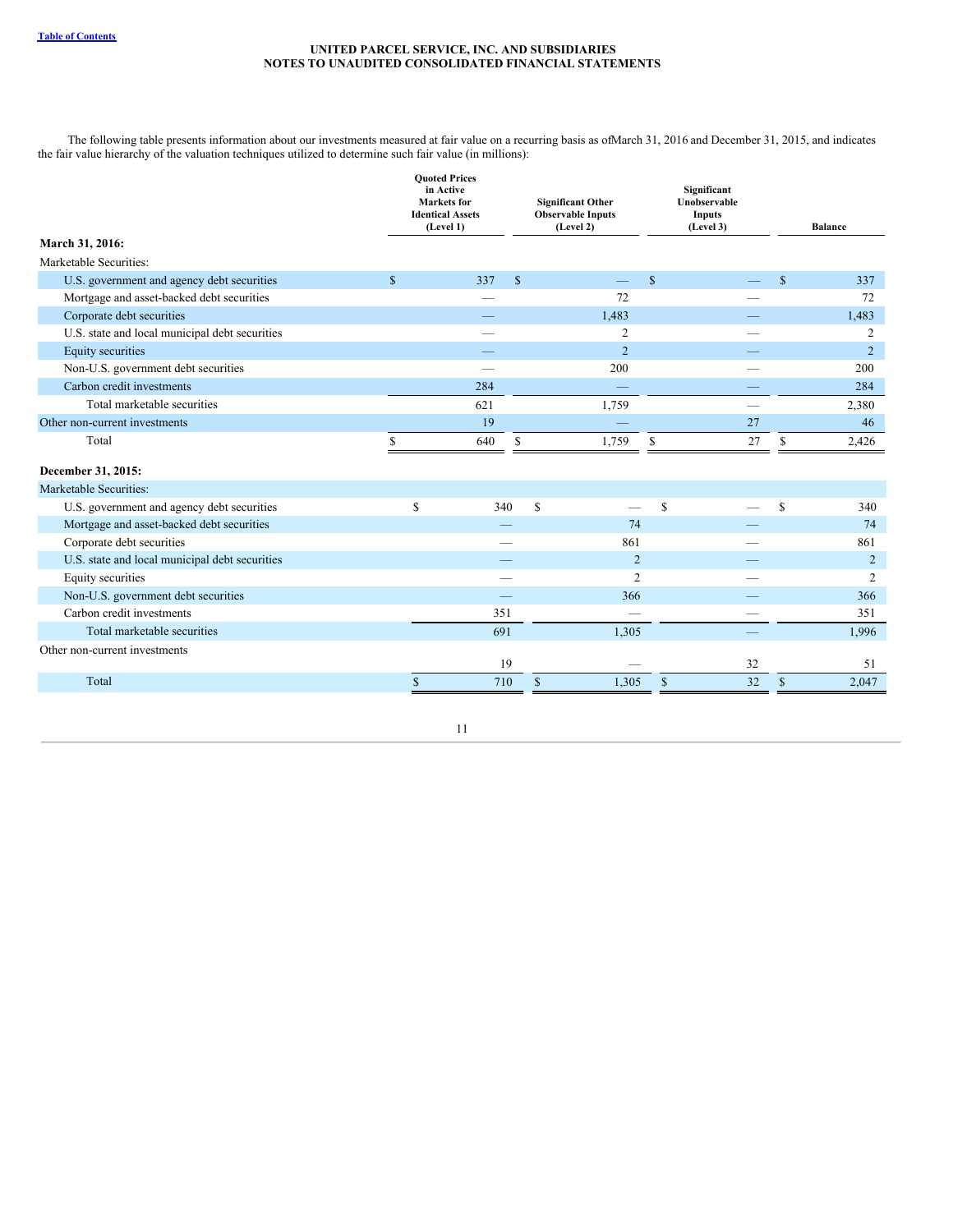The following table presents the changes in the above Level 3 instruments measured on a recurring basis for the three months endedMarch 31, 2016 and 2015 (in millions):

|                                                              | Marketable<br><b>Securities</b> |     | Other<br>Investments | Total |
|--------------------------------------------------------------|---------------------------------|-----|----------------------|-------|
| Balance on January 1, 2016                                   |                                 |     | 32                   | 32    |
| Transfers into (out of) Level 3                              |                                 |     |                      |       |
| Net realized and unrealized gains (losses):                  |                                 |     |                      |       |
| Included in earnings (in investment income)                  |                                 |     | (5)                  | (5)   |
| Included in accumulated other comprehensive income (pre-tax) |                                 |     |                      |       |
| Purchases                                                    |                                 |     |                      |       |
| Sales                                                        |                                 | $-$ | __                   | _     |
| Balance on March 31, 2016                                    |                                 | _   |                      | 27    |

|                                                              | Marketable<br><b>Securities</b> | Other<br>Investments | Total |
|--------------------------------------------------------------|---------------------------------|----------------------|-------|
| Balance on January 1, 2015                                   |                                 | 64                   | 64    |
| Transfers into (out of) Level 3                              |                                 |                      |       |
| Net realized and unrealized gains (losses):                  |                                 |                      |       |
| Included in earnings (in investment income)                  |                                 | (8)                  | (8)   |
| Included in accumulated other comprehensive income (pre-tax) |                                 |                      |       |
| Purchases                                                    |                                 |                      |       |
| Sales                                                        |                                 |                      |       |
| Balance on March 31, 2015                                    | $-$                             | 56                   | 56    |
|                                                              |                                 |                      |       |

There were no transfers of investments between Level 1 and Level 2 during thethree months ended March 31, 2016 and 2015.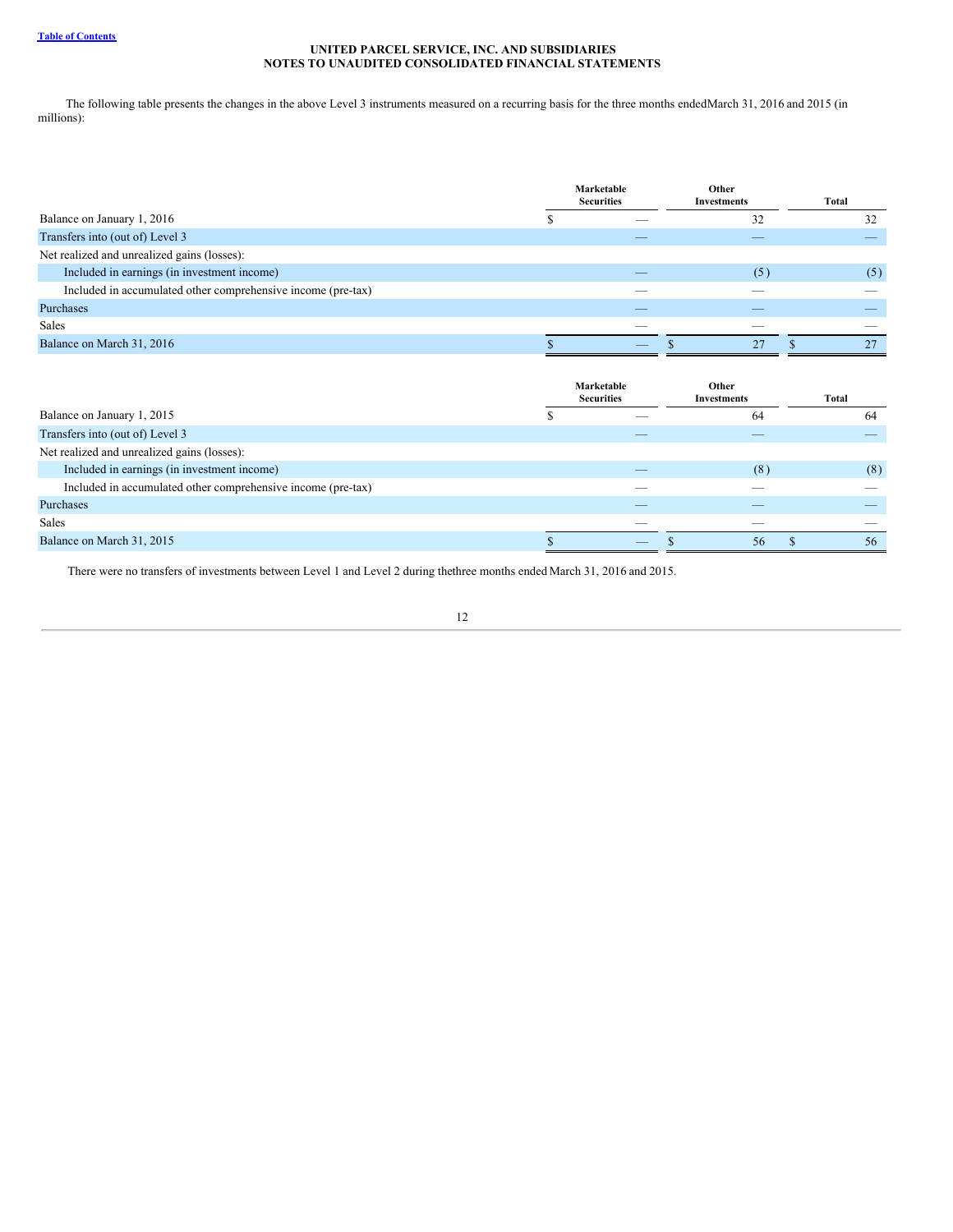# <span id="page-14-0"></span>**NOTE 5. PROPERTY, PLANT AND EQUIPMENT**

Property, plant and equipment as of March 31, 2016 and December 31, 2015 consist of the following (in millions):

|                                                 | 2016 |           |   | 2015      |
|-------------------------------------------------|------|-----------|---|-----------|
| Vehicles                                        | Ъ.   | 8,214     | S | 8,111     |
| Aircraft                                        |      | 15,817    |   | 15,815    |
| Land                                            |      | 1,285     |   | 1,263     |
| <b>Buildings</b>                                |      | 3,332     |   | 3,280     |
| Building and leasehold improvements             |      | 3,520     |   | 3,450     |
| Plant equipment                                 |      | 8,149     |   | 8,026     |
| Technology equipment                            |      | 1,688     |   | 1,670     |
| Equipment under operating leases                |      | 29        |   | 30        |
| Construction-in-progress                        |      | 272       |   | 273       |
|                                                 |      | 42,306    |   | 41,918    |
| Less: Accumulated depreciation and amortization |      | (24, 021) |   | (23, 566) |
|                                                 | J.   | 18,285    | S | 18,352    |

We monitor all property, plant and equipment for any indicators of potential impairment. No impairment charges on property, plant and equipment were recorded during the three months ended March 31, 2016 and 2015.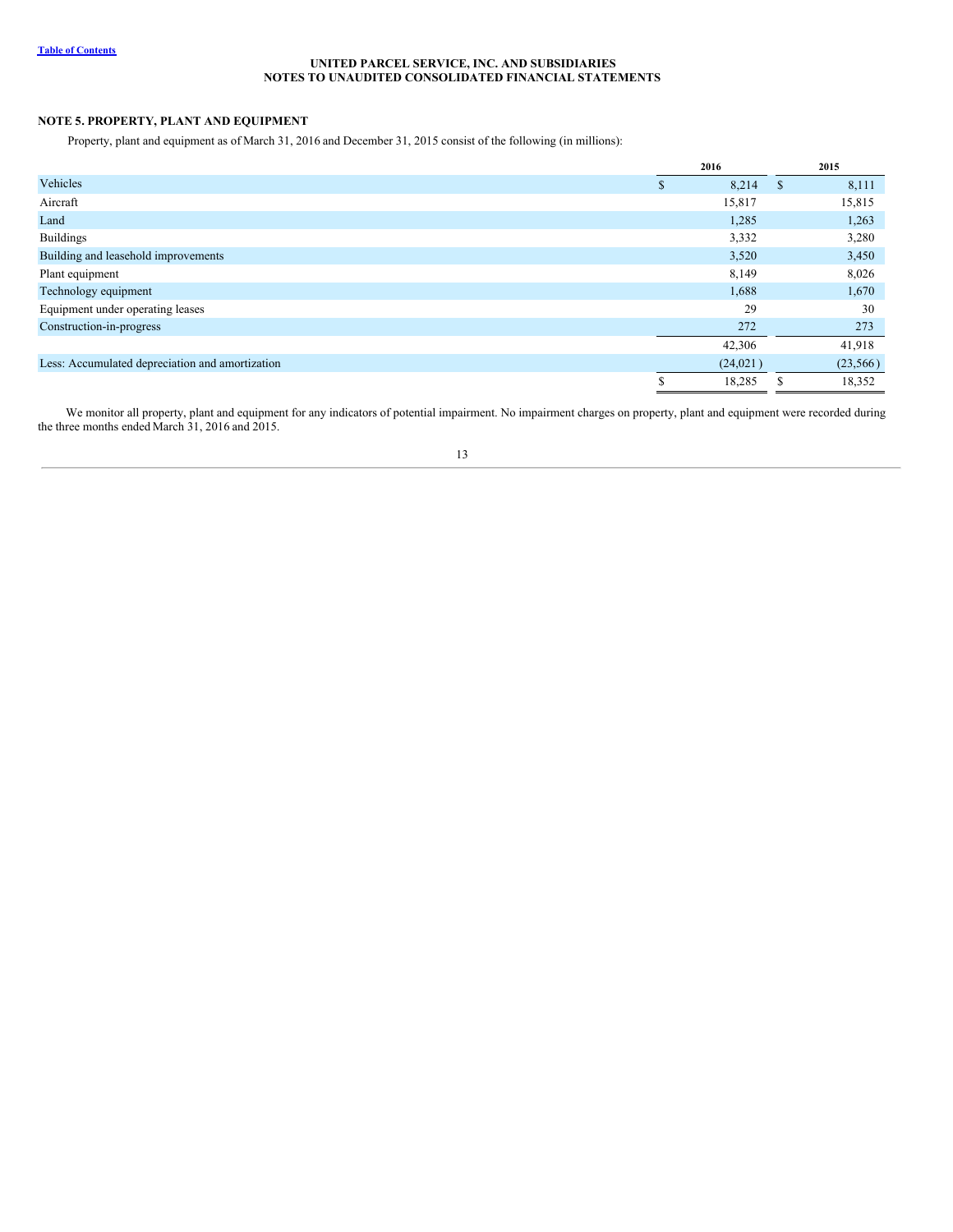# <span id="page-15-0"></span>**NOTE 6. EMPLOYEE BENEFIT PLANS**

### *Company-Sponsored Benefit Plans*

Information about net periodic benefit cost for our company-sponsored pension and postretirement benefit plans is as follows for thethree months ended March 31, 2016 and 2015 (in millions):

|                                    | <b>U.S. Pension Benefits</b> | <b>U.S. Postretirement</b><br><b>Medical Benefits</b> |  |                  |  | International<br><b>Pension Benefits</b> |  |                          |  |      |
|------------------------------------|------------------------------|-------------------------------------------------------|--|------------------|--|------------------------------------------|--|--------------------------|--|------|
|                                    | 2016                         | 2015                                                  |  | 2016             |  | 2015                                     |  | 2016                     |  | 2015 |
| Service cost                       | 352                          | 382                                                   |  |                  |  |                                          |  | 12                       |  | 12   |
| Interest cost                      | 457                          | 423                                                   |  | 30               |  | 31                                       |  | 10                       |  | 11   |
| Expected return on assets          | (629)                        | (622)                                                 |  | $\left(1\right)$ |  | (4)                                      |  | (14)                     |  | (15) |
| Amortization of prior service cost | 42                           | 42                                                    |  |                  |  |                                          |  | $\overline{\phantom{a}}$ |  |      |
| Net periodic benefit cost          | 222                          | 225                                                   |  | 37               |  | 37                                       |  | $\circ$                  |  |      |

During the first three months of 2016, we contributed \$20 and \$23 million to our company-sponsored pension and postretirement medical benefit plans, respectively. We also expect to contribute \$1.216 billion and \$78 million over the remainder of the year to the pension and U.S. postretirement medical benefit plans, respectively.

#### *Multiemployer Benefit Plans*

We contribute to a number of multiemployer defined benefit and health and welfare plans under terms of collective bargaining agreements that cover our unionrepresented employees. Our current collective bargaining agreements set forth the annual contribution increases allotted to the plans that we participate in, and we are in compliance with these contribution rates. These limitations on annual contribution rates will remain in effect throughout the terms of the existing collective bargaining agreements.

As of March 31, 2016 and December 31, 2015 we had \$870 and \$872 million, respectively, recognized in "other non-current liabilities" on our consolidated balance sheets associated with our previous withdrawal from a multiemployer pension plan. This liability is payable in equal monthly installments over a remaining term of approximately 46 years. Based on the borrowing rates currently available to the Company for long-term financing of a similar maturity, the fair value of this withdrawal liability as of March 31, 2016 and December 31, 2015 was \$902 and \$841 million, respectively. We utilized Level 2 inputs in the fair value hierarchy of valuation techniques to determine the fair value of this liability.

In December 2014, Congress passed the Multiemployer Pension Reform Act ("MPRA"), which for the first time ever allowed multi-employer pension plans to reduce benefit payments to retirees, subject to specific guidelines in the statute and government oversight. On September 25, 2015, the Central States Pension Fund ("CSPF") submitted a proposed pension benefit reduction plan to the U.S. Department of Treasury under the MPRA. The CSPF plan proposed to make retirement benefit reductions to CSPF participants, including to the benefits of UPS employee participants retiring on or after January 1, 2008. In 2007, UPS fully funded its allocable share of the unfunded vested benefits in CSPF when it was agreed that UPS could withdraw from CSPF in consideration of a \$6.1 billion withdrawal liability. Under a collective bargaining agreement with the International Brotherhood of Teamsters ("Teamsters"), UPS agreed to provide supplemental benefits under the UPS/IBT Full-Time Employee Pension Plan to offset the effect of certain benefit reductions by CSPF applicable to UPS participants retiring on or after January 1, 2008, which resulted in recognition of a \$1.7 billion pension liability in 2007. Additionally, UPS agreed to provide coordinating benefits under the UPS/IBT Full-Time Employee Pension Plan to offset certain benefit reductions in the event that benefits were lawfully reduced in the future by CSPF.

We vigorously challenged the proposed benefit reduction plan because we believed that it did not comply with the law and that certain actions by CSPF were invalid. In April 2016, we estimated that we would be required to record a 2016 charge of approximately \$3.2 billion to \$3.8 billion, if the CSPF pension benefit reduction plan were approved and implemented as proposed. On May 6, 2016, the U.S. Department of Treasury rejected the proposed plan submitted by CSPF, stating that it had determined that the CSPF plan failed to satisfy the following three requirements set forth in the MPRA:

- that the proposed benefit suspensions, in the aggregate, be reasonably estimated to achieve, but not materially exceed, the level that is necessary to avoid insolvency, because the investment return and entry age assumptions used for this purpose in the CSPF proposed plan were not reasonable;
- that the proposed benefit suspensions be equitably distributed across the participant and beneficiary population; and

• that the notices of proposed benefit suspensions be written so as to be understood by the average plan participant.

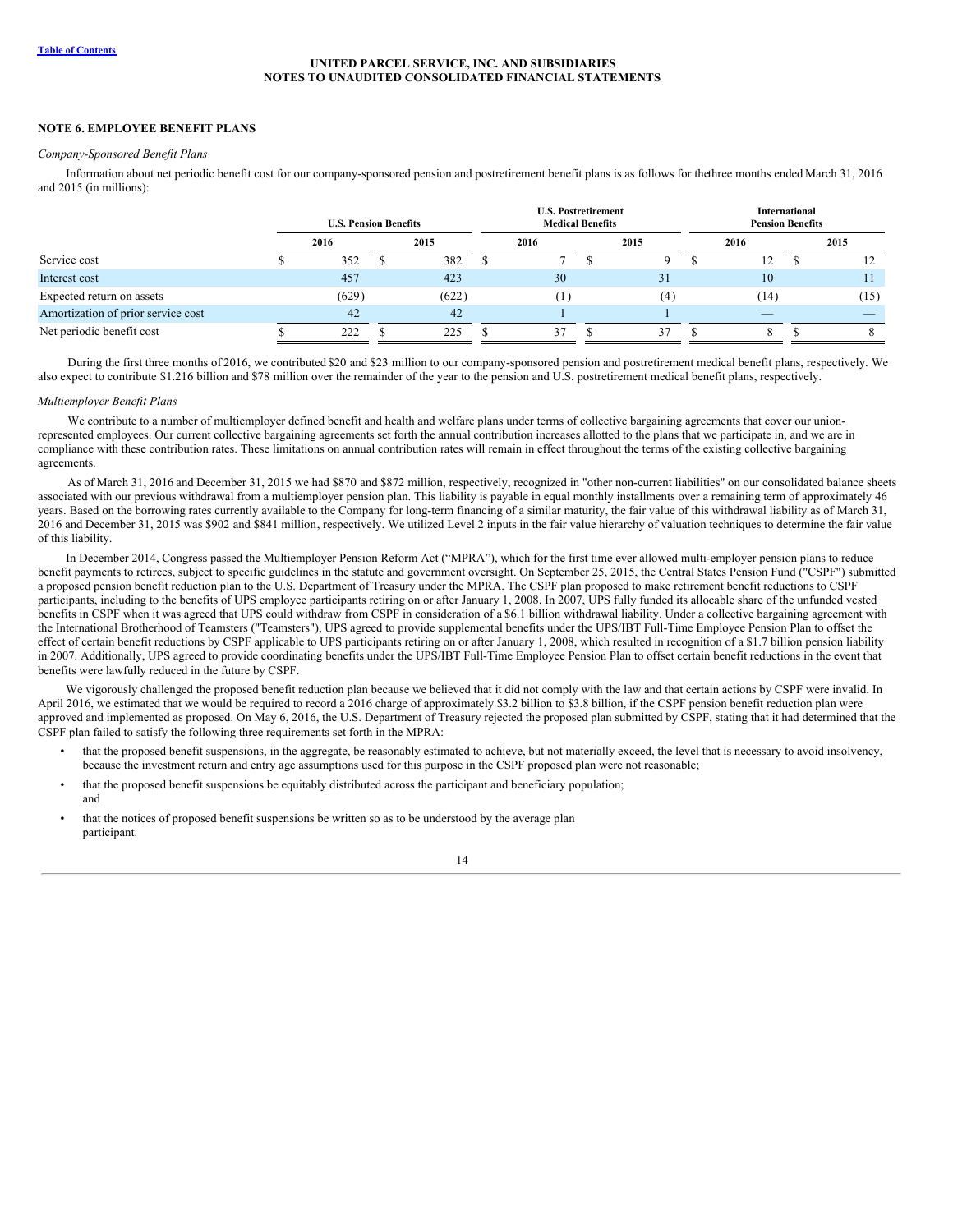Because the CSPF has asserted that it will become insolvent within ten years, it is possible that CSPF will propose a revised plan under the MPRA. Due to uncertainties, we are not able to estimate a range of additional obligations, if any, that could arise as a result of the CSPF situation, which amounts could be material. These uncertainties include the actions that may be taken by CSPF, the government or others, including whether CSPF will submit a revised benefit reduction plan, the terms and assumptions of any such proposed plan, how the regulations and standards under the MPRA are applied to any subsequently proposed plan, and the effect of discount rates and various other actuarial assumptions. Accordingly, we have not recognized any additional liability for coordinating benefits within the UPS/IBT Full-Time Employee Pension Plan.

# *Collective Bargaining Agreements*

As of December 31, 2015, we had approximately266,000 employees employed under a national master agreement and various supplemental agreements with local unions affiliated with the Teamsters. In addition, our airline pilots, airline mechanics, ground mechanics and certain other employees are employed under other collective bargaining agreements. In 2014, the Teamsters ratified a new national master agreement ("NMA") with UPS that will expire on July 31, 2018. The economic provisions in the NMA included wage rate increases, as well as increased contribution rates for healthcare and pension benefits. Most of these economic provisions were retroactive to August 1, 2013, which was the effective date of the NMA. During the first quarter of 2015, we remitted \$53 million for these retroactive economic benefits.

We have approximately 2,600 pilots who are employed under a collective bargaining agreement with the Independent Pilots Association ("IPA"), which became amendable at the end of 2011. The ongoing contract negotiations between UPS and the IPA are in mediation by the National Mediation Board.

Our airline mechanics are covered by a collective bargaining agreement with Teamsters Local 2727, which became amendable November 1, 2013. We are currently in negotiations with Teamsters Local 2727 for a new agreement. In addition, approximately 3,100 of our auto and maintenance mechanics who are not employed under agreements with the Teamsters are employed under collective bargaining agreements with the International Association of Machinists and Aerospace Workers ("IAM") that will expire on July 31, 2019.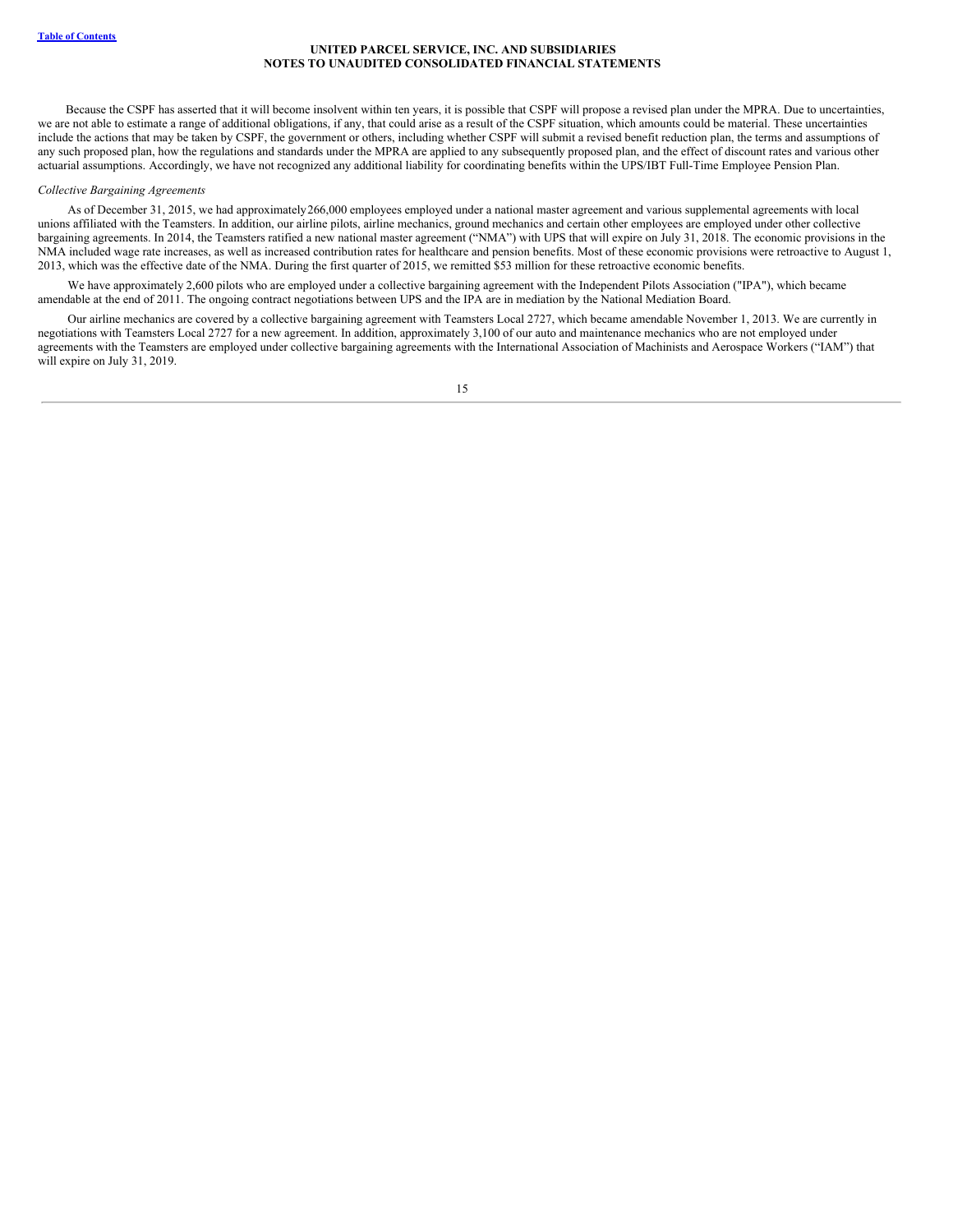# <span id="page-17-0"></span>**NOTE 7. GOODWILL AND INTANGIBLE ASSETS**

The following table indicates the allocation of goodwill by reportable segment as ofMarch 31, 2016 and December 31, 2015 (in millions):

|                           | <b>U.S. Domestic</b><br>International<br>Package<br>Package |                          | Supply Chain &<br>Freight |  |        | Consolidated |                          |
|---------------------------|-------------------------------------------------------------|--------------------------|---------------------------|--|--------|--------------|--------------------------|
| <b>December 31, 2015:</b> |                                                             | 715                      | 425                       |  | 2,279  | ιD           | 3,419                    |
| Acquired                  |                                                             | $\overline{\phantom{a}}$ | $\qquad \qquad$           |  | $\sim$ |              | $\overline{\phantom{a}}$ |
| Currency / Other          |                                                             | $\overline{\phantom{a}}$ |                           |  | 16.    |              | 21                       |
| March 31, 2016:           |                                                             | 715                      | 430                       |  | 2,295  |              | 3,440                    |

The change in goodwill for both the International Package and Supply Chain & Freight segments was primarily due to the impact of changes in the value of the U.S. Dollar on the translation of non-U.S. Dollar goodwill balances.

The following is a summary of intangible assets as ofMarch 31, 2016 and December 31, 2015 (in millions):

|                                |             | <b>Gross Carrying</b><br>Amount |   | Accumulated<br>Amortization |    |       | <b>Net Carrying</b><br>Value |
|--------------------------------|-------------|---------------------------------|---|-----------------------------|----|-------|------------------------------|
| March 31, 2016:                |             |                                 |   |                             |    |       |                              |
| Capitalized software           | $\mathbf S$ | 2,798                           | S | (2,071)                     | S  | 727   |                              |
| Licenses                       |             | 214                             |   | (127)                       |    | 87    |                              |
| Franchise rights               |             | 132                             |   | (85)                        |    | 47    |                              |
| Customer relationships         |             | 512                             |   | (47)                        |    | 465   |                              |
| Trade name                     |             | 200                             |   | $\hspace{0.05cm}$           |    | 200   |                              |
| Trademarks, patents, and other |             | 62                              |   | (19)                        |    | 43    |                              |
| Total Intangible Assets, Net   |             | 3,918                           | S | (2,349)                     | S  | 1,569 |                              |
| December 31, 2015:             |             |                                 |   |                             |    |       |                              |
| Capitalized software           | $\mathbf S$ | 2,739                           | S | (2,026)                     | S. | 713   |                              |
| Licenses                       |             | 189                             |   | (116)                       |    | 73    |                              |
| Franchise rights               |             | 125                             |   | (83)                        |    | 42    |                              |
| Customer list                  |             | 511                             |   | (35)                        |    | 476   |                              |
| Trade name                     |             | 200                             |   | $\hspace{0.05cm}$           |    | 200   |                              |
| Trademarks, patents, and other |             | 61                              |   | (16)                        |    | 45    |                              |
| Total Intangible Assets, Net   | \$          | 3,825                           | S | (2,276)                     | S  | 1,549 |                              |

As of March 31, 2016, we had a trade name with a carrying value of \$200 million and licenses with a carrying value of \$5 million, which are deemed to be indefinitelived intangible assets and are included in the table above.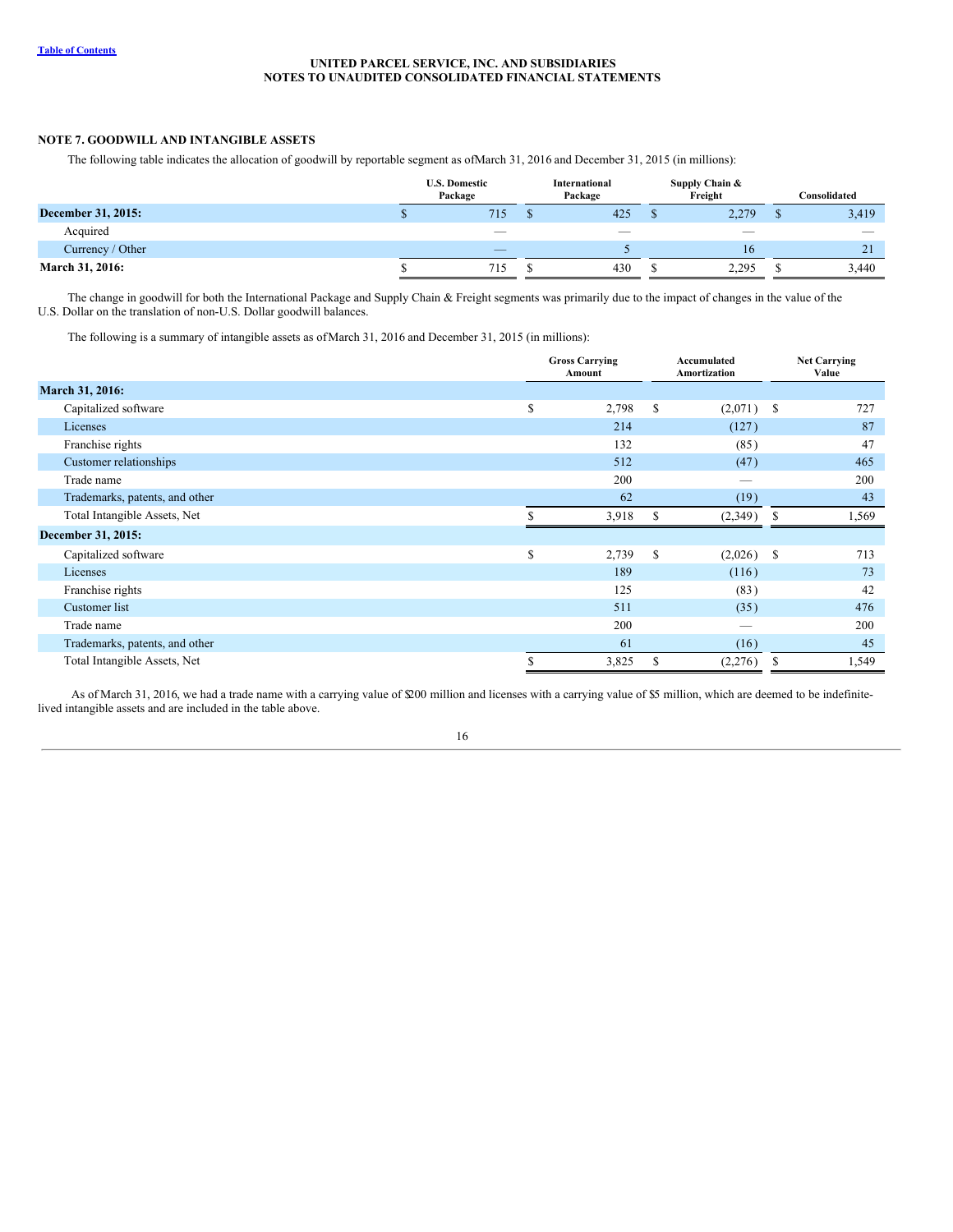# <span id="page-18-0"></span>**NOTE 8. BUSINESS COMBINATIONS**

In 2016 and 2015, we acquired several businesses that were not material, individually or in the aggregate, to our consolidated financial position or results of operations. These acquisitions were funded with cash from operations. In March 2015, we acquired Poltraf Sp z.o.o. ("Poltraf"), a Polish-based pharmaceutical logistics company recognized for its temperature-sensitive warehousing and transportation solutions. In May 2015 and June 2015, we acquired Parcel Pro, Inc. ("Parcel Pro") and the Insured Parcel Services division of G4S International Logistics ("IPS"), respectively. These businesses provide services and insurance coverage for the transport of high value luxury goods.

In August 2015, we acquired Coyote Logistics Midco, Inc. ("Coyote"), a U.S.-based truckload freight brokerage company, for\$1.829 billion. This acquisition allows us to expand our existing portfolio by adding large scale truckload freight brokerage and transportation management services to our Supply Chain & Freight reporting segment. In addition, we expect to benefit from synergies in purchased transportation, backhaul utilization, cross-selling to customers, as well as technology systems and industry best practices. The acquisition was funded using cash from operations and issuances of commercial paper.

The estimates of deferred income taxes and goodwill are subject to change based on final determination of fair values of acquired assets and assumed liabilities. The purchase price allocation for acquired companies can be modified for up to one year from the date of acquisition. No material changes in the purchase price allocation have been made since December 31, 2015.

The financial results of these acquired businesses are included in the Supply Chain & Freight segment from the date of acquisition and were not material to our results of operations.

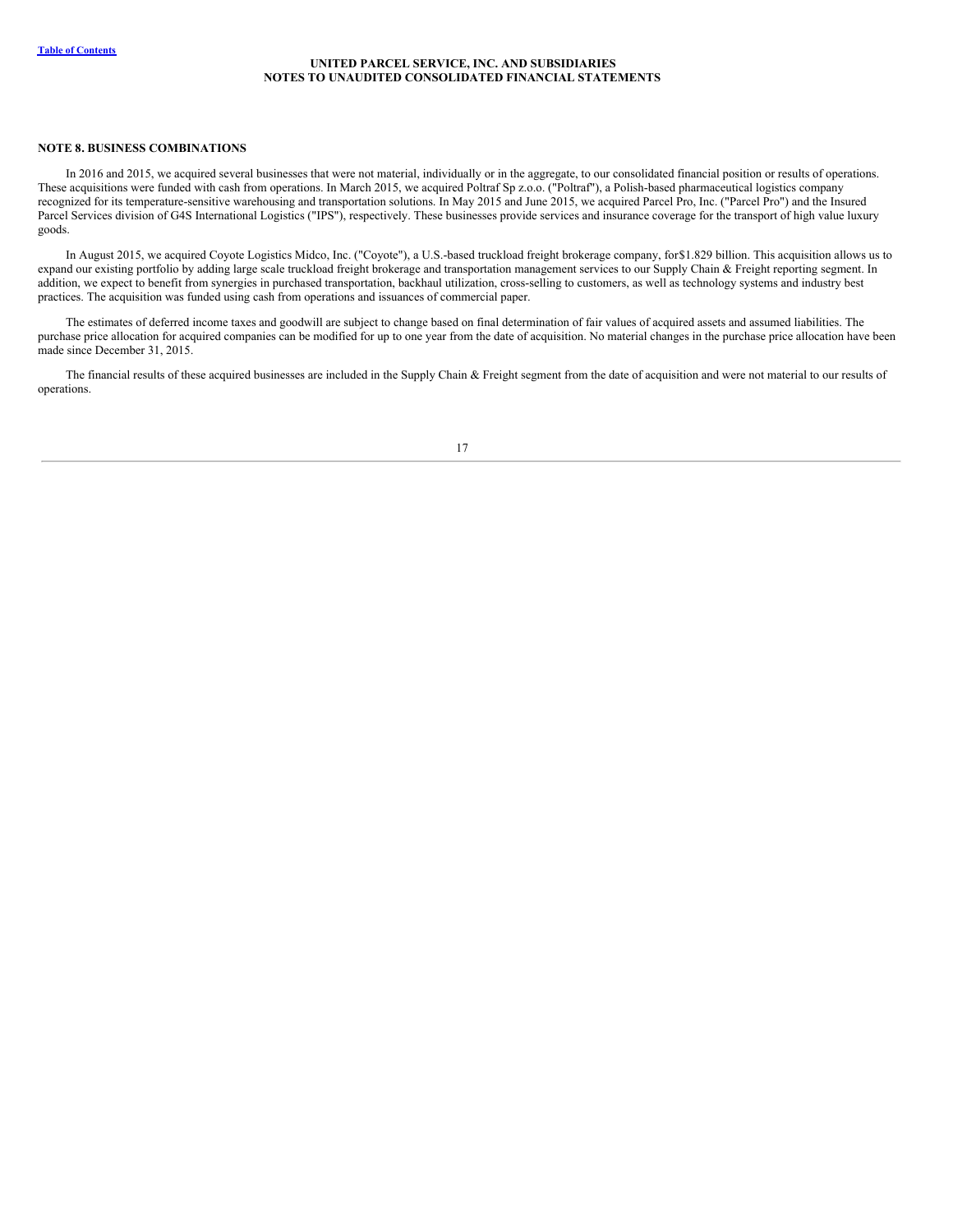# <span id="page-19-0"></span>**NOTE 9. DEBT AND FINANCING ARRANGEMENTS**

The carrying value of our outstanding debt as ofMarch 31, 2016 and December 31, 2015 consists of the following (in millions):

|                            |              | Principal |           |              | <b>Carrying Value</b> |              |         |
|----------------------------|--------------|-----------|-----------|--------------|-----------------------|--------------|---------|
|                            |              | Amount    | Maturity  |              | 2016                  |              | 2015    |
| Commercial paper           |              | 3,810     | 2016      | \$           | 3,809                 | $\mathbb{S}$ | 2,965   |
| Fixed-rate senior notes:   |              |           |           |              |                       |              |         |
| 1.125% senior notes        |              | 375       | 2017      |              | 374                   |              | 372     |
| 5.50% senior notes         |              | 750       | 2018      |              | 787                   |              | 787     |
| 5.125% senior notes        |              | 1,000     | 2019      |              | 1,075                 |              | 1,064   |
| 3.125% senior notes        |              | 1,500     | 2021      |              | 1,648                 |              | 1,613   |
| 2.45% senior notes         |              | 1,000     | 2022      |              | 1,028                 |              | 991     |
| 6.20% senior notes         |              | 1,500     | 2038      |              | 1,481                 |              | 1,481   |
| 4.875% senior notes        |              | 500       | 2040      |              | 489                   |              | 489     |
| 3.625% senior notes        |              | 375       | 2042      |              | 367                   |              | 367     |
| 8.375% Debentures:         |              |           |           |              |                       |              |         |
| 8.375% debentures          |              | 424       | 2020      |              | 480                   |              | 474     |
| 8.375% debentures          |              | 276       | 2030      |              | 282                   |              | 282     |
| Pound Sterling notes:      |              |           |           |              |                       |              |         |
| $5.50\%$ notes             |              | 96        | 2031      |              | 89                    |              | 92      |
| 5.125% notes               |              | 654       | 2050      |              | 623                   |              | 638     |
| Euro Senior notes:         |              |           |           |              |                       |              |         |
| $1.625\%$ notes            |              | 797       | 2025      |              | 790                   |              | 759     |
| Floating rate senior notes |              | 569       | 2020      |              | 567                   |              | 544     |
| Floating rate senior notes |              | 725       | 2049-2066 |              | 717                   |              | 600     |
| Capital lease obligations  |              | 479       | 2016-3005 |              | 479                   |              | 475     |
| Facility notes and bonds   |              | 320       | 2016-2045 |              | 320                   |              | 319     |
| Other debt                 |              | 33        | 2016-2022 |              | 33                    |              | 22      |
| <b>Total Debt</b>          | $\mathbb{S}$ | 15,183    |           |              | 15,438                |              | 14,334  |
| Less: Current Maturities   |              |           |           |              | (3,869)               |              | (3,018) |
| Long-term Debt             |              |           |           | $\mathbb{S}$ | 11,569                | $\mathbb{S}$ | 11,316  |

#### *Debt Issuances*

In March 2016, we issued floating rate senior notes with a principal balance of \$118 million. As the proceeds for these notes were not received until April 2016, we recognized a receivable in other current assets in our consolidated balance sheet as of March 31, 2016. These notes bear interest at three-month LIBOR less 30 basis points and mature in 2066. These notes are callable at various times after30 years at a stated percentage of par value, and putable by the note holders at various times afterone year at a stated percentage of par value.

# *Sources of Credit*

We are authorized to borrow up to \$10.0 billion under a U.S. commercial paper program and €5.0 billion (in a variety of currencies) under an European commercial paper program. We had the following amounts outstanding under these programs as of March 31, 2016: \$2.926 billion with an average interest rate of0.41%,  $6530$  million (\$718 million) with an average interest rate of -0.18% and £115 million (\$165 million) with an average interest rate of0.54%. As of March 31, 2016, we have classified the entire commercial paper balance as a current liability on our consolidated balance sheet.

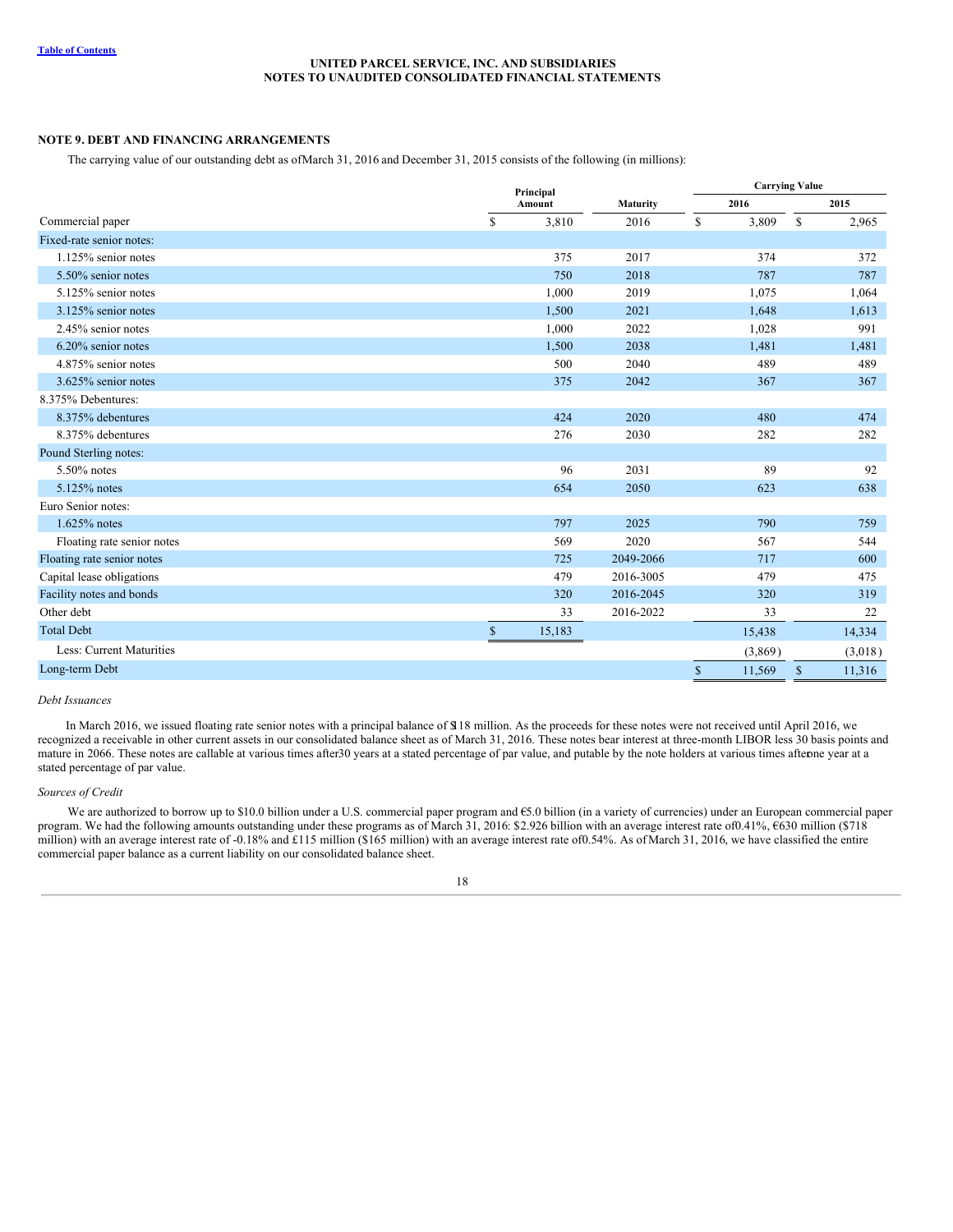We maintain two credit agreements with a consortium of banks. One of these agreements provides revolving credit facilities of \$1.5 billion, and expires on March 24, 2017. Generally, amounts outstanding under this facility bear interest at a periodic fixed rate equal to LIBOR for the applicable interest period and currency denomination, plus an applicable margin. Alternatively, a fluctuating rate of interest equal to the highest of (1) JPMorgan Chase Bank's publicly announced prime rate; (2) the Federal Funds effective rate plus 0.50%; and (3) LIBOR for a one month interest period plus1.00%, plus an applicable margin, may be used at our discretion. In each case, the applicable margin for advances bearing interest based on LIBOR is a percentage determined by quotations from Markit Group Ltd. for our 1-year credit default swap spread, subject to a minimum rate of 0.10% and a maximum rate of 0.75%. The applicable margin for advances bearing interest based on the prime rate is1.00% below the applicable margin for LIBOR advances (but not lower than 0.00%). We are also able to request advances under this facility based on competitive bids for the applicable interest rate. There were no amounts outstanding under this facility as of March 31, 2016.

The second agreement provides revolving credit facilities of \$3.0 billion, and expires on March 25, 2021. Generally, amounts outstanding under this facility bear interest at a periodic fixed rate equal to LIBOR for the applicable interest period and currency denomination, plus an applicable margin. Alternatively, a fluctuating rate of interest equal to the highest of (1) JPMorgan Chase Bank's publicly announced prime rate; (2) the Federal Funds effective rate plus 0.50%; and (3) LIBOR for a one month interest period plus 1.00%, plus an applicable margin, may be used at our discretion. In each case, the applicable margin for advances bearing interest based on LIBOR is a percentage determined by quotations from Markit Group Ltd. for our 1-year credit default swap spread, interpolated for a period from the date of determination of such credit default swap spread in connection with a new interest period until the latest maturity date of this facility then in effect (but not less than a period of one year). The minimum applicable margin rate is 0.10% and the maximum applicable margin rate is0.75% per annum. The applicable margin for advances bearing interest based on the prime rate is1.00% below the applicable margin for LIBOR advances (but not less than 0.00%). We are also able to request advances under this facility based on competitive bids. There were no amounts outstanding under this facility as of March 31, 2016.

### *Debt Covenants*

Our existing debt instruments and credit facilities subject us to certain financial covenants. As ofMarch 31, 2016 and for all prior periods, we have satisfied these financial covenants. These covenants limit the amount of secured indebtedness that we may incur, and limit the amount of attributable debt in sale-leaseback transactions, to 10% of net tangible assets. As of March 31, 2016, 10% of net tangible assets was equivalent to\$2.306 billion; however, we have no covered sale-leaseback transactions or secured indebtedness outstanding. We do not expect these covenants to have a material impact on our financial condition or liquidity.

#### *Fair Value of Debt*

Based on the borrowing rates currently available to the Company for long-term debt with similar terms and maturities, the fair value of long-term debt, including current maturities, was approximately \$17.243 and \$15.524 billion as of March 31, 2016 and December 31, 2015, respectively. We utilized Level 2 inputs in the fair value hierarchy of valuation techniques to determine the fair value of all of our debt instruments.

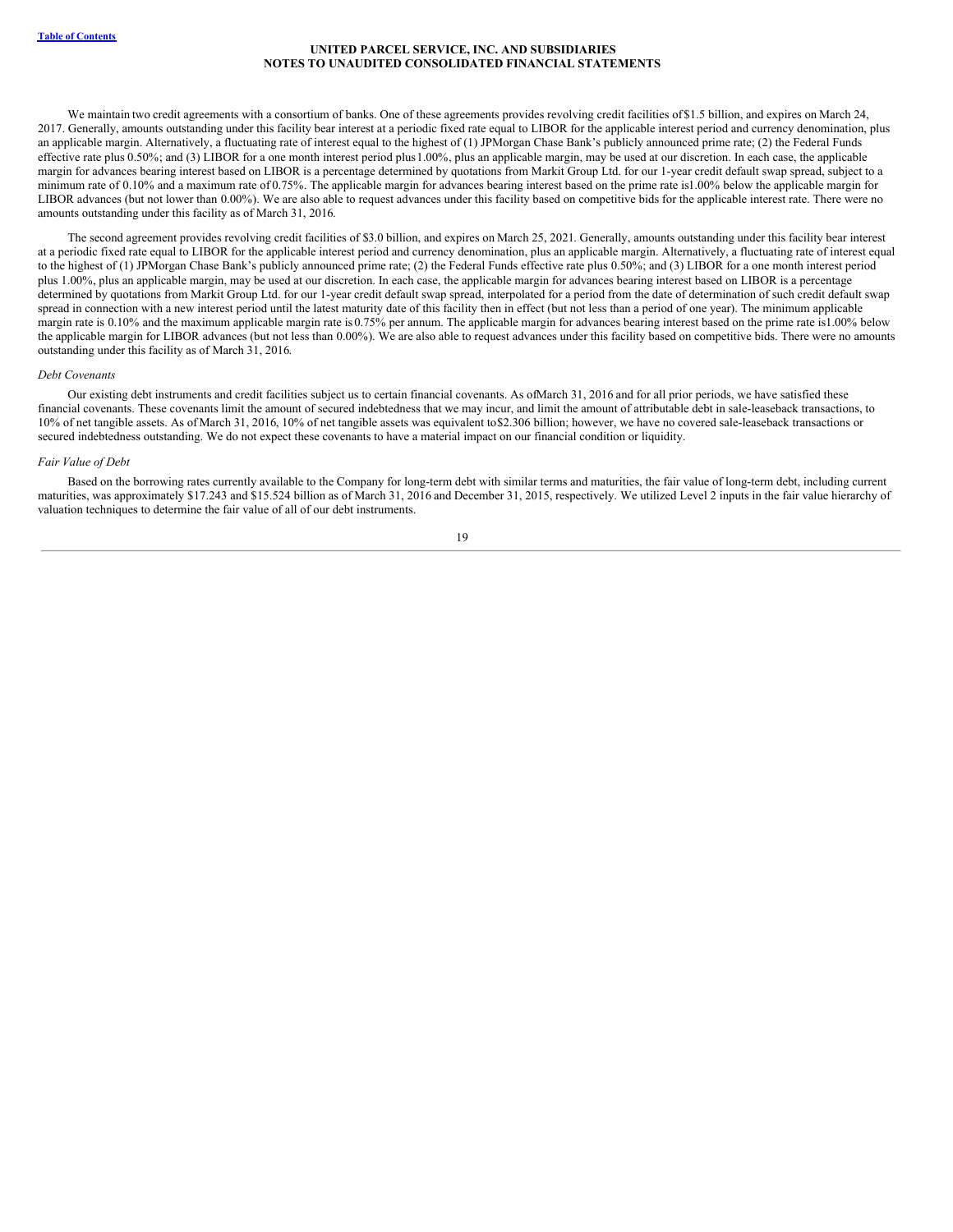### <span id="page-21-0"></span>**NOTE 10. LEGAL PROCEEDINGS AND CONTINGENCIES**

We are involved in a number of judicial proceedings and other matters arising from the conduct of our business activities.

Although there can be no assurance as to the ultimate outcome, we have generally denied, or believe we have a meritorious defense and will deny, liability in all litigation pending against us, including (except as otherwise noted herein) the matters described below, and we intend to defend vigorously each case. We have accrued for legal claims when, and to the extent that, amounts associated with the claims become probable and can be reasonably estimated. The actual costs of resolving legal claims may be substantially higher or lower than the amounts accrued for those claims.

For those matters as to which we are not able to estimate a possible loss or range of loss, we are not able to determine whether the loss will have a material adverse effect on our business, financial condition or results of operations or liquidity. For matters in this category, we have indicated in the descriptions that follow the reasons that we are unable to estimate the possible loss or range of loss.

### *Judicial Proceedings*

We are a defendant in a number of lawsuits filed in state and federal courts containing various class action allegations under state wage-and-hour laws. At this time, we do not believe that any loss associated with these matters would have a material adverse effect on our financial condition, results of operations or liquidity.

UPS and our subsidiary The UPS Store, Inc., are defendants in Morgate v. The UPS Store, Inc. et al., an action in the Los Angeles Superior Court brought on behalf of a certified class of all franchisees who chose to rebrand their Mail Boxes Etc. franchises to The UPS Store in March 2003. Plaintiff alleges that UPS and The UPS Store, Inc. misrepresented and omitted facts to the class about the market tests that were conducted before offering the class the choice of whether to rebrand to The UPS Store. Trial is scheduled for January 2017.

There are multiple factors that prevent us from being able to estimate the amount of loss, if any, that may result from the remaining aspects of this case, including: (1) we are vigorously defending ourselves and believe we have a number of meritorious legal defenses; and (2) it remains uncertain what evidence of damages, if any, plaintiffs will be able to present. Accordingly, at this time, we are not able to estimate a possible loss or range of loss that may result from this matter or to determine whether such loss, if any, would have a material adverse effect on our financial condition, results of operations or liquidity.

In AFMS LLC v. UPS and FedEx Corporation, a lawsuit filed in federal court in the Central District of California in August 2010, the plaintiff asserts that UPS and FedEx violated U.S. antitrust law by conspiring to refuse to negotiate with third-party negotiators retained by shippers and by individually imposing policies that prevent shippers from using such negotiators. UPS and FedEx have moved for summary judgment. The Court granted these motions on April 30, 2015, entered judgment in favor of UPS and FedEx, and dismissed the case. On May 21, 2015, plaintiff filed a notice of appeal to the Court of Appeals for the Ninth Circuit. The Antitrust Division of the U.S. Department of Justice ("DOJ") has an open civil investigation of our policies and practices for dealing with third-party negotiators. We have cooperated with this investigation. We deny any liability with respect to these matters and intend to vigorously defend ourselves. There are multiple factors that prevent us from being able to estimate the amount of loss, if any, that may result from these matters including: (1) the DOJ investigation is pending; (2) the Court granted our motion for summary judgment; and (3) plaintiff has filed a notice of appeal. Accordingly, at this time, we are not able to estimate a possible loss or range of loss that may result from these matters or to determine whether such loss, if any, would have a material adverse effect on our financial condition, results of operations or liquidity.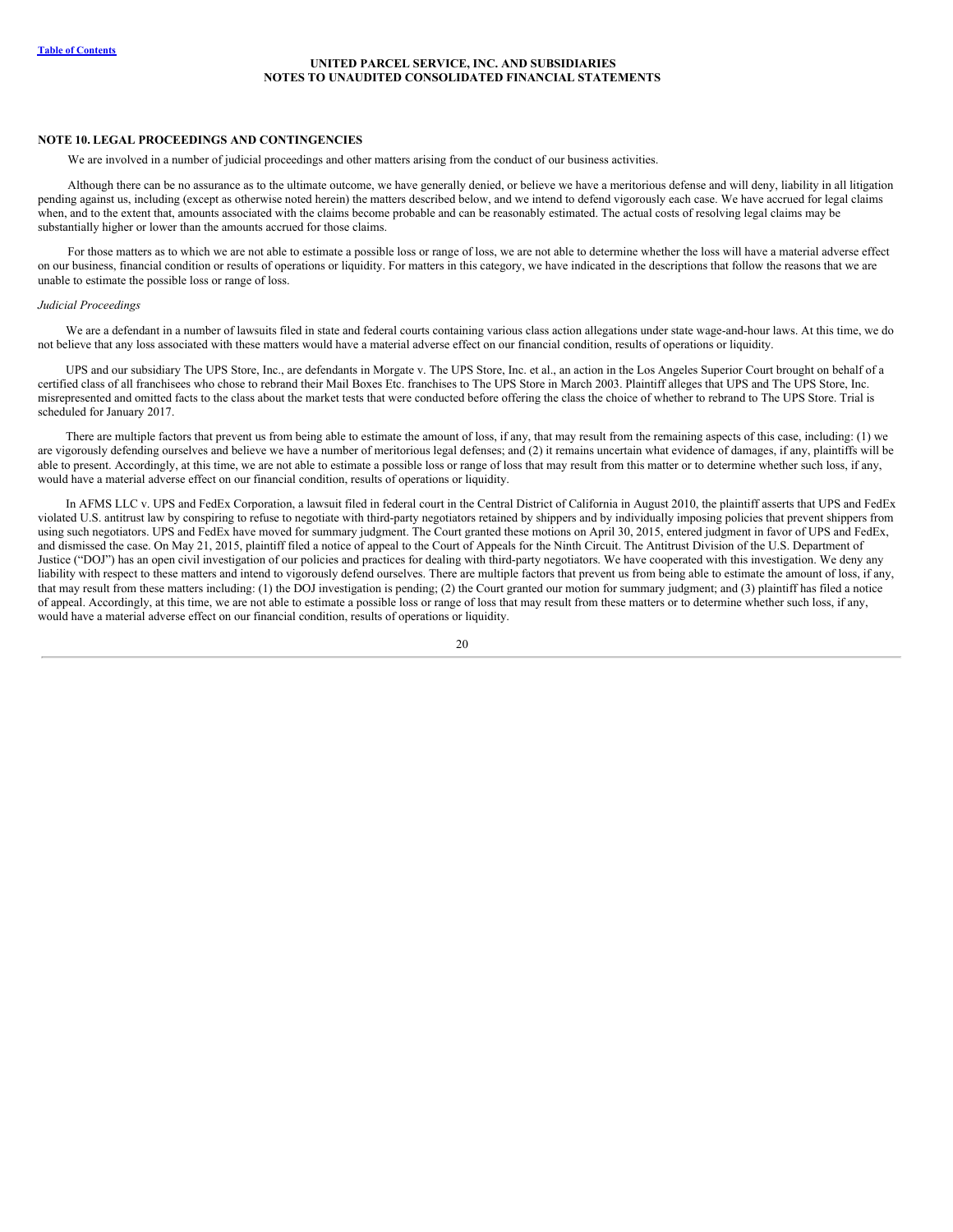In Canada, four purported class-action cases were filed against us in British Columbia (2006); Ontario (2007) and Québec (2006 and 2013). The cases each allege inadequate disclosure concerning the existence and cost of brokerage services provided by us under applicable provincial consumer protection legislation and infringement of interest restriction provisions under the Criminal Code of Canada. The British Columbia class action was declared inappropriate for certification and dismissed by the trial judge. That decision was upheld by the British Columbia Court of Appeal in March 2010, which ended the case in our favor. The Ontario class action was certified in September 2011. Partial summary judgment was granted to us and the plaintiffs by the Ontario motions court. The complaint under the Criminal Code was dismissed. No appeal is being taken from that decision. The allegations of inadequate disclosure were granted and we are appealing that decision. The motion to authorize the 2006 Québec litigation as a class action was dismissed by the motions judge in October 2012; there was no appeal, which ended that case in our favor. The 2013 Québec litigation also has been dismissed. We deny all liability and are vigorously defending the one outstanding case in Ontario. There are multiple factors that prevent us from being able to estimate the amount of loss, if any, that may result from this matter, including: (1) we are vigorously defending ourselves and believe that we have a number of meritorious legal defenses; and (2) there are unresolved questions of law and fact that could be important to the ultimate resolution of this matter. Accordingly, at this time, we are not able to estimate a possible loss or range of loss that may result from this matter or to determine whether such loss, if any, would have a material adverse effect on our financial condition, results of operations or liquidity.

### *Other Matters*

In January 2008, a class action complaint was filed in the United States District Court for the Eastern District of New York alleging price-fixing activities relating to the provision of freight forwarding services. UPS was not named in this case. In July 2009, the plaintiffs filed a First Amended Complaint naming numerous global freight forwarders as defendants. UPS and UPS Supply Chain Solutions are among the 60 defendants named in the amended complaint. After two rounds of motions to dismiss, in October 2014, UPS entered into a settlement agreement with the plaintiffs to settle the remaining claims asserted against UPS for an immaterial amount. The court entered an order granting final approval of the settlement in January 2016.

In August 2010, competition authorities in Brazil opened an administrative proceeding to investigate alleged anticompetitive behavior in the freight forwarding industry. Approximately 45 freight forwarding companies and individuals are named in the proceeding, including UPS, UPS SCS Transportes (Brasil) S.A., and a former employee in Brazil. UPS submitted its written defenses to these allegations in April 2014.

We are cooperating with the Brazil investigation, and intend to continue to vigorously defend ourselves. There are multiple factors that prevent us from being able to estimate the amount of loss, if any, that may result from this matter including: (1) we are vigorously defending the matter and believe that we have a number of meritorious legal defenses; (2) there are unresolved questions of law that could be of importance to the ultimate resolutions of this matter, including the calculation of any potential fine; and (3) there is uncertainty about the time period that is the subject of the investigation. Accordingly, at this time, we are not able to estimate a possible loss or range of loss that may result from this matter or to determine whether such loss, if any, would have a material adverse effect on our financial condition, results of operations or liquidity.

In February 2015, the State and City of New York filed suit against UPS in the U.S. District Court for the Southern District of New York, arising from alleged shipments of cigarettes to New York State and City residents. The complaint asserts claims under various federal and state laws. The complaint also includes a claim that UPS violated the Assurance of Discontinuance it entered into with the New York Attorney General in 2005 concerning cigarette deliveries. Discovery is ongoing and trial is scheduled for September, 2016. There are multiple factors that prevent us from being able to estimate the amount of loss, if any, that may result from this case, including: (1) we are vigorously defending ourselves and believe we have a number of meritorious factual and legal defenses; and (2) it remains uncertain what evidence of their claims and damages, if any, plaintiffs will be able to present. Accordingly, at this time, we are not able to estimate a possible loss or range of loss that may result from this matter or to determine whether such loss, if any, would have a material adverse effect on our financial condition, results of operations or liquidity.

On May 2, 2016, a purported shareowner derivative suit was filed in the Delaware Court of Chancery naming certain of UPS's current officers and directors as defendants, alleging that they breached their fiduciary duties by failing to monitor UPS's compliance with the Assurance of Discontinuance and other federal and state laws relating to cigarette deliveries.

We are a defendant in various other lawsuits that arose in the normal course of business. We do not believe that the eventual resolution of these other lawsuits (either individually or in the aggregate), including any reasonably possible losses in excess of current accruals, will have a material adverse effect on our financial condition, results of operations or liquidity.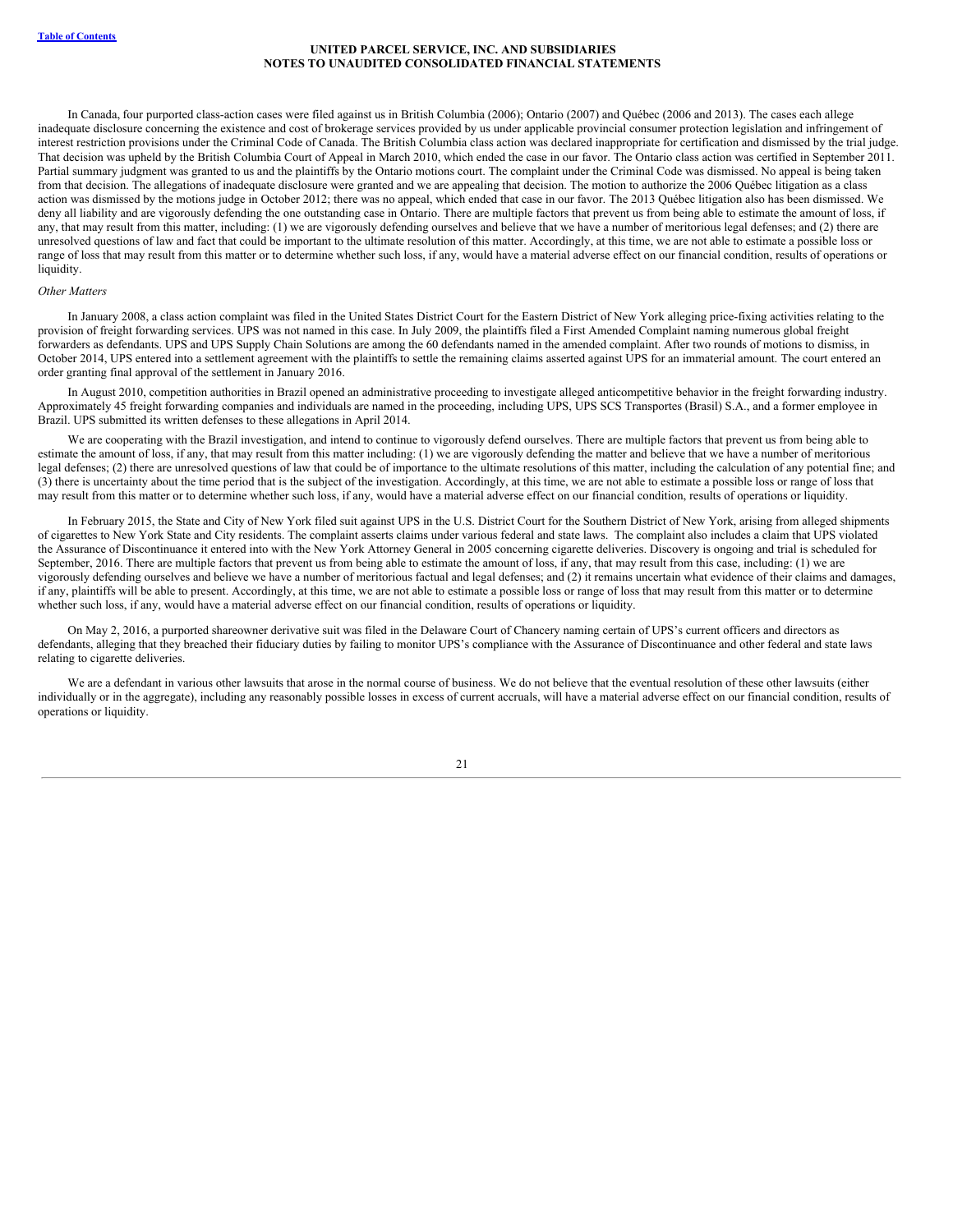# <span id="page-23-0"></span>**NOTE 11. SHAREOWNERS' EQUITY**

# *Capital Stock, Additional Paid-In Capital and Retained Earnings*

We maintain two classes of common stock, which are distinguished from each other primarily by their respective voting rights. Class A shares are entitled to10 votes per share, whereas class B shares are entitled to one vote per share. Class A shares are primarily held by UPS employees and retirees, and these shares are fully convertible on a one-to-one basis into class B shares at any time. Class B shares are publicly traded on the New York Stock Exchange under the symbol "UPS". Class A and B shares both have a \$0.01 par value, and as of March 31, 2016, there were 4.6 billion class A shares and 5.6 billion class B shares authorized to be issued. Additionally, there are 200 million preferred shares, with a \$0.01 par value, authorized to be issued. As ofMarch 31, 2016, no preferred shares had been issued.

The following is a rollforward of our common stock, additional paid-in capital and retained earnings accounts for thethree months ended March 31, 2016 and 2015 (in millions, except per share amounts):

|                                                |                | 2016         |                 |                | 2015          |                |  |  |
|------------------------------------------------|----------------|--------------|-----------------|----------------|---------------|----------------|--|--|
|                                                | <b>Shares</b>  |              | <b>Dollars</b>  | <b>Shares</b>  |               | <b>Dollars</b> |  |  |
| <b>Class A Common Stock</b>                    |                |              |                 |                |               |                |  |  |
| Balance at beginning of period                 | 194            | $\mathbb{S}$ | $\overline{2}$  | 201            | $\mathbf S$   | 2              |  |  |
| Common stock purchases                         | (2)            |              |                 | (1)            |               |                |  |  |
| Stock award plans                              | $\overline{4}$ |              |                 | $\overline{2}$ |               |                |  |  |
| Common stock issuances                         | $\mathbf{1}$   |              |                 |                |               |                |  |  |
| Conversions of class A to class B common stock | (3)            |              |                 | (2)            |               |                |  |  |
| Class A shares issued at end of period         | 194            | S            | $\overline{2}$  | 201            | <sup>\$</sup> | 2              |  |  |
| <b>Class B Common Stock</b>                    |                |              |                 |                |               |                |  |  |
| Balance at beginning of period                 | 693            | \$           | 7               | 705            | <sup>\$</sup> | 7              |  |  |
| Common stock purchases                         | (5)            |              |                 | (6)            |               |                |  |  |
| Conversions of class A to class B common stock | 3              |              |                 | $\overline{c}$ |               |                |  |  |
| Class B shares issued at end of period         | 691            | S            | $7\phantom{.0}$ | 701            | $\mathbb{S}$  | $\tau$         |  |  |
| <b>Additional Paid-In Capital</b>              |                |              |                 |                |               |                |  |  |
| Balance at beginning of period                 |                | \$           |                 |                | \$            |                |  |  |
| Stock award plans                              |                |              | 137             |                |               | 124            |  |  |
| Common stock purchases                         |                |              | (336)           |                |               | (126)          |  |  |
| Common stock issuances                         |                |              | 96              |                |               | 101            |  |  |
| Option premiums received (paid)                |                |              | 103             |                |               | (99)           |  |  |
| Balance at end of period                       |                |              |                 |                |               |                |  |  |
|                                                |                | S            |                 |                |               |                |  |  |
| <b>Retained Earnings</b>                       |                |              |                 |                |               |                |  |  |
| Balance at beginning of period                 |                | S            | 6,001           |                | \$            | 5,726          |  |  |
| Net income attributable to common shareowners  |                |              | 1,131           |                |               | 1,026          |  |  |
| Dividends (\$0.78 and \$0.73 per share)        |                |              | (718)           |                |               | (683)          |  |  |
| Common stock purchases                         |                |              | (319)           |                |               | (561)          |  |  |
| Balance at end of period                       |                | \$           | 6.095           |                | \$            | 5,508          |  |  |

We repurchased 6.6 million shares of class A and class B common stock for \$655 million during the three months ended March 31, 2016, and 6.8 million shares for \$687 million during the three months ended March 31, 2015. During the first quarter of 2016, we also exercised a capped call option that we entered into in 2015 for which we received 0.2 million UPS class B shares. The \$25 million premium payment for this capped call option reduced shareowners' equity in 2015. In total, shares repurchased and received in the first quarter were 6.8 million shares for \$680 million. In February 2013, the Board of Directors approved a share repurchase authorization of \$10.0 billion, which has no expiration date. As of March 31, 2016, we had \$761 million of this share repurchase authorization available. In May 2016, the Board of Directors approved a new share repurchase authorization of \$8.0 billion, which has no expiration date.

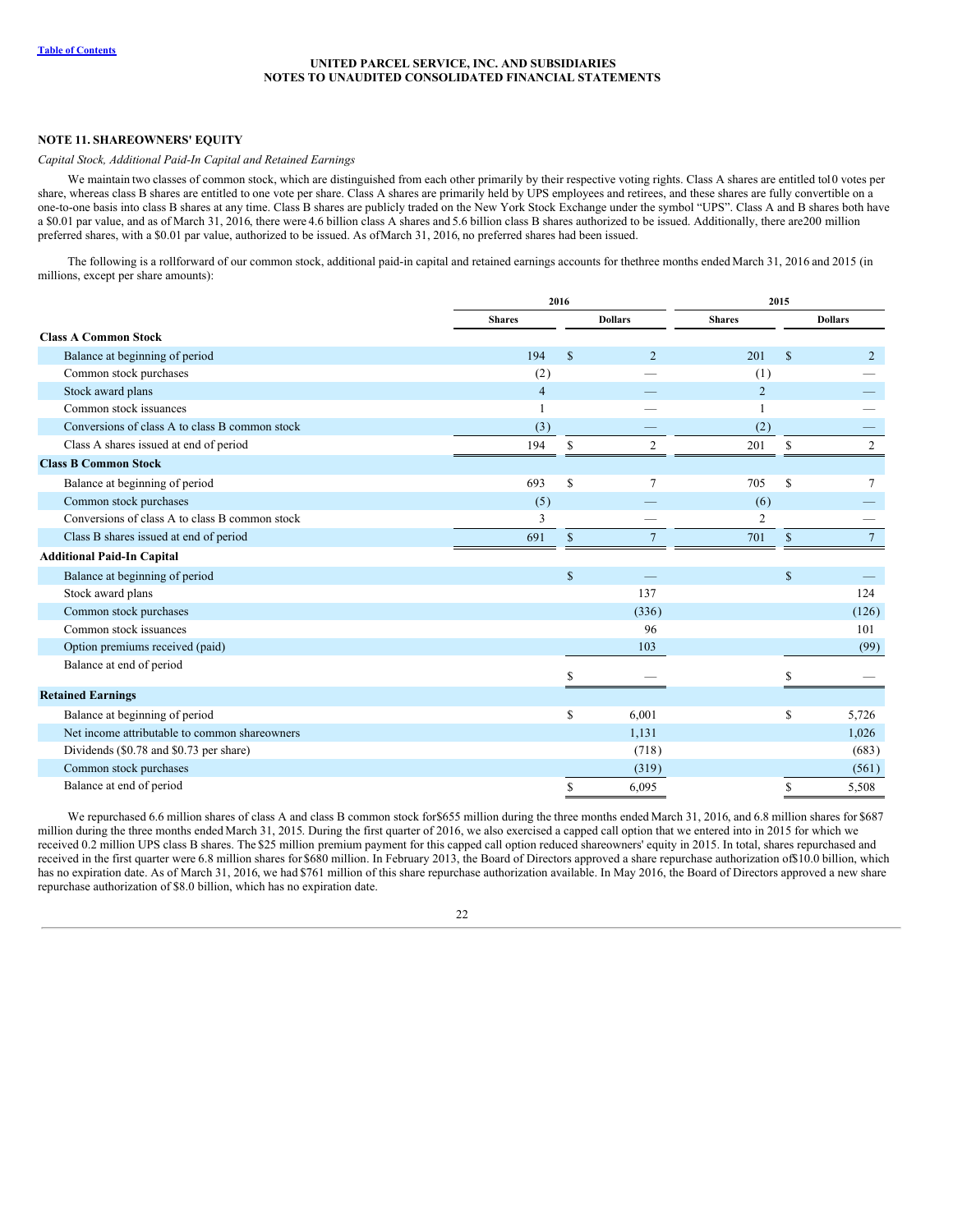From time to time, we enter into share repurchase programs with large financial institutions to assist in our buyback of company stock. These programs allow us to repurchase our shares at a price below the weighted average UPS share price for a given period. During the first quarter of 2016, we entered into an accelerated share repurchase program which allowed us to repurchase 3.0 million shares for \$300 million. The program was completed in March 2016.

In order to lower the average cost of acquiring shares in our ongoing share repurchase program, we periodically enter into structured repurchase agreements involving the use of capped call options for the purchase of UPS class B shares. We pay a fixed sum of cash upon execution of each agreement in exchange for the right to receive either a predetermined amount of cash or stock. Upon expiration of each agreement, if the closing market price of our common stock is above the pre-determined price, we will have our initial investment returned with a premium in either cash or shares (at our election). If the closing market price of our common stock is at or below the pre-determined price, we will receive the number of shares specified in the agreement. We received (paid) net premiums of \$103 and \$(99) million during the first three months of 2016 and 2015, respectively, related to entering into and settling capped call options for the purchase of class B shares. As of March 31, 2016, we had outstanding options for the purchase of0.6 million shares with a weighted average strike price of \$81.97 per share that will settle in the second quarter of 2016.

### *Accumulated Other Comprehensive Income (Loss)*

We experience activity in AOCI for unrealized holding gains and losses on available-for-sale securities, foreign currency translation adjustments, unrealized gains and losses from derivatives that qualify as hedges of cash flows and unrecognized pension and postretirement benefit costs. The activity in AOCI for the three months ended March 31, 2016 and 2015 is as follows (in millions):

|                                                                                 | 2016 |                |    | 2015    |
|---------------------------------------------------------------------------------|------|----------------|----|---------|
| Foreign currency translation gain (loss):                                       |      |                |    |         |
| Balance at beginning of period                                                  | \$   | (897)          | -S | (457)   |
| Translation adjustment (no tax impact in either period)                         |      | 26             |    | (304)   |
| Balance at end of period                                                        |      | (871)          |    | (761)   |
| Unrealized gain (loss) on marketable securities, net of tax:                    |      |                |    |         |
| Balance at beginning of period                                                  |      | (1)            |    |         |
| Current period changes in fair value (net of tax effect of \$2 and \$1)         |      | 3              |    |         |
| Reclassification to earnings (no tax impact in either period)                   |      |                |    |         |
| Balance at end of period                                                        |      | $\overline{2}$ |    | 2       |
| Unrealized gain (loss) on cash flow hedges, net of tax:                         |      |                |    |         |
| Balance at beginning of period                                                  |      | 67             |    | -61     |
| Current period changes in fair value (net of tax effect of \$(60) and \$120)    |      | (100)          |    | 199     |
| Reclassification to earnings (net of tax effect of $\S(38)$ ) and $\S(14)$ )    |      | (62)           |    | (23)    |
| Balance at end of period                                                        |      | (95)           |    | 237     |
| Unrecognized pension and postretirement benefit costs, net of tax:              |      |                |    |         |
| Balance at beginning of period                                                  |      | (2,709)        |    | (3,198) |
| Reclassification to earnings (net of tax effect of \$17 and \$17)               |      | 26             |    | 26      |
| Remeasurement of plan assets and liabilities (net of tax effect of \$0 and \$3) |      |                |    | 6       |
| Balance at end of period                                                        |      | (2,683)        |    | (3,166) |
| Accumulated other comprehensive income (loss) at end of period                  |      | (3,647)        |    | (3,688) |

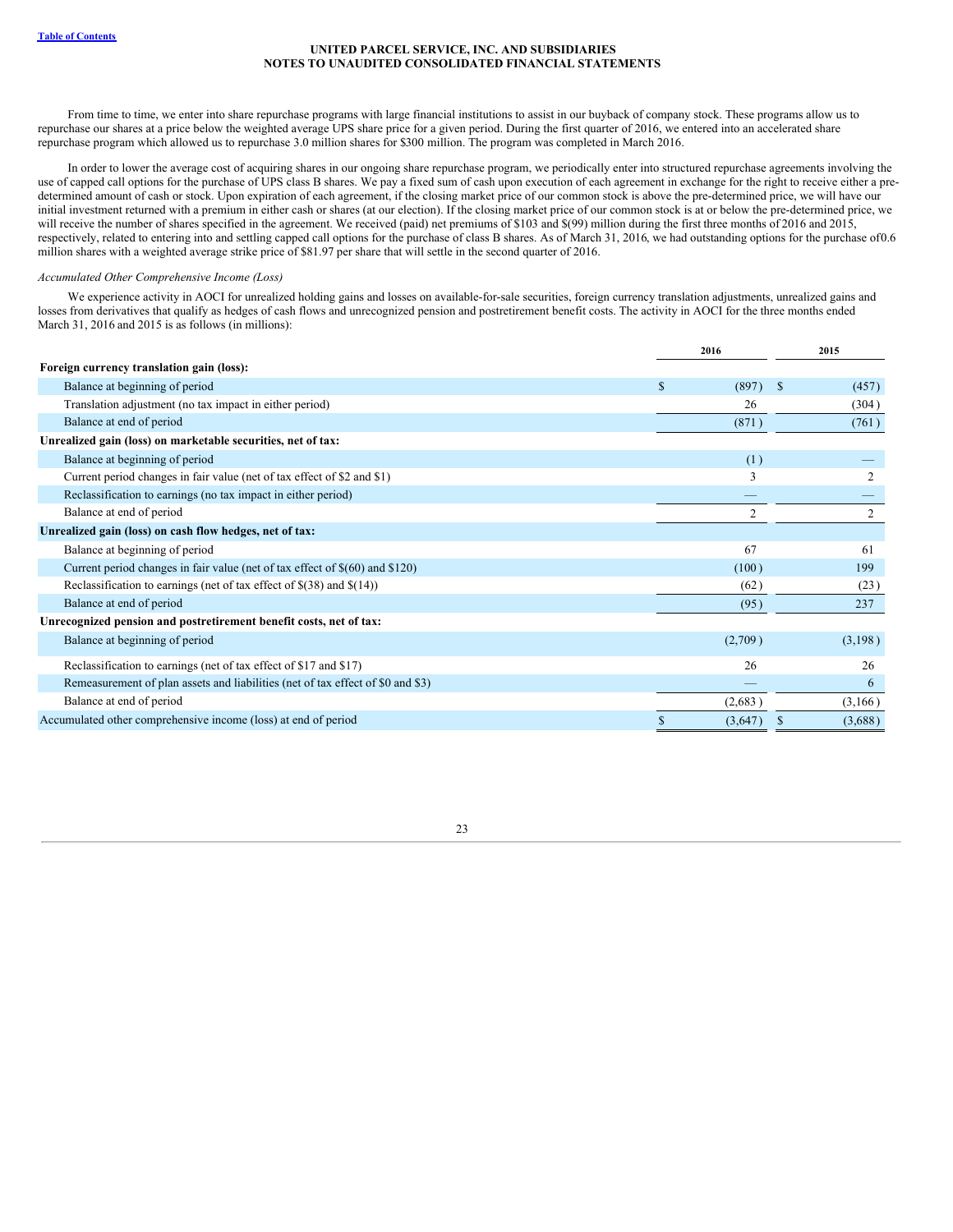Detail of the gains (losses) reclassified from AOCI to the statements of consolidated income for thethree months ended March 31, 2016 and 2015 is as follows (in millions):

|                                                        |   |      | <b>Amount Reclassified from AOCI</b> |                                                   |
|--------------------------------------------------------|---|------|--------------------------------------|---------------------------------------------------|
|                                                        |   | 2016 | 2015                                 | <b>Affected Line Item in the Income Statement</b> |
| Unrealized gain (loss) on cash flow hedges:            |   |      |                                      |                                                   |
| Interest rate contracts                                | S | (6)  | $\mathbf{s}$<br>(6)                  | Interest expense                                  |
| Foreign exchange contracts                             |   |      | (36)                                 | Interest expense                                  |
| Foreign exchange contracts                             |   | 106  | 79                                   | Revenue                                           |
| Income tax (expense) benefit                           |   | (38) | (14)                                 | Income tax expense                                |
| Impact on net income                                   |   | 62   | 23                                   | Net income                                        |
| Unrecognized pension and postretirement benefit costs: |   |      |                                      |                                                   |
| Prior service costs                                    |   | (43) | (43)                                 | Compensation and benefits                         |
| Income tax (expense) benefit                           |   | 17   | 17                                   | Income tax expense                                |
| Impact on net income                                   |   | (26) | (26)                                 | Net income                                        |
| Total amount reclassified for the period               |   | 36   | (3)                                  | Net income                                        |

# *Deferred Compensation Obligations and Treasury Stock*

Activity in the deferred compensation program for thethree months ended March 31, 2016 and 2015 is as follows (in millions):

|                                           | 2016          |               |                | 2015          |               |                |  |
|-------------------------------------------|---------------|---------------|----------------|---------------|---------------|----------------|--|
|                                           | <b>Shares</b> |               | <b>Dollars</b> | <b>Shares</b> |               | <b>Dollars</b> |  |
| <b>Deferred Compensation Obligations:</b> |               |               |                |               |               |                |  |
| Balance at beginning of period            |               | ¢<br>J.       | 51             |               |               | 59             |  |
| Reinvested dividends                      |               |               |                |               |               |                |  |
| Benefit payments                          |               |               | (9)            |               |               | (11)           |  |
| Balance at end of period                  |               |               | 43             |               |               | 49             |  |
| <b>Treasury Stock:</b>                    |               |               |                |               |               |                |  |
| Balance at beginning of period            | (1)           | <sup>\$</sup> | (51)           | (1)           | <sup>\$</sup> | (59)           |  |
| Reinvested dividends                      |               |               | (1)            |               |               | (1)            |  |
| Benefit payments                          |               |               | 9              |               |               | 11             |  |
| Balance at end of period                  |               |               | (43)           |               |               | (49)           |  |

# *Noncontrolling Interests:*

We have noncontrolling interests in certain consolidated subsidiaries in our International Package and Supply Chain & Freight segments. Noncontrolling interests increased \$2 and \$1 million for the three months ended March 31, 2016 and 2015, respectively.

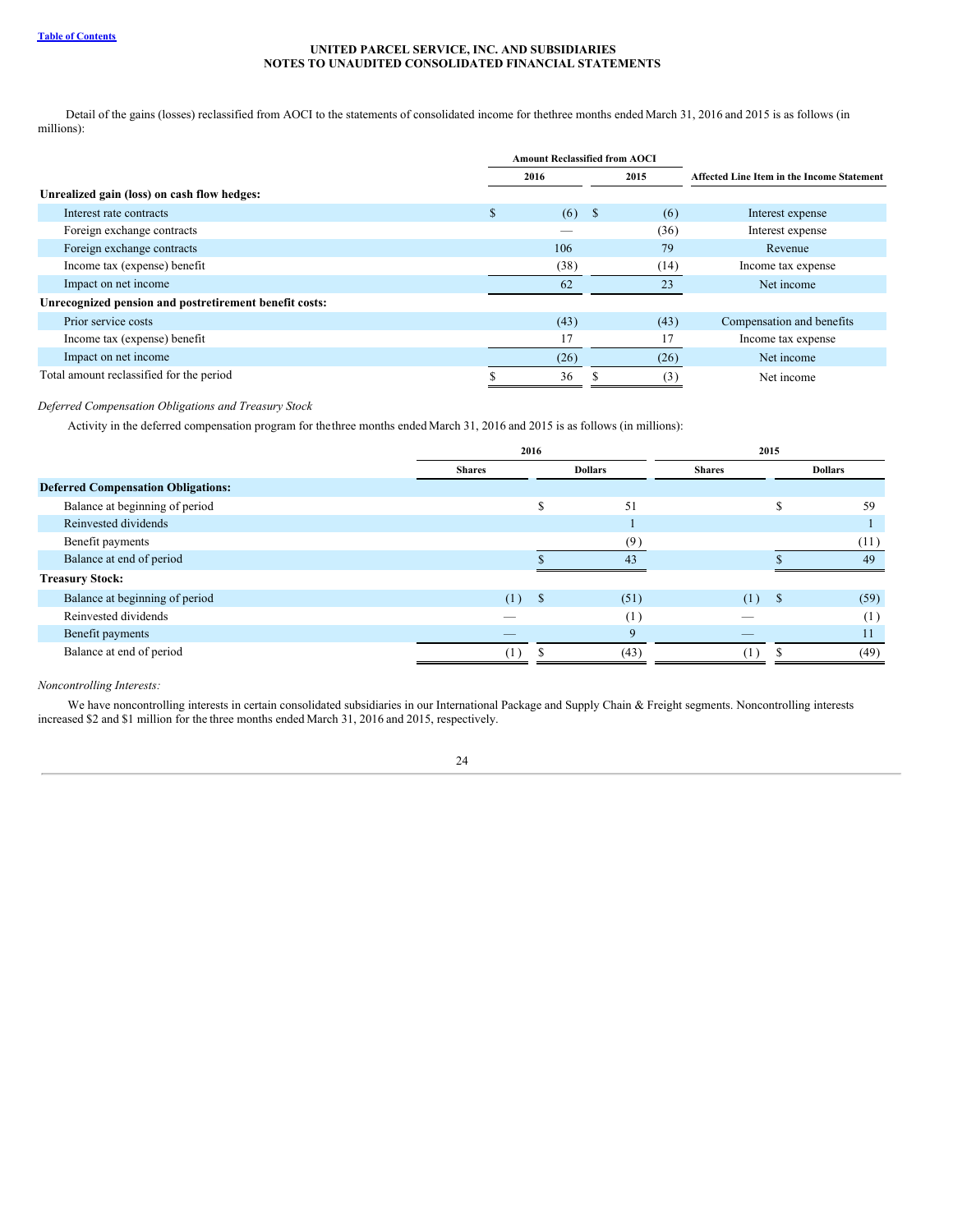### <span id="page-26-0"></span>**NOTE 12. SEGMENT INFORMATION**

We report our operations in three segments: U.S. Domestic Package operations, International Package operations and Supply Chain & Freight operations. Package operations represent our most significant business and are broken down into regional operations around the world. Regional operations managers are responsible for both domestic and export operations within their geographic area.

### *U.S. Domestic Package*

Domestic Package operations include the time-definite delivery of letters, documents and packages throughout the United States.

#### *International Package*

International Package operations include delivery to more than220 countries and territories worldwide, including shipments wholly outside the United States, as well as U.S. export and U.S. import shipments. Our International Package reporting segment includes the operations of our Europe, Asia, Americas and ISMEA (Indian Subcontinent, Middle East and Africa) operating segments.

### *Supply Chain & Freight*

Supply Chain & Freight includes the operations of our forwarding, logistics, Coyote and UPS Freight and other aggregated business units. Our forwarding, logistics and Coyote units provide services in more than 195 countries and territories worldwide, and include North American and international air and ocean freight forwarding, customs brokerage, truckload freight brokerage, distribution and post-sales services and mail and consulting services. UPS Freight offers a variety of less-than-truckload ("LTL") and truckload ("TL") services to customers in North America. Other aggregated business units within this segment include The UPS Store and UPS Capital.

In evaluating financial performance, we focus on operating profit as a segment's measure of profit or loss. Operating profit is before investment income and other, interest expense and income taxes. The accounting policies of the reportable segments are the same as those described in the summary of accounting policies included in the consolidated financial statements in our Annual Report on Form 10-K for the year ended December 31, 2015, with certain expenses allocated between the segments using activity-based costing methods. Unallocated assets are comprised primarily of cash, marketable securities and investments in limited partnerships.

Segment information for the three months ended March 31, 2016 and 2015 is as follows (in millions):

|                              | <b>Three Months Ended</b><br>March 31, |        |              |        |
|------------------------------|----------------------------------------|--------|--------------|--------|
|                              | 2016                                   |        |              | 2015   |
| <b>Revenue:</b>              |                                        |        |              |        |
| U.S. Domestic Package        | \$                                     | 9,084  | \$           | 8,814  |
| <b>International Package</b> |                                        | 2,914  |              | 2,970  |
| Supply Chain & Freight       |                                        | 2,420  |              | 2,193  |
| Consolidated                 |                                        | 14,418 | <b>S</b>     | 13,977 |
| <b>Operating Profit:</b>     |                                        |        |              |        |
| U.S. Domestic Package        | $\mathbb{S}$                           | 1,102  | $\mathbb{S}$ | 1,024  |
| <b>International Package</b> |                                        | 574    |              | 498    |
| Supply Chain & Freight       |                                        | 147    |              | 151    |
| Consolidated                 |                                        | 1,823  | S.           | 1,673  |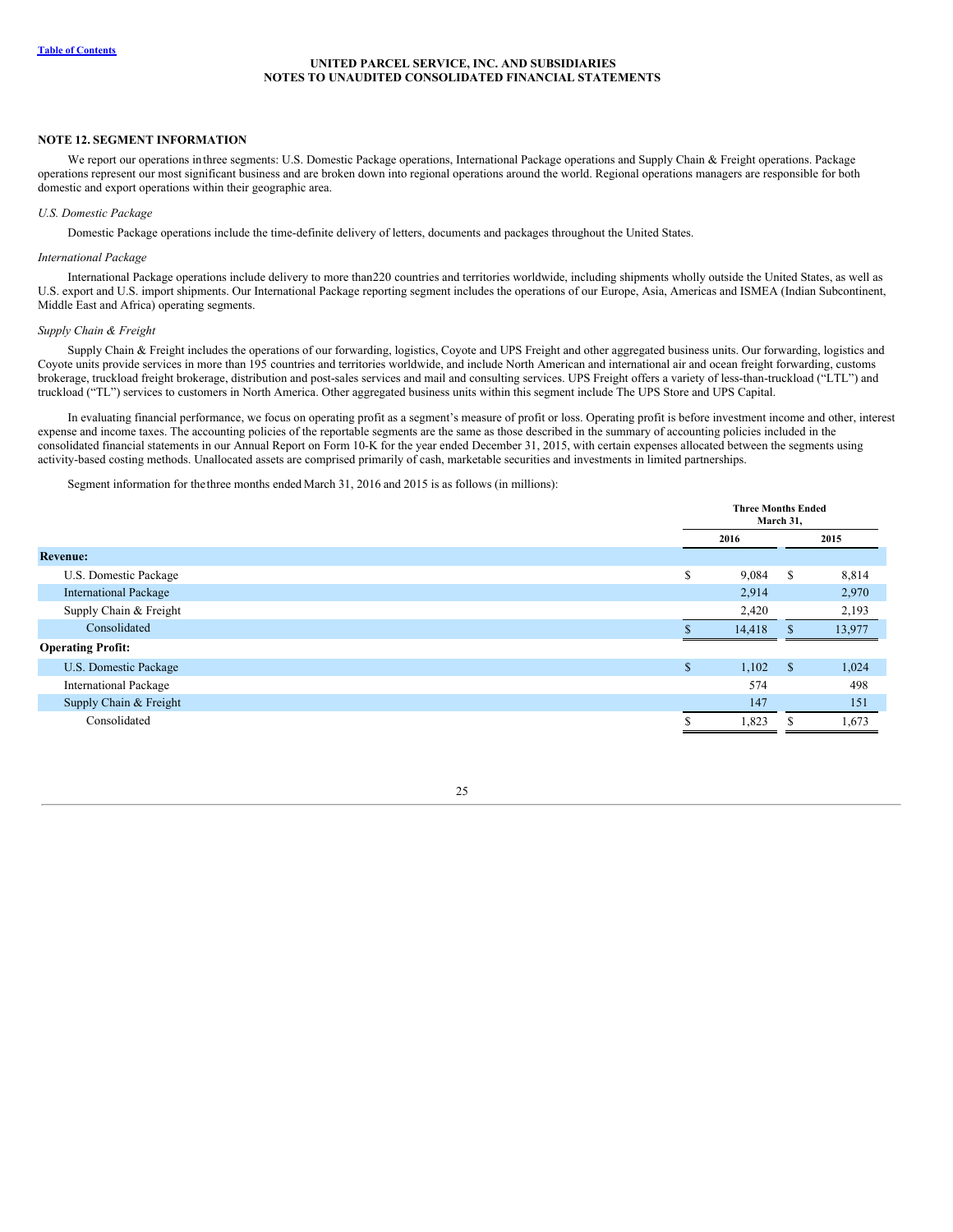# <span id="page-27-0"></span>**NOTE 13. EARNINGS PER SHARE**

The following table sets forth the computation of basic and diluted earnings per share for thethree months ended March 31, 2016 and 2015 (in millions, except per share amounts):

|                                               | <b>Three Months Ended</b><br>March 31, |     |       |  |
|-----------------------------------------------|----------------------------------------|-----|-------|--|
|                                               | 2016                                   |     | 2015  |  |
| <b>Numerator:</b>                             |                                        |     |       |  |
| Net income attributable to common shareowners | \$<br>1,131                            | \$. | 1,026 |  |
| <b>Denominator:</b>                           |                                        |     |       |  |
| Weighted average shares                       | 885                                    |     | 903   |  |
| Deferred compensation obligations             |                                        |     |       |  |
| Vested portion of restricted units            | 3                                      |     | 2     |  |
| Denominator for basic earnings per share      | 889                                    |     | 906   |  |
| <b>Effect of dilutive securities:</b>         |                                        |     |       |  |
| Restricted units                              | $\overline{4}$                         |     | 6     |  |
| Stock options                                 |                                        |     |       |  |
| Denominator for diluted earnings per share    | 894                                    |     | 913   |  |
| Basic earnings per share                      | 1.27                                   |     | 1.13  |  |
| <b>Diluted earnings per share</b>             | 1.27                                   |     | 1.12  |  |

Diluted earnings per share for the three months ended March 31, 2016 and 2015 excluded the effect of 0.5 and 0.2 million shares of common stock, respectively, that may be issued upon the exercise of employee stock options because such effect would be antidilutive.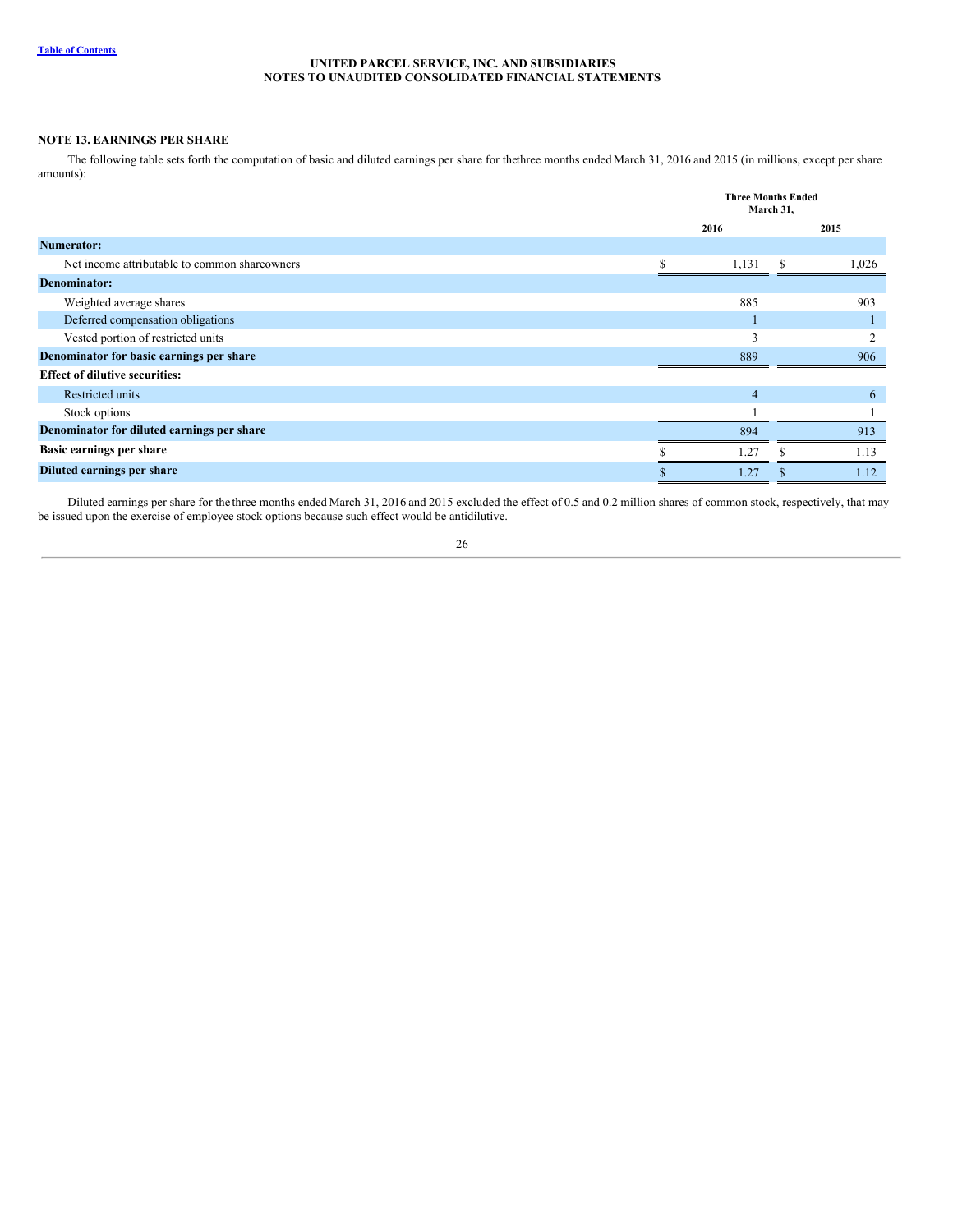### <span id="page-28-0"></span>**NOTE 14. DERIVATIVE INSTRUMENTS AND RISK MANAGEMENT**

#### *Risk Management Policies*

We are exposed to market risk, primarily related to foreign exchange rates, commodity prices and interest rates. These exposures are actively monitored by management. To manage the volatility relating to certain of these exposures, we enter into a variety of derivative financial instruments. Our objective is to reduce, where it is deemed appropriate to do so, fluctuations in earnings and cash flows associated with changes in foreign currency rates, commodity prices and interest rates. It is our policy and practice to use derivative financial instruments only to the extent necessary to manage exposures. As we use price sensitive instruments to hedge a certain portion of our existing and anticipated transactions, we expect that any loss in value for those instruments generally would be offset by increases in the value of those hedged transactions. We do not hold or issue derivative financial instruments for trading or speculative purposes.

#### *Credit Risk Management*

The forward contracts, swaps and options discussed below contain an element of risk that the counterparties may be unable to meet the terms of the agreements; however, we minimize such risk exposures for these instruments by limiting the counterparties to banks and financial institutions that meet established credit guidelines, and by monitoring counterparty credit risk to prevent concentrations of credit risk with any single counterparty.

We have agreements with all of our active counterparties (covering the majority of our derivative positions) containing early termination rights and/or zero threshold bilateral collateral provisions whereby cash is required based on the net fair value of derivatives associated with those counterparties. Events such as a counterparty credit rating downgrade (depending on the ultimate rating level) could also allow us to take additional protective measures such as the early termination of trades. At March 31, 2016 and December 31, 2015, we held cash collateral of \$641 and \$717 million, respectively, under these agreements; this collateral is included in "cash and cash equivalents" on the consolidated balance sheets and its use by UPS is not restricted.

In connection with the zero threshold bilateral collateral provisions described above, we were required to post \$1 million and \$0 in collateral with our counterparties as of March 31, 2016 and December 31, 2015, respectively. As of those dates, there were no instruments in a net liability position that were not covered by the zero threshold bilateral collateral provisions. Additionally, in connection with the agreements described above, we could be required to terminate transactions with certain counterparties in the event of a downgrade of our credit rating.

We have not historically incurred, and do not expect to incur in the future, any losses as a result of counterparty default.

#### *Accounting Policy for Derivative Instruments*

We recognize all derivative instruments as assets or liabilities in the consolidated balance sheets at fair value. The accounting for changes in the fair value of a derivative instrument depends on whether it has been designated and qualifies as part of a hedging relationship and, further, on the type of hedging relationship. For those derivative instruments that are designated and qualify as hedging instruments, a company must designate the derivative, based upon the exposure being hedged, as a cash flow hedge, a fair value hedge or a hedge of a net investment in a foreign operation.

A cash flow hedge refers to hedging the exposure to variability in expected future cash flows that is attributable to a particular risk. For derivative instruments that are designated and qualify as a cash flow hedge, the effective portion of the gain or loss on the derivative instrument is reported as a component of AOCI, and reclassified into earnings in the same period during which the hedged transaction affects earnings. The remaining gain or loss on the derivative instrument in excess of the cumulative change in the present value of future cash flows of the hedged item, or hedge components excluded from the assessment of effectiveness, are recognized in the statements of consolidated income during the current period.

A fair value hedge refers to hedging the exposure to changes in the fair value of an existing asset or liability on the consolidated balance sheets that is attributable to a particular risk. For derivative instruments that are designated and qualify as a fair value hedge, the gain or loss on the derivative instrument is recognized in the statements of consolidated income during the current period, as well as the offsetting gain or loss on the hedged item.

A net investment hedge refers to the use of cross currency swaps, forward contracts or foreign currency denominated debt to hedge portions of our net investments in foreign operations. For hedges that meet the effectiveness requirements, the net gains or losses attributable to changes in spot exchange rates are recorded in the foreign currency translation adjustment within AOCI. The remainder of the change in value of such instruments is recorded in earnings.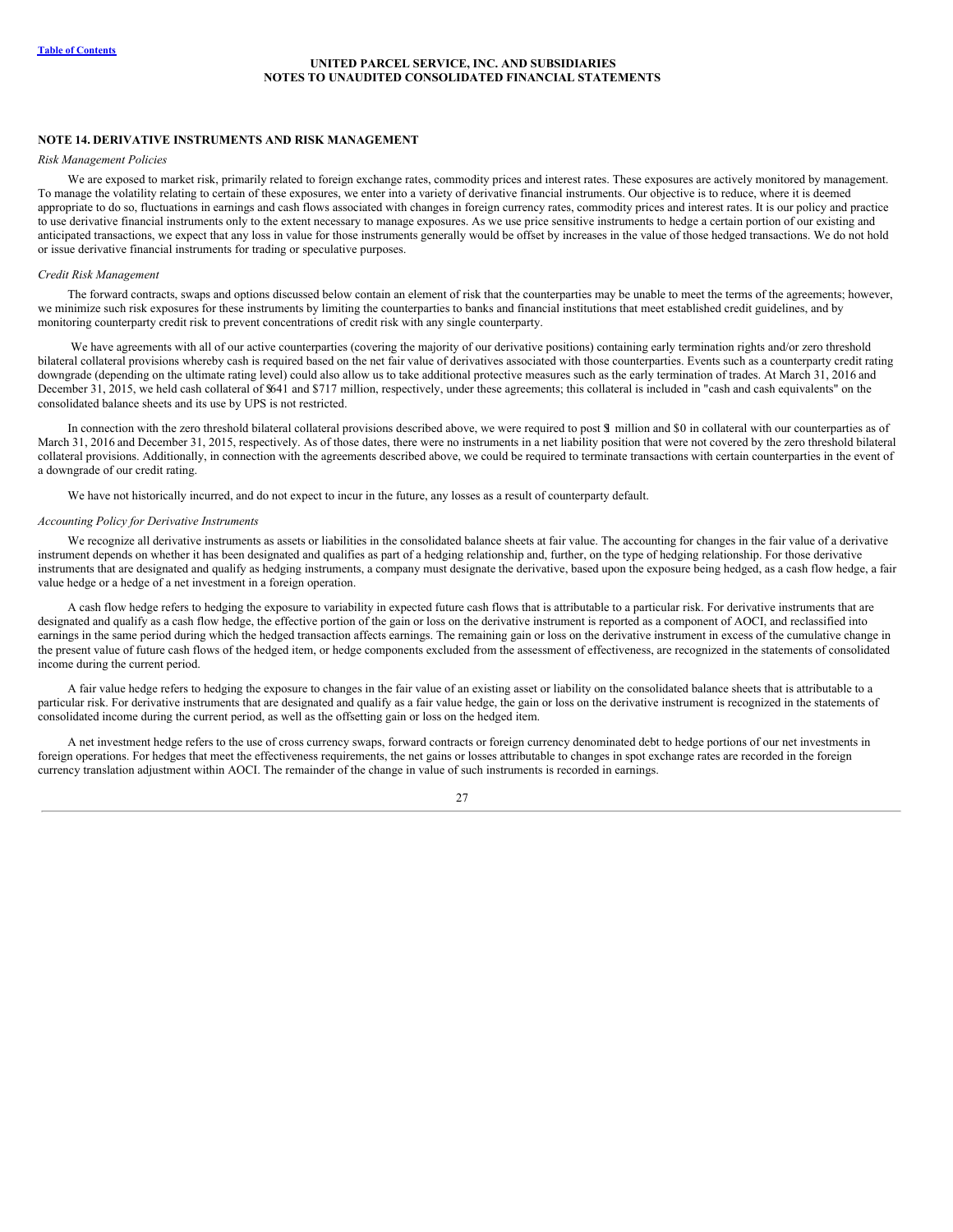### *Types of Hedges*

### *Commodity Risk Management*

Currently, the fuel surcharges that we apply to our domestic and international package and LTL services are the primary means of reducing the risk of adverse fuel price changes on our business. We periodically enter into option contracts on energy commodity products to manage the price risk associated with forecasted transactions involving refined fuels, principally jet-A, diesel and unleaded gasoline. The objective of the hedges is to reduce the variability of cash flows, due to changing fuel prices, associated with the forecasted transactions involving those products. We normally designate and account for these contracts as cash flow hedges of the underlying forecasted transactions involving these fuel products and, therefore, the resulting gains and losses from these hedges are recognized as a component of fuel expense or revenue when the underlying transactions occur.

### *Foreign Currency Risk Management*

To protect against the reduction in value of forecasted foreign currency cash flows from our international package business, we maintain a foreign currency cash flow hedging program. Our most significant foreign currency exposures relate to the Euro, British Pound Sterling, Canadian Dollar, Chinese Renminbi and Hong Kong Dollar. We hedge portions of our forecasted revenue denominated in foreign currencies with option and forward contracts. We normally designate and account for these contracts as cash flow hedges of anticipated foreign currency denominated revenue and, therefore, the resulting gains and losses from these hedges are recognized as a component of international package revenue when the underlying sales transactions occur.

We also hedge portions of our anticipated cash settlements of intercompany transactions and interest payments on certain debt subject to foreign currency remeasurement using foreign currency forward contracts. We normally designate and account for these contracts as cash flow hedges of forecasted foreign currency denominated transactions; therefore, the resulting gains and losses from these hedges are recognized as a component of investment income and other when the underlying transactions are subject to currency remeasurement.

We hedge our net investment in certain foreign operations with foreign currency denominated debt instruments. The use of foreign denominated debt as the hedging instrument allows the debt to be remeasured to foreign currency translation adjustment within AOCI to offset the translation risk from those investments. Any ineffective portion of net investment hedging is recognized as a component of investment income and other. Balances in the cumulative translation adjustment accounts remain until the sale or complete liquidation of the foreign entity.

### *Interest Rate Risk Management*

Our indebtedness under our various financing arrangements creates interest rate risk. We use a combination of derivative instruments as part of our program to manage the fixed and floating interest rate mix of our total debt portfolio and related overall cost of borrowing. The notional amount, interest payment date and maturity date of the swaps match the terms of the associated debt being hedged. Interest rate swaps allow us to maintain a target range of floating rate debt within our capital structure.

We have designated and account for the majority of our interest rate swaps that convert fixed rate interest payments into floating rate interest payments as hedges of the fair value of the associated debt instruments. Therefore, the gains and losses resulting from fair value adjustments to the interest rate swaps and fair value adjustments to the associated debt instruments are recorded to interest expense in the period in which the gains and losses occur. We normally designate and account for interest rate swaps that convert floating rate interest payments into fixed rate interest payments as cash flow hedges of the forecasted payment obligations.

We periodically hedge the forecasted fixed-coupon interest payments associated with anticipated debt offerings, using forward starting interest rate swaps, interest rate locks or similar derivatives. These agreements effectively lock a portion of our interest rate exposure between the time the agreement is entered into and the date when the debt offering is completed, thereby mitigating the impact of interest rate changes on future interest expense. These derivatives are settled commensurate with the issuance of the debt, and any gain or loss upon settlement is amortized as an adjustment to the effective interest yield on the debt.

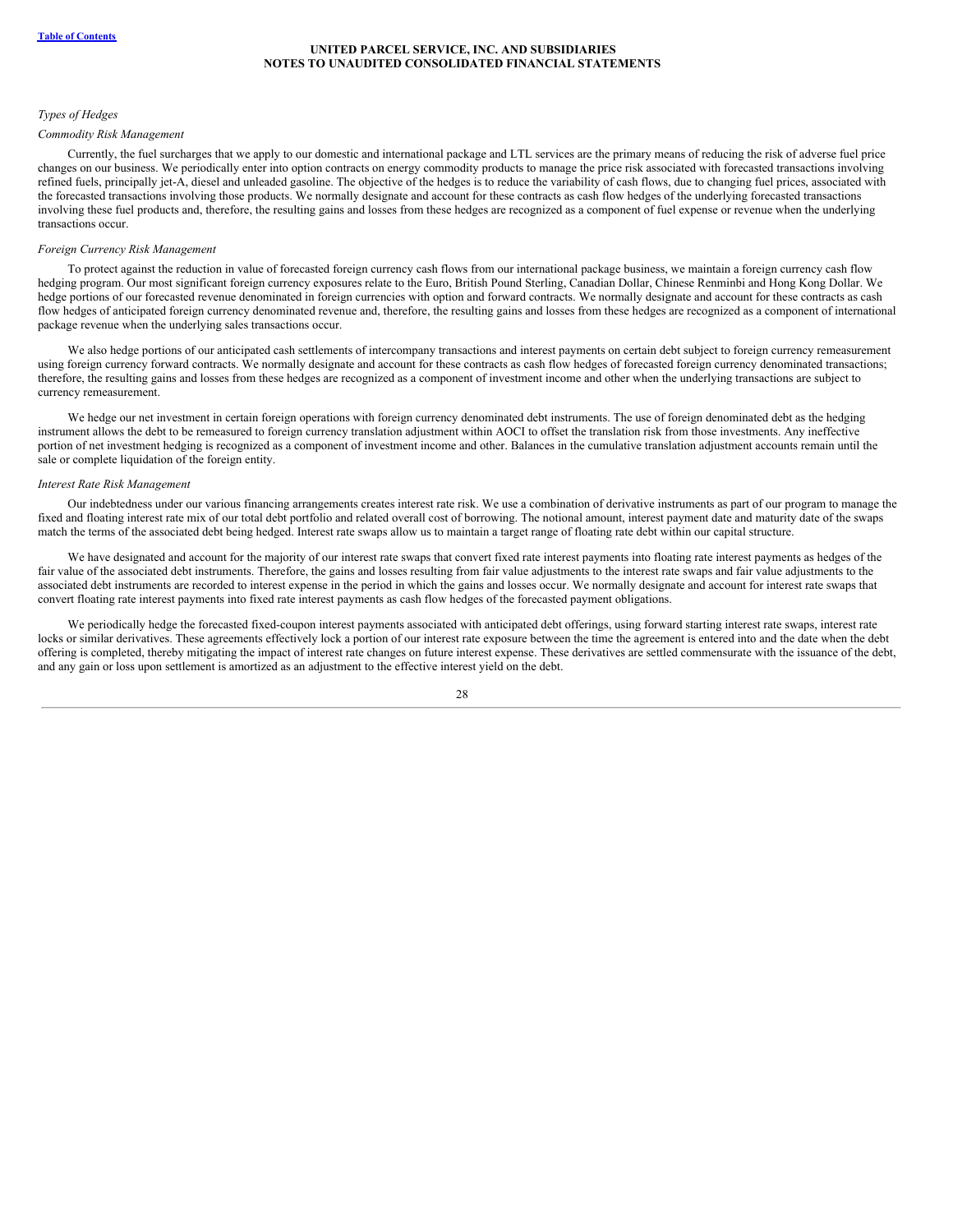### *Outstanding Positions*

As of March 31, 2016 and December 31, 2015, the notional amounts of our outstanding derivative positions were as follows (in millions):

|                                       |               | March 31, 2016 |               | December 31, 2015 |
|---------------------------------------|---------------|----------------|---------------|-------------------|
| <b>Currency hedges:</b>               |               |                |               |                   |
| <b>British Pound Sterling</b>         | <b>GBP</b>    | 1,056          | <b>GBP</b>    | 1,140             |
| Canadian Dollar                       | CAD           | 933            | CAD           | 177               |
| Euro                                  | <b>EUR</b>    | 3,579          | <b>EUR</b>    | 3,750             |
| <b>Mexican Peso</b>                   | <b>MXN</b>    | 2,004          | <b>MXN</b>    | 3,863             |
| Japanese Yen                          | <b>JPY</b>    | 18,000         | <b>JPY</b>    | 20,000            |
|                                       |               |                |               |                   |
| Interest rate hedges:                 |               |                |               |                   |
| Fixed to Floating Interest Rate Swaps | $\mathbf{\$}$ | 5,799          | <sup>\$</sup> | 5,799             |
| Floating to Fixed Interest Rate Swaps | S             | 778            | <sup>\$</sup> | 778               |
|                                       |               |                |               |                   |
| Investment market price hedges:       |               |                |               |                   |
| Marketable Securities                 | <b>EUR</b>    | 389            | <b>EUR</b>    | 496               |
|                                       |               |                |               |                   |

As of March 31, 2016, we had no outstanding commodity hedge positions.

# *Balance Sheet Recognition and Fair Value Measurements*

The following table indicates the location on the consolidated balance sheets in which our derivative assets and liabilities have been recognized, the fair value hierarchy level applicable to each derivative type and the related fair values of those derivatives (in millions). The table is segregated between those derivative instruments that qualify and are designated as hedging instruments and those that are not, as well as by type of contract and whether the derivative is in an asset or liability position.

We have master netting arrangements with substantially all of our counterparties giving us the right of offset for our derivative positions. However, we have not elected to offset the fair value positions of our derivative contracts recorded on our consolidated balance sheets. The columns labeled "Net Amounts if Right of Offset had been Applied" indicate the potential net fair value positions by type of contract and location on the consolidated balance sheets had we elected to apply the right of offset.

|                               | <b>Fair Value</b>  |          | <b>Gross Amounts Presented in</b><br><b>Consolidated Balance Sheets</b> |               |                      |   | <b>Net Amounts if Right of</b><br><b>Offset had been Applied</b> |     |                      |  |
|-------------------------------|--------------------|----------|-------------------------------------------------------------------------|---------------|----------------------|---|------------------------------------------------------------------|-----|----------------------|--|
| <b>Balance Sheet Location</b> | Hierarchy<br>Level |          | March 31,<br>2016                                                       |               | December 31,<br>2015 |   | March 31,<br>2016                                                |     | December 31,<br>2015 |  |
|                               |                    |          |                                                                         |               |                      |   |                                                                  |     |                      |  |
| Other current assets          | Level 2            | <b>S</b> | 257                                                                     | <sup>\$</sup> | 408                  | S | 256                                                              | \$. | 408                  |  |
| Other non-current assets      | Level 2            |          | 28                                                                      |               | 92                   |   | 23                                                               |     | 92                   |  |
| Other non-current assets      | Level 2            |          | 293                                                                     |               | 204                  |   | 279                                                              |     | 185                  |  |
|                               |                    |          |                                                                         |               |                      |   |                                                                  |     |                      |  |
| Other current assets          | Level 2            |          |                                                                         |               | $\Delta$             |   |                                                                  |     |                      |  |
| Other current assets          | Level 2            |          | 159                                                                     |               |                      |   | 159                                                              |     |                      |  |
| Other non-current assets      | Level 2            |          | 75                                                                      |               | 57                   |   | 66                                                               |     | 53                   |  |
|                               |                    |          | 812                                                                     |               | 768                  |   | 783                                                              |     | 738                  |  |
|                               |                    |          |                                                                         |               |                      |   |                                                                  |     |                      |  |

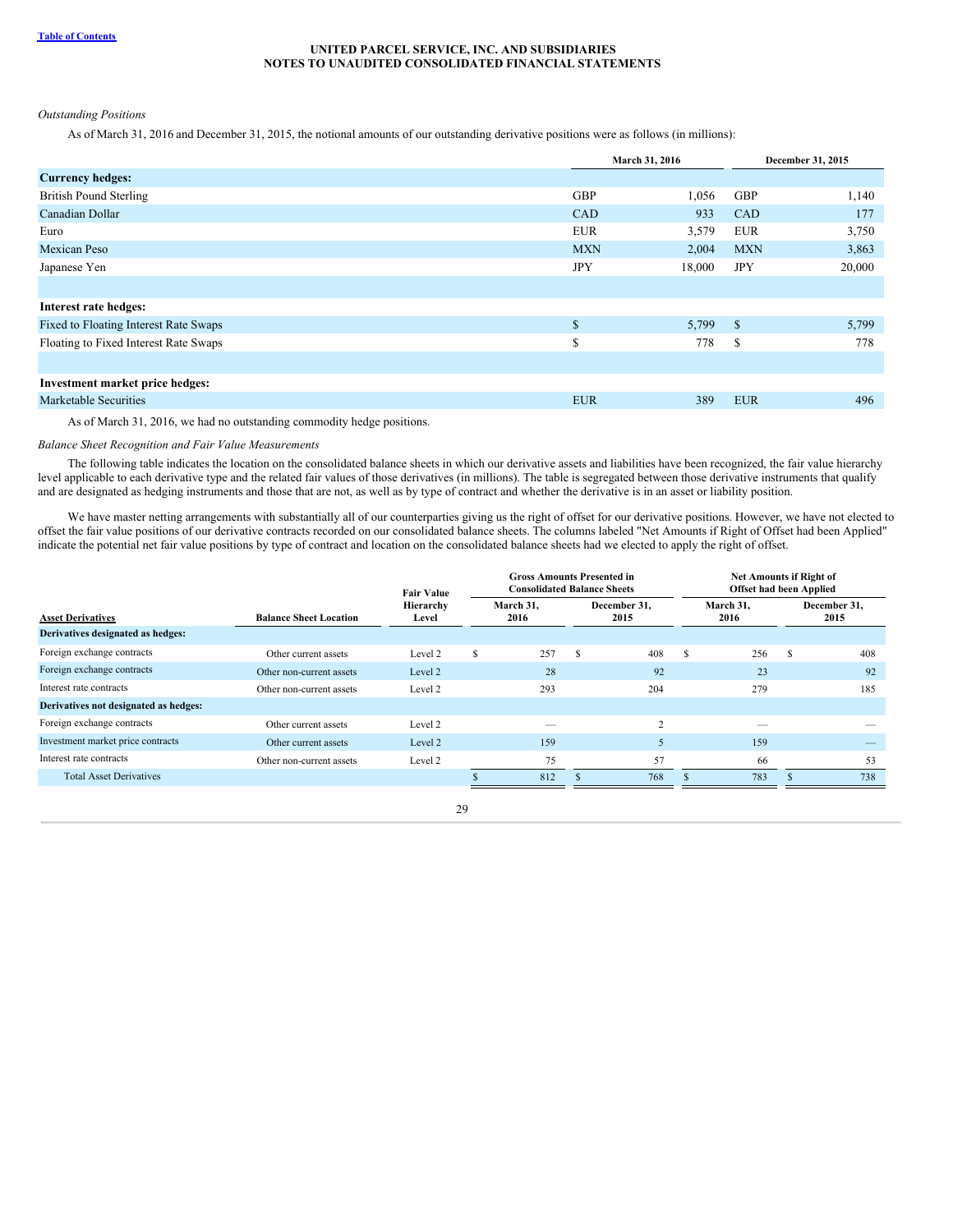|                                       |                               | <b>Fair Value</b>  |              | <b>Gross Amounts Presented in</b><br><b>Consolidated Balance Sheets</b> |               |                      |                   | <b>Net Amounts if Right of</b><br><b>Offset had been Applied</b> |    |                      |  |  |
|---------------------------------------|-------------------------------|--------------------|--------------|-------------------------------------------------------------------------|---------------|----------------------|-------------------|------------------------------------------------------------------|----|----------------------|--|--|
| <b>Liability Derivatives</b>          | <b>Balance Sheet Location</b> | Hierarchy<br>Level |              | March 31.<br>2016                                                       |               | December 31.<br>2015 | March 31.<br>2016 |                                                                  |    | December 31.<br>2015 |  |  |
| Derivatives designated as hedges:     |                               |                    |              |                                                                         |               |                      |                   |                                                                  |    |                      |  |  |
| Foreign exchange contracts            | Other current liabilities     | Level 2            | $\mathbf{s}$ | 3                                                                       | $\mathcal{S}$ | $\qquad \qquad -$    |                   | $\overline{2}$                                                   | -S |                      |  |  |
| Foreign exchange contracts            | Other non-current liabilities | Level 2            |              | 41                                                                      |               |                      |                   | 36                                                               |    |                      |  |  |
| Interest rate contracts               | Other non-current liabilities | Level 2            |              | 14                                                                      |               | 19                   |                   |                                                                  |    |                      |  |  |
| Derivatives not designated as hedges: |                               |                    |              |                                                                         |               |                      |                   |                                                                  |    |                      |  |  |
| Foreign exchange contracts            | Other current liabilities     | Level 2            |              |                                                                         |               | 12                   |                   |                                                                  |    | 10                   |  |  |
| Investment market price contracts     | Other current liabilities     | Level 2            |              |                                                                         |               | 9                    |                   |                                                                  |    | 4                    |  |  |
| Interest rate contracts               | Other non-current liabilities | Level 2            |              | 33                                                                      |               | 13                   |                   | 24                                                               |    | $\mathbf Q$          |  |  |
| <b>Total Liability Derivatives</b>    |                               |                    |              | 98                                                                      |               | 53                   |                   | 69                                                               |    | 23                   |  |  |

Our foreign currency, interest rate and investment market price derivatives are largely comprised of over-the-counter derivatives, which are primarily valued using pricing models that rely on market observable inputs such as yield curves, currency exchange rates and investment forward prices; therefore, these derivatives are classified as Level 2.

# *Income Statement and AOCI Recognition*

The following table indicates the amount of gains and losses that have been recognized in AOCI for thethree months ended March 31, 2016 and 2015 for those derivatives designated as cash flow hedges (in millions):

#### **Three Months Ended March 31:**

|                                                           | Amount of Gain (Loss) Recognized in AOCI on Derivative<br>(Effective Portion) |       |  |      |  |  |  |  |
|-----------------------------------------------------------|-------------------------------------------------------------------------------|-------|--|------|--|--|--|--|
| Derivative Instruments in Cash Flow Hedging Relationships |                                                                               | 2016  |  | 2015 |  |  |  |  |
| Interest rate contracts                                   |                                                                               | (2)   |  |      |  |  |  |  |
| Foreign exchange contracts                                |                                                                               | (158) |  | 320  |  |  |  |  |
| Total                                                     |                                                                               | (160) |  | 319  |  |  |  |  |

As of March 31, 2016, \$200 million of pre-tax gains related to cash flow hedges that are currently deferred in AOCI are expected to be reclassified to income over the 12 month period ended March 31, 2017. The actual amounts that will be reclassified to income over the next 12 months will vary from this amount as a result of changes in market conditions. The maximum term over which we are hedging exposures to the variability of cash flow is 16 years.

The amount of ineffectiveness recognized in income on derivative instruments designated in cash flow hedging relationships was immaterial for thethree months ended March 31, 2016 and 2015.

The following table indicates the amount of gains and losses that have been recognized in AOCI within foreign currency translation adjustment for thethree months ended March 31, 2016 and 2015 for those instruments designated as net investment hedges (in millions):

### **Three Months Ended March 31:**

|                                                                    |      | (Effective Portion) | Amount of Gain (Loss) Recognized in AOCI on Debt |
|--------------------------------------------------------------------|------|---------------------|--------------------------------------------------|
| Non-derivative Instruments in Net Investment Hedging Relationships | 2016 |                     | 2015                                             |
| Foreign denominated debt                                           | (85) |                     |                                                  |
| Total                                                              | (85) |                     |                                                  |

The amount of ineffectiveness recognized in income on non-derivative instruments designated in net investment hedging relationships was immaterial for the three months ended March 31, 2016 and 2015.

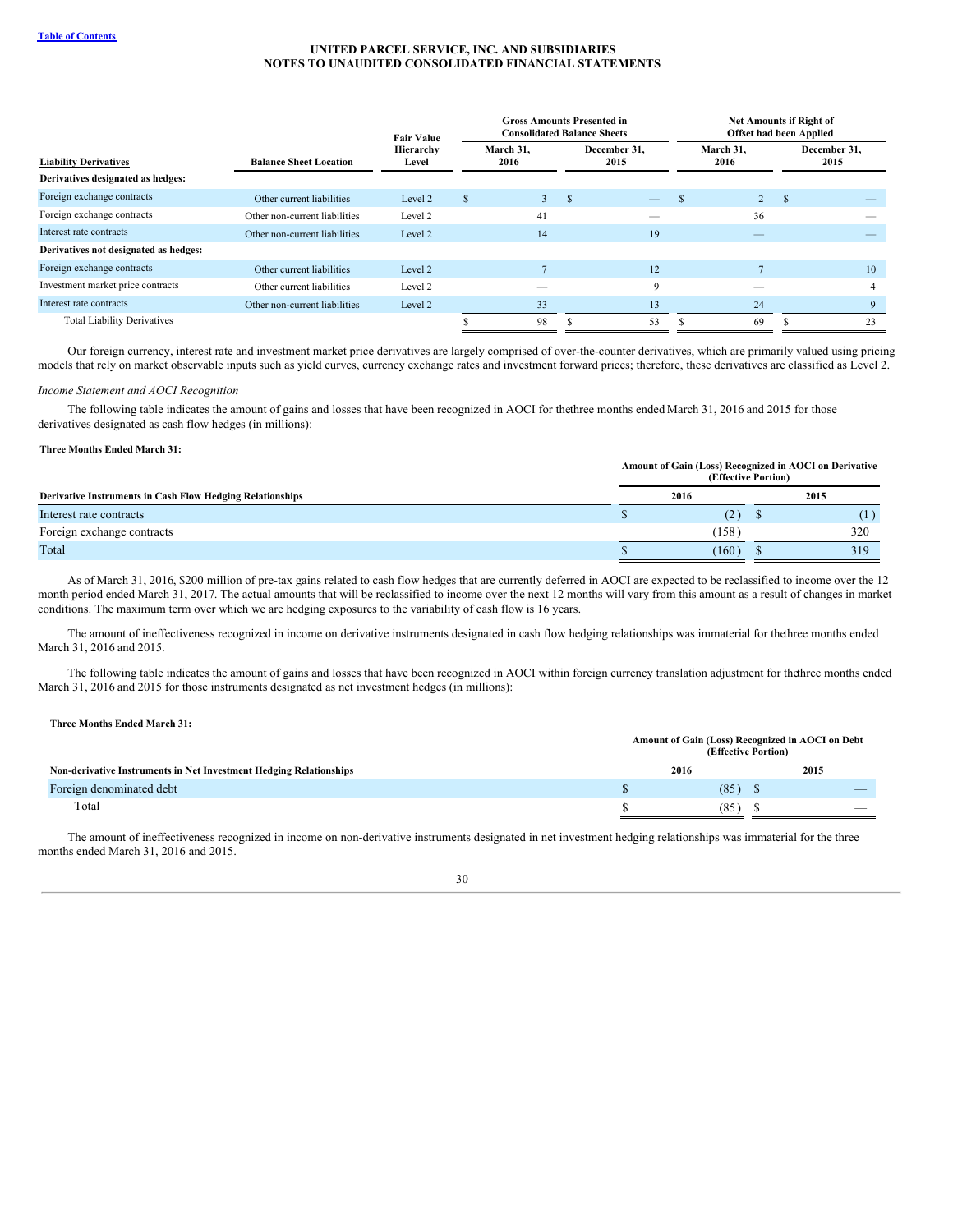The following table indicates the amount and location in the statements of consolidated income in which derivative gains and losses, as well as the associated gains and losses on the underlying exposure, have been recognized for those derivatives designated as fair value hedges for the three months ended March 31, 2016 and 2015 (in millions):

| <b>Derivative Instruments</b>                 | <b>Location of</b><br>Gain (Loss) | <b>Derivative Amount of Gain (Loss)</b><br><b>Recognized in Income</b> |      | <b>Hedged Items in</b><br><b>Fair Value</b> | <b>Location of</b><br>Gain (Loss) | <b>Hedged Items Amount of Gain (Loss)</b><br><b>Recognized in Income</b> |  |      |
|-----------------------------------------------|-----------------------------------|------------------------------------------------------------------------|------|---------------------------------------------|-----------------------------------|--------------------------------------------------------------------------|--|------|
| in Fair Value<br><b>Hedging Relationships</b> | Recognized in<br>Income           | 2016                                                                   | 2015 | Hedging<br><b>Relationships</b>             | Recognized In<br>Income           | 2016                                                                     |  | 2015 |
| Interest rate contracts                       | Interest Expense                  | o٢                                                                     |      | Fixed-Rate<br>Debt                          | Interest<br>Expense               | (95)                                                                     |  | (55) |

Additionally, we maintain some interest rate swaps, foreign currency forwards and investment market price forward contracts that are not designated as hedges. These interest rate swap contracts are intended to provide an economic hedge of a portfolio of interest bearing receivables. These foreign exchange forward contracts are intended to provide an economic offset to foreign currency remeasurement and settlement risk for certain assets and liabilities on our consolidated balance sheets. These investment market price forward contracts are intended to provide an economic offset to fair value fluctuations of certain investments in marketable securities.

We also periodically terminate interest rate swaps and foreign currency options by entering into offsetting swap and foreign currency positions with different counterparties. As part of this process, we de-designate our original swap and foreign currency contracts. These transactions provide an economic offset that effectively eliminates the effects of changes in market valuation.

The following is a summary of the amounts recorded in the statements of consolidated income related to fair value changes and settlements of these interest rate swaps, foreign currency forward and investment market price forward contracts not designated as hedges for the three months ended March 31, 2016 and 2015 (in millions):

| <b>Derivative Instruments Not Designated in</b> | <b>Location of Gain (Loss)</b> | <b>Amount of Gain (Loss)</b><br><b>Recognized in Income</b> |      |      |  |    |  |  |  |
|-------------------------------------------------|--------------------------------|-------------------------------------------------------------|------|------|--|----|--|--|--|
| <b>Hedging Relationships</b>                    | <b>Recognized in Income</b>    |                                                             | 2016 | 2015 |  |    |  |  |  |
| Interest rate contracts                         | <b>Interest Expense</b>        |                                                             | (2)  |      |  |    |  |  |  |
| Foreign exchange contracts                      | Other Operating Expenses       |                                                             |      |      |  |    |  |  |  |
| Foreign exchange contracts                      | Investment Income and other    |                                                             | (41) |      |  |    |  |  |  |
| Investment market price contracts               | Investment Income and other    |                                                             | 155  |      |  |    |  |  |  |
|                                                 |                                |                                                             | 112  |      |  | 20 |  |  |  |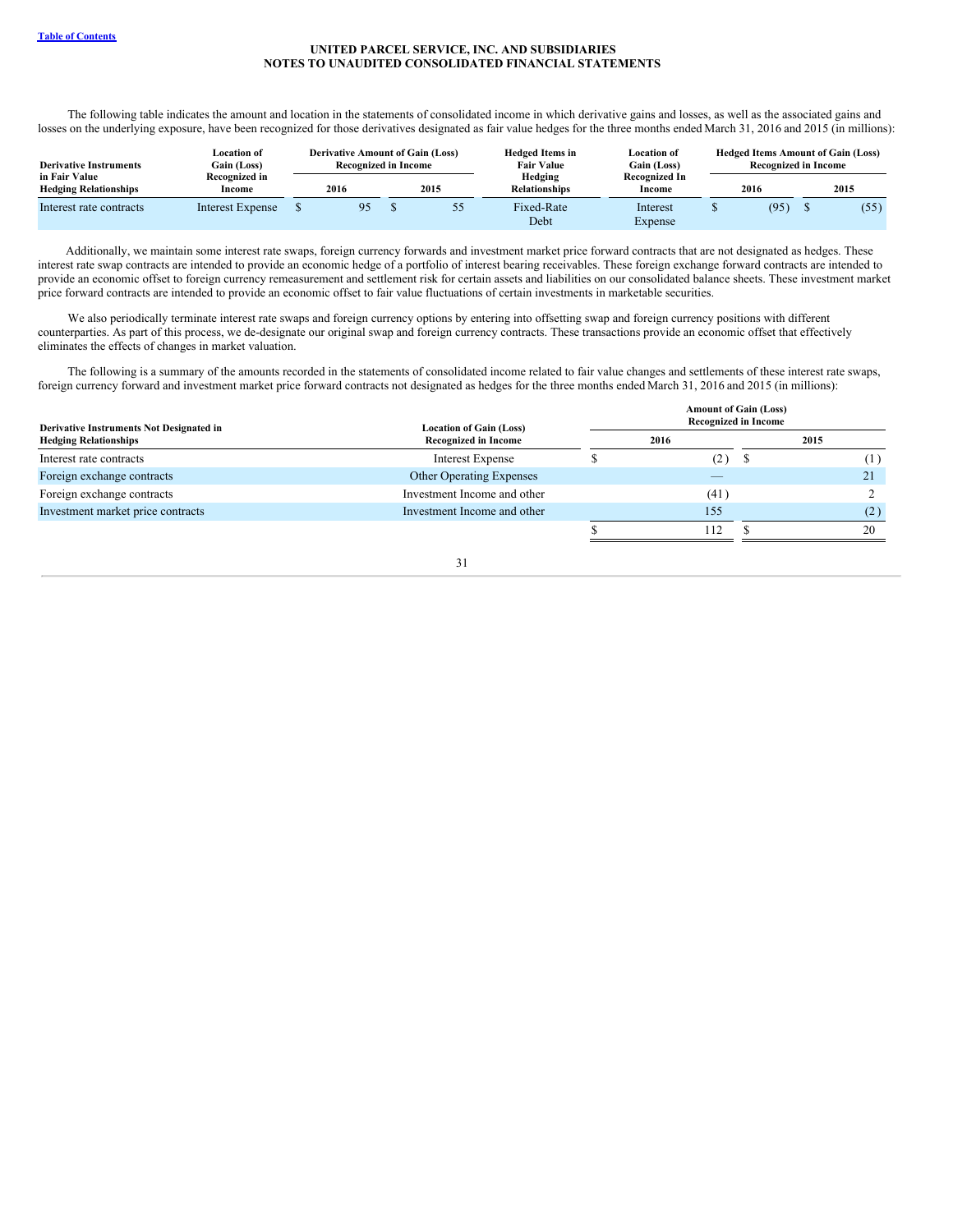# <span id="page-33-0"></span>**NOTE 15. INCOME TAXES**

Our effective tax rate decreased to35.3% in the first quarter of 2016 compared with 35.5% in the same period of 2015, primarily due to favorable changes in the proportion of our taxable income in certain U.S. and non-U.S. jurisdictions. This was partially offset by a decrease in U.S. Federal and state tax credits relative to total pre-tax income.

As discussed in our Annual Report on Form 10-K for the year endedDecember 31, 2015, we have recognized liabilities for uncertain tax positions. We reevaluate these uncertain tax positions on a quarterly basis. A number of years may elapse before an uncertain tax position is audited and ultimately settled. It is difficult to predict the ultimate outcome or the timing of resolution for uncertain tax positions. It is reasonably possible that the amount of unrecognized tax benefits could significantly increase or decrease within the next twelve months. However, an estimate of the range of reasonably possible outcomes cannot be made. Items that may cause changes to unrecognized tax benefits include various state filing positions, the allocation of income and expense between tax jurisdictions and other transfer pricing matters. These changes could result from the settlement of ongoing litigation, the completion of ongoing examinations, the expiration of the statute of limitations or other unforeseen circumstances.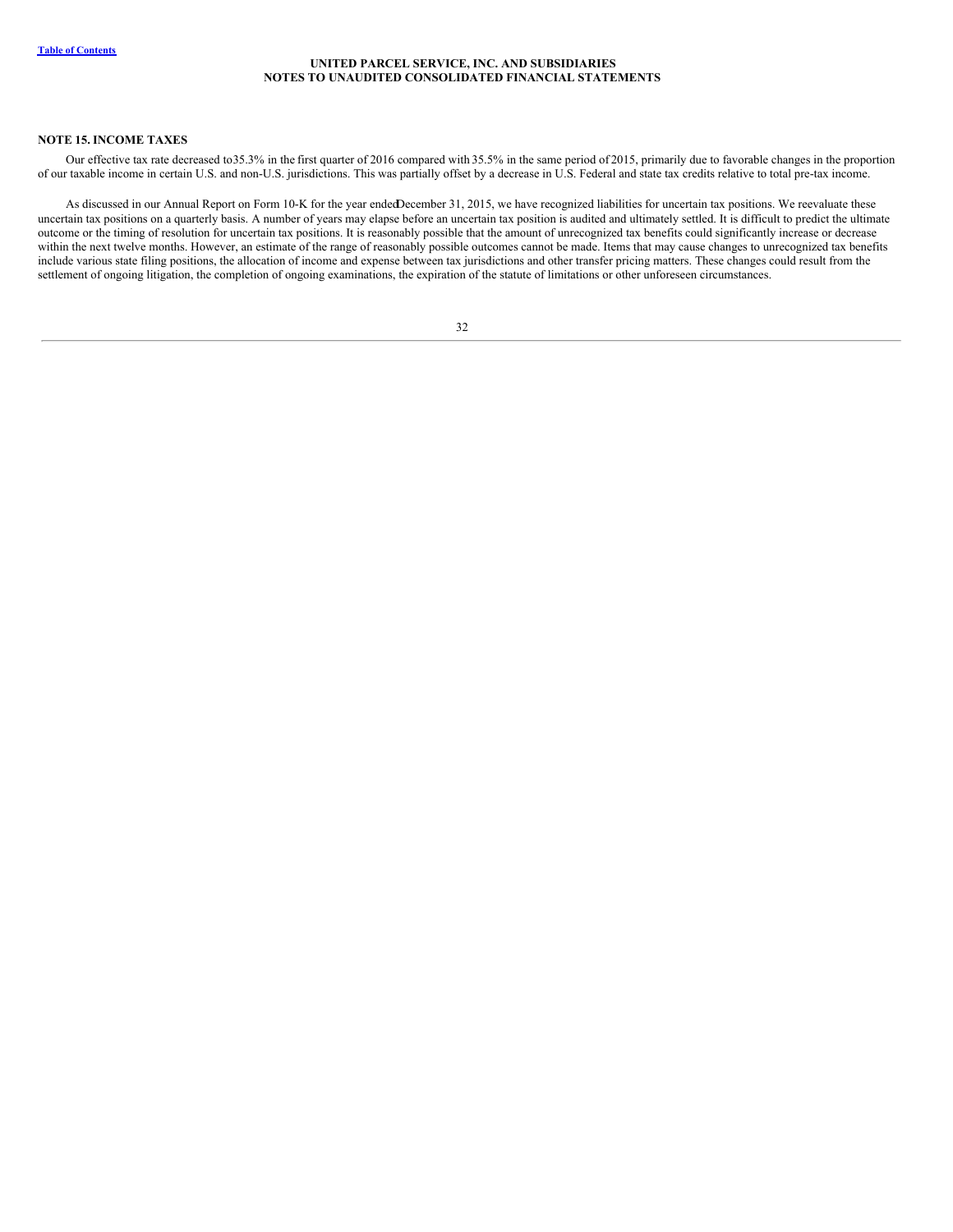<span id="page-34-0"></span>**Item 2.** *Management's Discussion and Analysis of Financial Condition and Results of Operations*

#### <span id="page-34-1"></span>**Overview**

The U.S. economic environment has continued to be mixed as relatively stable consumer conditions are somewhat offset by continued declines in industrial production, soft business investment and higher inventory levels. We continue to see modest GDP growth with the first quarter slowing sequentially and year over year, yet U.S. manufacturing remains weak, hindering the pace of expansion in the overall small package delivery market. Low inflation and low fuel prices continued in the economy, giving consumers more purchasing power despite muted wage growth. Continued growth in e-commerce and omni-channel retail sales has driven package volume demand for residential products. Given these trends, overall volume grew moderately during the first quarter of 2016, with those products mostly aligned with the retail and e-commerce experiencing the most growth.

Outside of the U.S., global growth forecasts continue to weaken, with global GDP expected to grow less than previous forecasts. Much of the weakness outside of the U.S. stems from difficulties in emerging markets, while developed nations experience solid growth. The uneven nature of economic growth worldwide has continued shifting of trade patterns and weakened demand in certain trade lanes. As a result of these circumstances, we continued to adjust our air capacity and cost structure in our transportation network to better match the prevailing volume levels. Our broad portfolio of product offerings and the flexibilities inherent in our transportation network have helped us adapt to these changing trends.

While the worldwide economic environment has remained challenging in 2016, we have continued to undertake several initiatives in the U.S. and internationally to (1) improve the flexibility and capacity in our transportation network; (2) improve yield management; and (3) increase operational efficiency and contain costs across all segments. Most notably, the continued deployment of technology improvements (including several facility automation projects and the accelerated deployment of our On Road Integrated Optimization and Navigation system - "ORION") should continue to increase our network capacity and improve operational efficiency, flexibility and reliability. Additionally, we have continued to utilize newly expanded operating facilities to improve time-in-transit for shipments in each region.

Our consolidated results are presented in the table below:

|                                             |             | <b>Three Months Ended</b><br>March 31, | Change       |          |               |
|---------------------------------------------|-------------|----------------------------------------|--------------|----------|---------------|
|                                             |             | 2016                                   |              | 2015     | $\frac{6}{9}$ |
| Revenue (in millions)                       | D.          | 14,418                                 | S            | 13,977   | $3.2\%$       |
| Operating Expenses (in millions)            |             | 12,595                                 |              | 12,304   | $2.4\%$       |
| Operating Profit (in millions)              | ЭĐ.         | 1,823                                  | \$           | 1,673    | $9.0\%$       |
| <b>Operating Margin</b>                     |             | $12.6\%$                               |              | $12.0\%$ |               |
| Average Daily Package Volume (in thousands) |             | 17,834                                 |              | 17,470   | $2.1\%$       |
| Average Revenue Per Piece                   | S           | 10.39                                  | S.           | 10.56    | $(1.6)\%$     |
| Net Income (in millions)                    | $\mathbf S$ | 1,131                                  | $\mathbb{S}$ | 1,026    | $10.2 \%$     |
| Basic Earnings Per Share                    | S           | 1.27                                   | S.           | 1.13     | 12.4%         |
| Diluted Earnings Per Share                  | $\mathbf S$ | 1.27                                   | \$           | 1.12     | 13.4 $%$      |
|                                             |             |                                        |              |          |               |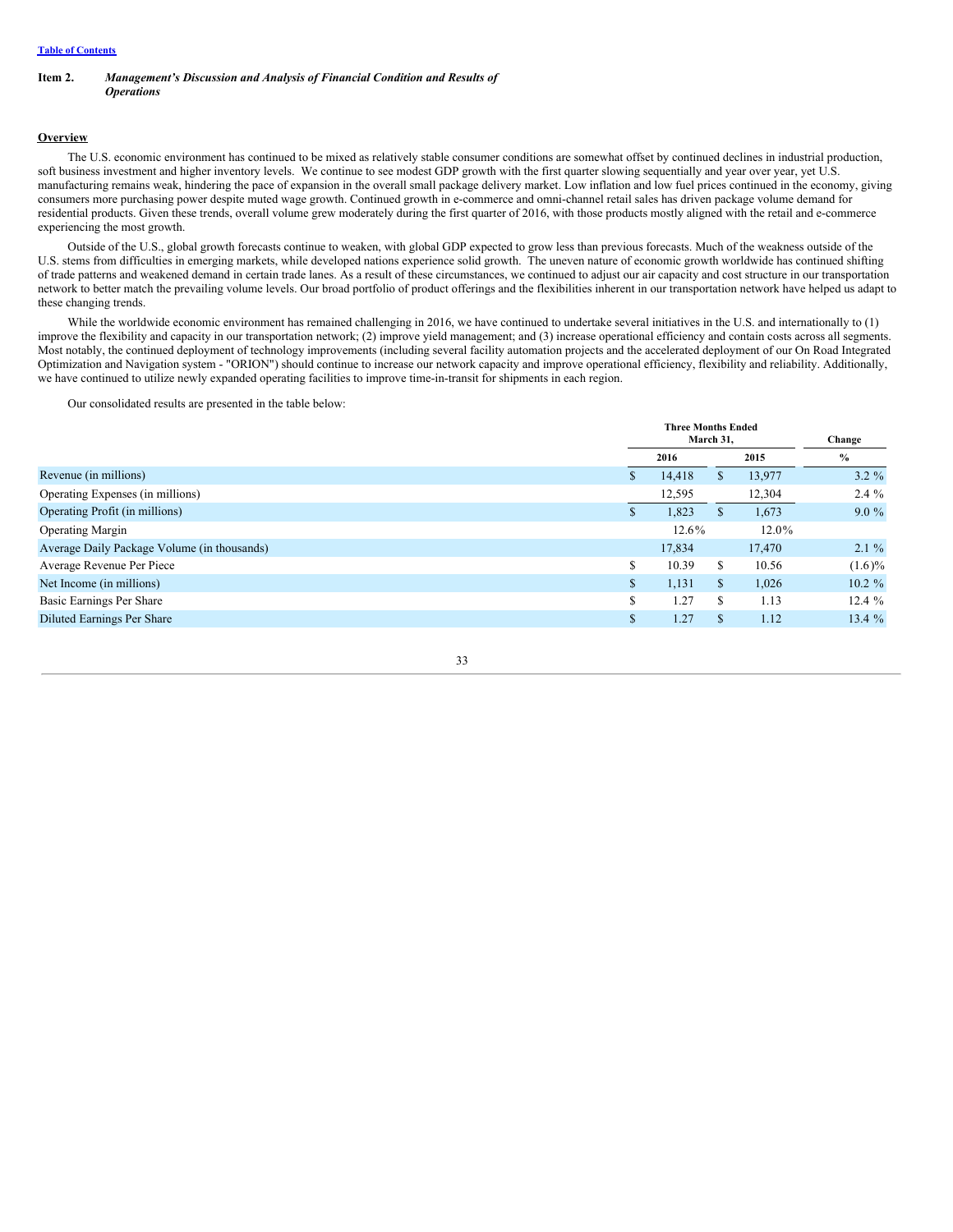# <span id="page-35-0"></span>**Results of Operations—Segment Review**

The results and discussions that follow are reflective of how our executive management monitors the performance of our reporting segments. From time to time, we supplement the reporting of our financial information determined under generally accepted accounting principles ("GAAP") with certain non-GAAP financial measures, including, as applicable, "adjusted" operating profit, operating margin, income before income taxes, effective tax rate, net income and earnings per share adjusted for the noncomparable items. We believe that these adjusted measures provide meaningful information to assist investors and analysts in understanding our financial results and assessing our prospects for future performance. We believe these adjusted financial measures are important indicators of our results of operations because they exclude items that may not be indicative of, or are unrelated to, our core operating results and provide a better baseline for analyzing trends in our underlying businesses.

Certain operating expenses are allocated between our reporting segments based on activity-based costing methods. These activity-based costing methods require us to make estimates that impact the amount of each expense category that is attributed to each segment. Changes in these estimates will directly impact the amount of expense allocated to each segment and therefore the operating profit of each reporting segment. There were no significant changes in our expense allocation methodologies during 2016 or 2015.

|                   | I |
|-------------------|---|
| ۰,<br>I<br>×<br>٧ |   |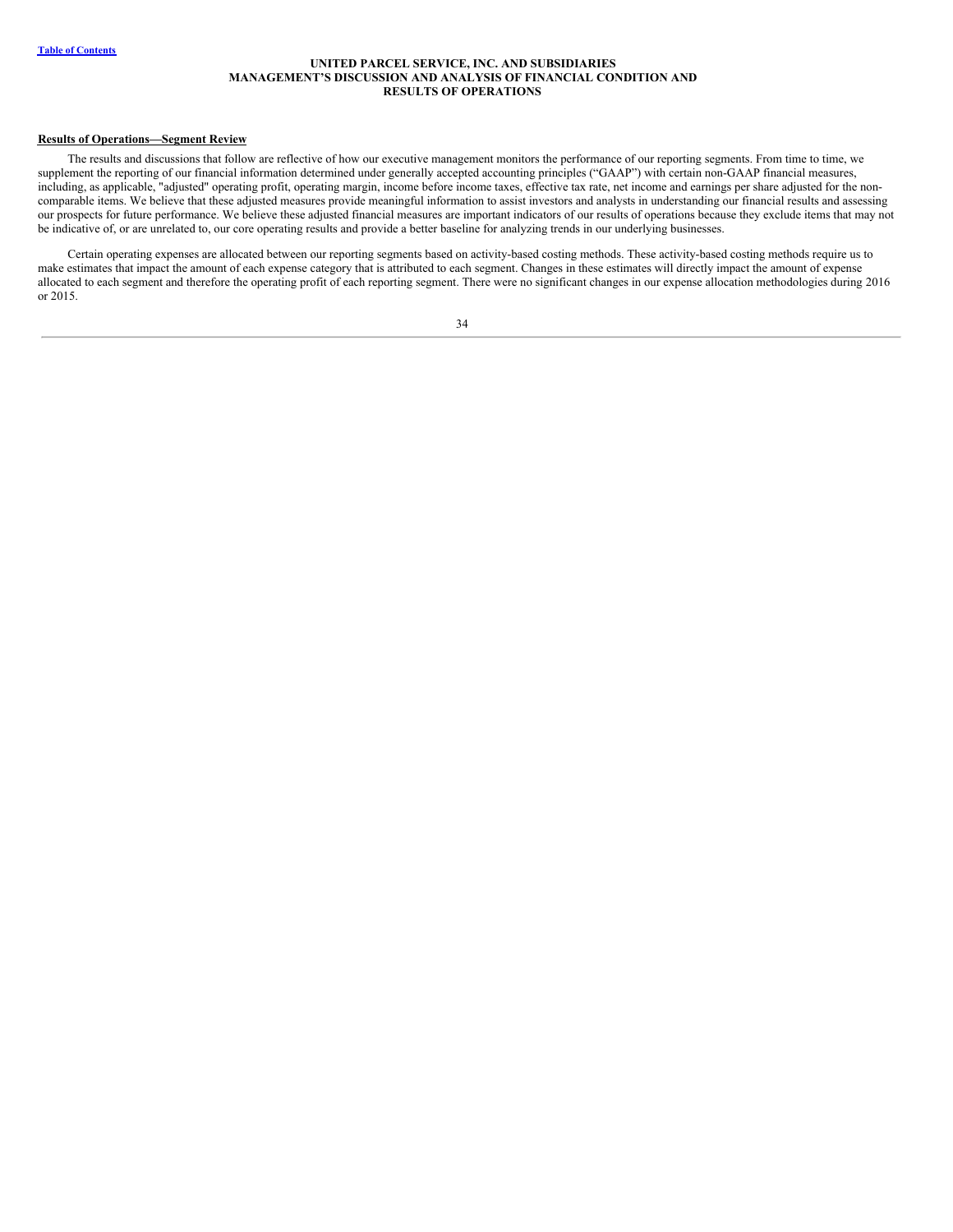# <span id="page-36-0"></span>**U.S. Domestic Package Operations**

|                                              |              | <b>Three Months Ended</b><br>March 31, |              |        | Change        |  |
|----------------------------------------------|--------------|----------------------------------------|--------------|--------|---------------|--|
|                                              |              | 2016                                   |              | 2015   | $\frac{0}{0}$ |  |
| Average Daily Package Volume (in thousands): |              |                                        |              |        |               |  |
| Next Day Air                                 |              | 1,266                                  |              | 1,229  | $3.0\%$       |  |
| Deferred                                     |              | 1,196                                  |              | 1,218  | $(1.8)\%$     |  |
| Ground                                       |              | 12,725                                 |              | 12,321 | $3.3\%$       |  |
| Total Avg. Daily Package Volume              |              | 15,187                                 |              | 14,768 | $2.8\%$       |  |
| Average Revenue Per Piece:                   |              |                                        |              |        |               |  |
| Next Day Air                                 | $\mathbb{S}$ | 19.44                                  | $\mathbb{S}$ | 20.11  | $(3.3)\%$     |  |
| Deferred                                     |              | 11.95                                  |              | 11.68  | $2.3\%$       |  |
| Ground                                       |              | 8.10                                   |              | 8.19   | $(1.1)\%$     |  |
| Total Avg. Revenue Per Piece                 | \$           | 9.35                                   | \$           | 9.47   | $(1.3)\%$     |  |
| Operating Days in Period                     |              | 64                                     |              | 63     |               |  |
| Revenue (in millions):                       |              |                                        |              |        |               |  |
| Next Day Air                                 | $\mathbb{S}$ | 1,575                                  | $\mathbb{S}$ | 1,557  | $1.2 \%$      |  |
| Deferred                                     |              | 915                                    |              | 896    | $2.1\%$       |  |
| Ground                                       |              | 6,594                                  |              | 6,361  | $3.7\%$       |  |
| <b>Total Revenue</b>                         | $\mathbf S$  | 9,084                                  | \$           | 8,814  | $3.1\%$       |  |
| Operating Expenses (in millions)             | $\mathbb{S}$ | 7,982                                  | \$           | 7,790  | $2.5\%$       |  |
| Operating Profit (in millions)               | \$           | 1,102                                  | \$           | 1,024  | $7.6\%$       |  |
| <b>Operating Margin</b>                      |              | 12.1%                                  |              | 11.6%  |               |  |

#### *Revenue*

The change in overall revenue was impacted by the following factors in 2016 compared with the corresponding period of 2015:

|                                    | Volume  | Rates<br><b>Product Mix</b> | Fuel<br>Surcharge | <b>Total Revenue</b><br>Change |
|------------------------------------|---------|-----------------------------|-------------------|--------------------------------|
| <b>Net Revenue Change Drivers:</b> |         |                             |                   |                                |
| First quarter $2016$ vs. $2015$    | $4.5\%$ | $(0.2)\%$                   | $(1.2) \%$        | $3.1\%$                        |

*Volume*

Our total volume increased in the first quarter of 2016 compared with 2015, primarily due to continued growth in e-commerce and one additional operating day. Businessto-consumer shipments, which represent approximately 45% of total U.S. Domestic Package volume, grew more than 6% for the first quarter of 2016 due to increases in both air and ground shipments. UPS SurePost had strong volume growth in the first quarter of 2016. Business-to-business shipments increased slightly driven by the retail industry returns services, partially offset by the overall slowing of the industrial manufacturing and professional services sectors.

Among our air products, volume increased by 3% for Next Day Air services in thefirst quarter of 2016, particularly for those products most aligned with business-toconsumer shipping. Deferred air product volume decreased slightly, after five previous quarters of double digit growth, due to product and customer mix.

The increase in ground volume in the first quarter of 2016 was driven by both business-to-consumer and business-to-business shipping activity. The growth was fueled by e-commerce, which resulted in increased use of our returns and SurePost services.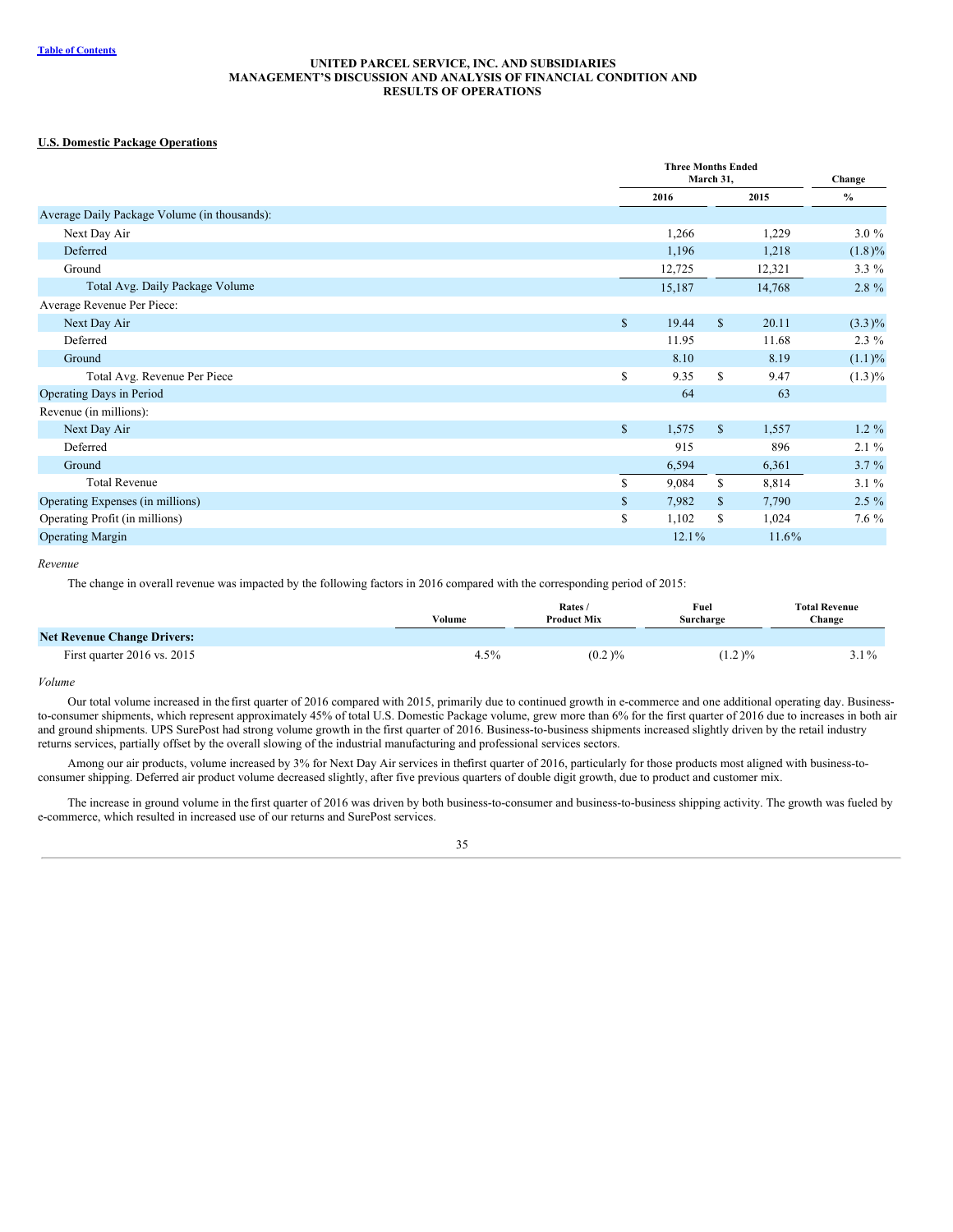# *Rates and Product Mix*

Overall revenue per piece decreased 1.3% for thefirst quarter of 2016 compared with the same period of 2015, primarily due to lower fuel surcharge rates as well as changes in customer and product mix. These factors were partially offset by base rate increases.

Revenue per piece was positively impacted by a base rate increase on December 28, 2015. UPS Ground rates and accessorial charges increased an average net 4.9%, while UPS Air services and accessorial charges increased an average net 5.2%. Additionally, the surcharge increased for Over Maximum Packages, and the index tables for the Ground and Air fuel surcharges were adjusted effective November 2, 2015. A charge for UPS's Third-Party Billing Service was implemented, effective January 4, 2016.

Revenue per piece for deferred air products increased in thefirst quarter of 2016, while Next Day Air declined. All products were negatively impacted by lower fuel surcharge rates. The Next Day Air revenue per piece decline was caused by a shift in customer and product mix. We experienced relatively stronger growth in our lighterweight business-to-consumer shipments, which have lower average yields than our heavier-weight commercial shipments along with a shift towards our Next Day Air Saver products. Deferred revenue per piece increased primarily due to heavier-weight packages on business-to-consumer shipments.

Overall ground revenue per piece decreased in thefirst quarter of 2016, primarily due to a decrease in average weight per piece and lower fuel surcharges. Additionally, customer and product mix changes adversely impacted revenue per piece as a greater portion of overall volume in 2016, relative to 2015, came from residential customers and lighter-weight shipments (including strong volume growth in SurePost). These drivers more than offset the rate actions taken since the fourth quarter of 2015.

#### *Fuel Surcharges*

UPS applies a fuel surcharge on our domestic air and ground services. The air fuel surcharge is based on the U.S. Department of Energy's ("DOE") Gulf Coast spot price for a gallon of kerosene-type jet fuel, while the ground fuel surcharge is based on the DOE's On-Highway Diesel Fuel price. Based on published rates, the average fuel surcharges for domestic air and ground products were as follows:

|                         | <b>Three Months Ended</b><br>March 31,<br>Change |      |           |  |  |
|-------------------------|--------------------------------------------------|------|-----------|--|--|
|                         | 2016                                             | 2015 | % Point   |  |  |
| Next Day Air / Deferred | 3.0%                                             | 5.3% | $(2.3)\%$ |  |  |
| Ground                  | 4.9%                                             | 6.3% | $(1.4)\%$ |  |  |

Total domestic fuel surcharge revenue decreased by \$105 million in thefirst quarter of 2016 as a result of lower fuel surcharge rates caused by declining jet and diesel fuel prices; however, the impact of lower fuel prices was partially mitigated by pricing changes to the fuel surcharge indices, as well as the overall increase in package volume for the quarter.

### *Operating Expenses*

Operating expenses for the segment increased \$192 million in thefirst quarter of 2016, primarily due to increases in pick-up and delivery costs (\$138 million), indirect operating costs (\$54 million) and the costs of package sorting (\$27 million). These cost increases were largely due to the additional operating day and higher employee compensation expenses, which were impacted by  $(1)$  an increase in average daily union labor hours  $(1.8%)$  to support volume growth;  $(2)$  an increase in wage rates  $(1%)$ ; and (3) an increase in health and welfare costs (due to headcount and contractual contribution rate increases to multiemployer plans). These cost increases were partially offset by a \$21 million reduction in the cost of operating our domestic integrated air and ground transportation network, primarily due to lower fuel costs.

Total cost per piece decreased by 1.9% for thefirst quarter of 2016 compared with the first quarter of 2015, as the cost increases described previously were more than offset by productivity gains, lower fuel costs and lower weather related costs. Productivity improvements have continued to be realized through adjusting our air and ground networks to better match volume levels and utilizing technology to increase package sorting and delivery efficiency. The continued deployment of ORION has contained the growth of average daily vehicle miles driven, while the increased redirect of SurePost volume to optimize delivery density on UPS vehicles has reduced the delivery costs for business-to-consumer shipments.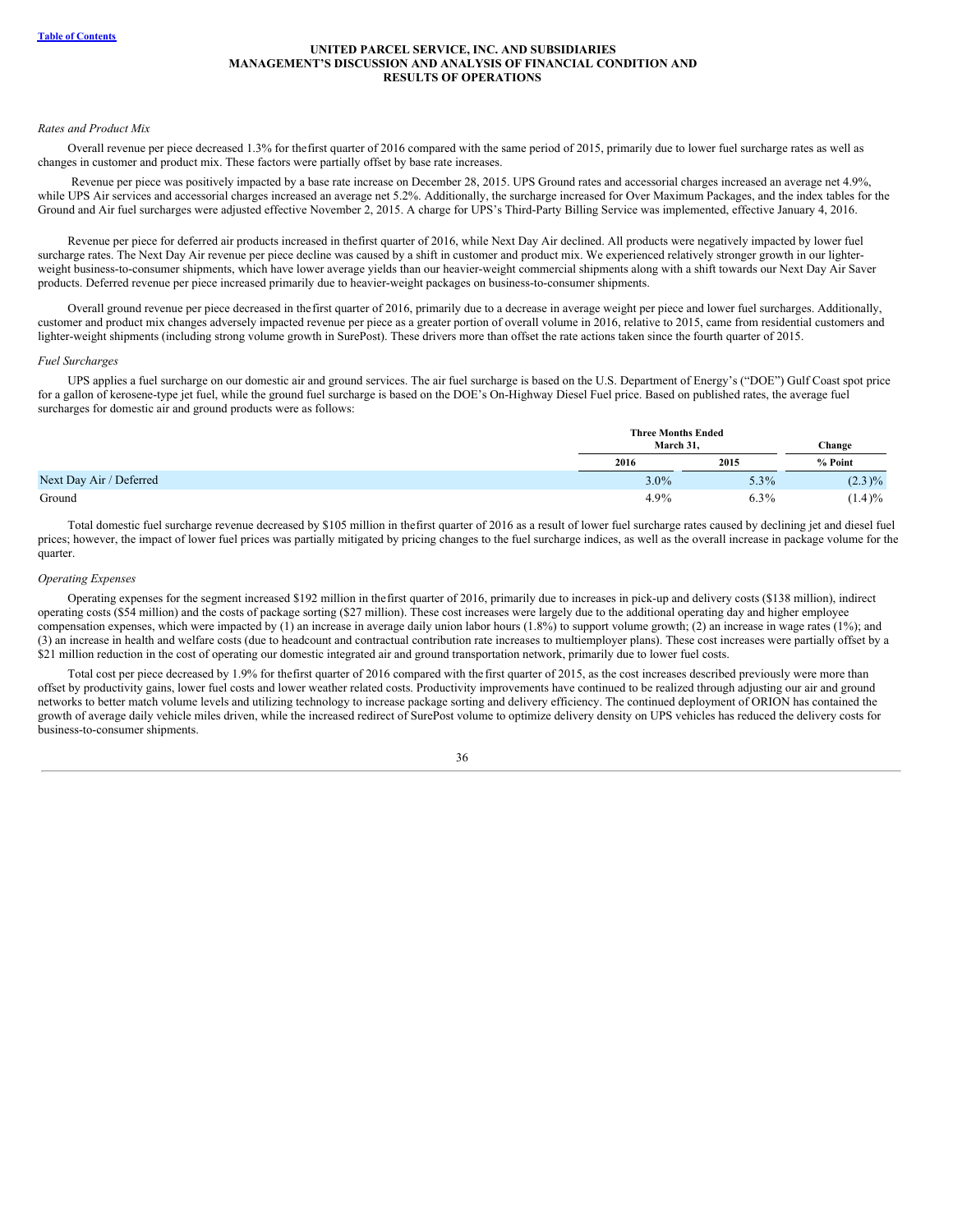# *Operating Profit and Margin*

Operating profit increased \$78 million for the first quarter of 2016 compared with 2015, as operating margin increased 50 basis points to 12.1%. Productivity improvements supported by continued technology deployment, combined with lower fuel costs resulted in a 1.9% decrease in cost per piece and more than offset the decline in revenue per piece, which was mainly driven by lower fuel surcharge rates. These changes along with increased shipment volume resulted in higher operating profit compared to the first quarter of 2015.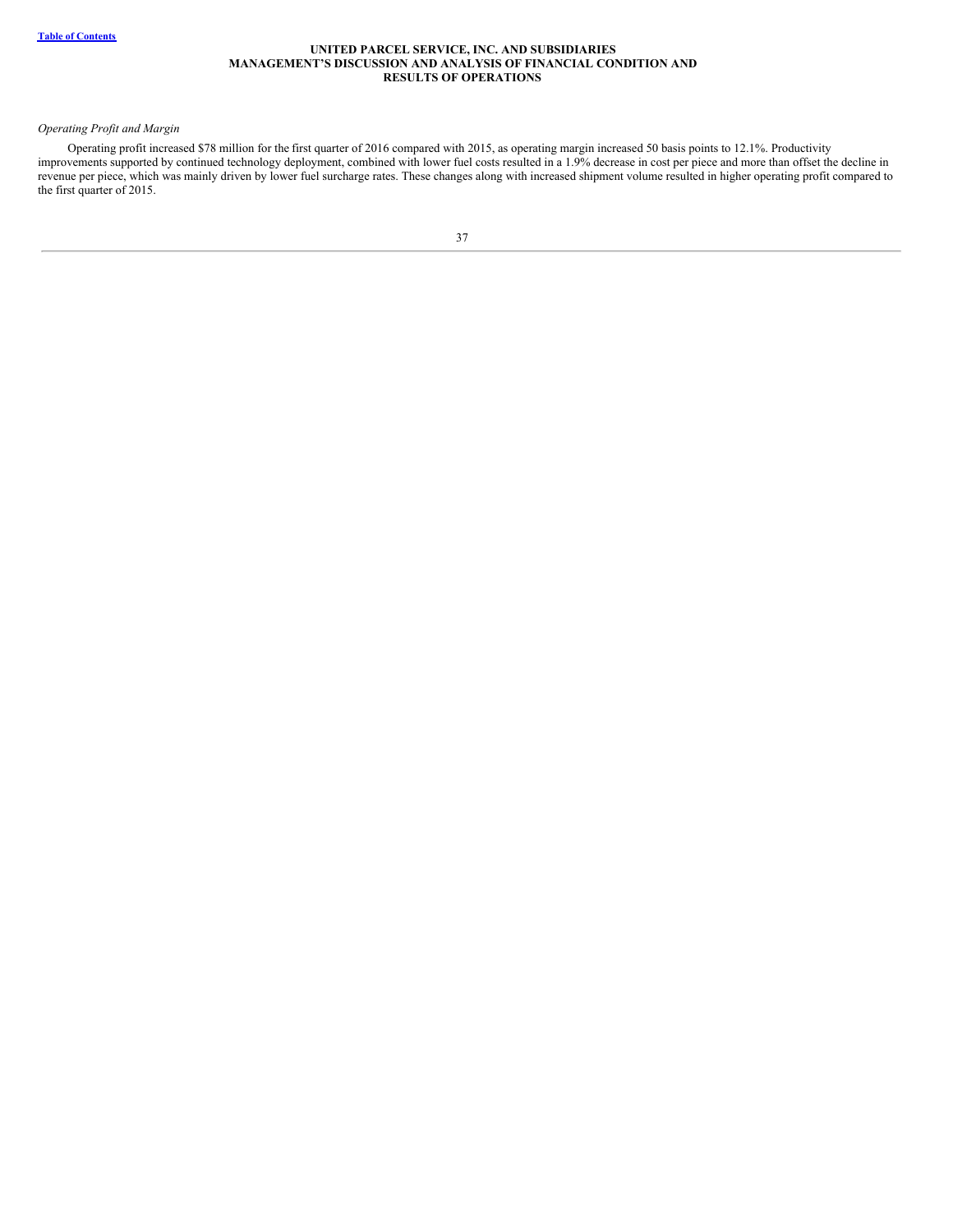# <span id="page-39-0"></span>**International Package Operations**

|                                              |              | <b>Three Months Ended</b><br>March 31, |              |       |              | Change     |  |
|----------------------------------------------|--------------|----------------------------------------|--------------|-------|--------------|------------|--|
|                                              |              | 2016                                   |              | 2015  |              | $\%$       |  |
| Average Daily Package Volume (in thousands): |              |                                        |              |       |              |            |  |
| Domestic                                     |              | 1,517                                  |              | 1,577 |              | $(3.8)\%$  |  |
| Export                                       |              | 1,130                                  |              | 1,125 |              | $0.4\%$    |  |
| Total Avg. Daily Package Volume              |              | 2,647                                  |              | 2,702 |              | $(2.0)\%$  |  |
| Average Revenue Per Piece:                   |              |                                        |              |       |              |            |  |
| Domestic                                     | \$           | 5.91                                   | \$           | 6.09  |              | $(3.0)\%$  |  |
| Export                                       |              | 30.46                                  |              | 31.04 |              | $(1.9)\%$  |  |
| Total Avg. Revenue Per Piece                 | \$           | 16.39                                  | $\mathbb{S}$ | 16.48 |              | $(0.5)\%$  |  |
| Operating Days in Period                     |              | 64                                     |              | 63    |              |            |  |
| Revenue (in millions):                       |              |                                        |              |       |              |            |  |
| Domestic                                     | $\mathbb{S}$ | 574                                    | $\mathbb{S}$ | 605   |              | $(5.1)\%$  |  |
| Export                                       |              | 2,203                                  |              | 2,200 |              | $0.1\%$    |  |
| Cargo and Other                              |              | 137                                    |              | 165   |              | $(17.0)\%$ |  |
| <b>Total Revenue</b>                         | \$           | 2,914                                  | $\mathbb{S}$ | 2,970 |              | $(1.9)\%$  |  |
| Operating Expenses (in millions)             | $\mathbf S$  | 2,340                                  | $\mathbb{S}$ | 2,472 |              | $(5.3)\%$  |  |
| Operating Profit (in millions)               | \$           | 574                                    | $\mathbb{S}$ | 498   |              | 15.3 %     |  |
| <b>Operating Margin</b>                      |              | 19.7%                                  |              | 16.8% |              |            |  |
| Currency Benefit / (Cost) – (in millions)*:  |              |                                        |              |       |              |            |  |
| Revenue                                      |              |                                        |              |       | $\mathbb{S}$ | (59)       |  |
| <b>Operating Expenses</b>                    |              |                                        |              |       |              | 57         |  |
| <b>Operating Profit</b>                      |              |                                        |              |       | $\mathbb{S}$ | (2)        |  |

\* Net of currency hedging; amount represents the change compared to the prior year. Includes impact of translation and transaction gains and losses.

### *Revenue*

The change in overall revenue was impacted by the following factors in2016 compared with the corresponding period of2015:

|                                    | Volume    | Rates<br><b>Product Mix</b> | Fuel<br>Surcharge | <b>Currency</b> | <b>Total Revenue</b><br>Change |
|------------------------------------|-----------|-----------------------------|-------------------|-----------------|--------------------------------|
| <b>Net Revenue Change Drivers:</b> |           |                             |                   |                 |                                |
| First quarter $2016$ vs. $2015$    | $(0.5)\%$ | $2.5\%$                     | $(1.9)\%$         | $(2.0)\%$       | (1.9)%                         |

#### *Volume*

Our overall average daily volume decreased in thefirst quarter of 2016, largely due to revenue management initiatives, and slower economic growth. Total volume growth was negatively impacted due to fewer local operating days, mostly due to the timing of the Easter holiday.

The export volume growth in the first quarter of 2016 was mainly driven by our Asian and Americas operations, which experienced increases in volume to most regions of the world. Export volume into the U.S. grew in all trade lanes. Asian export volume showed particular strength in the Asia-to-U.S. and Asia-to-Europe trade lanes. Americas export volume increased for the quarter, with solid growth in the Americas-to-Europe and Americas-to-U.S. trade lanes. However, U.S. export volume declined, largely due to the impact of the stronger U.S. Dollar, partially offset by growth in the U.S.-to-Europe trade lane. Overall export volume growth was mixed by product as we experienced growth in our premium express products, offset by declines in our standard products.

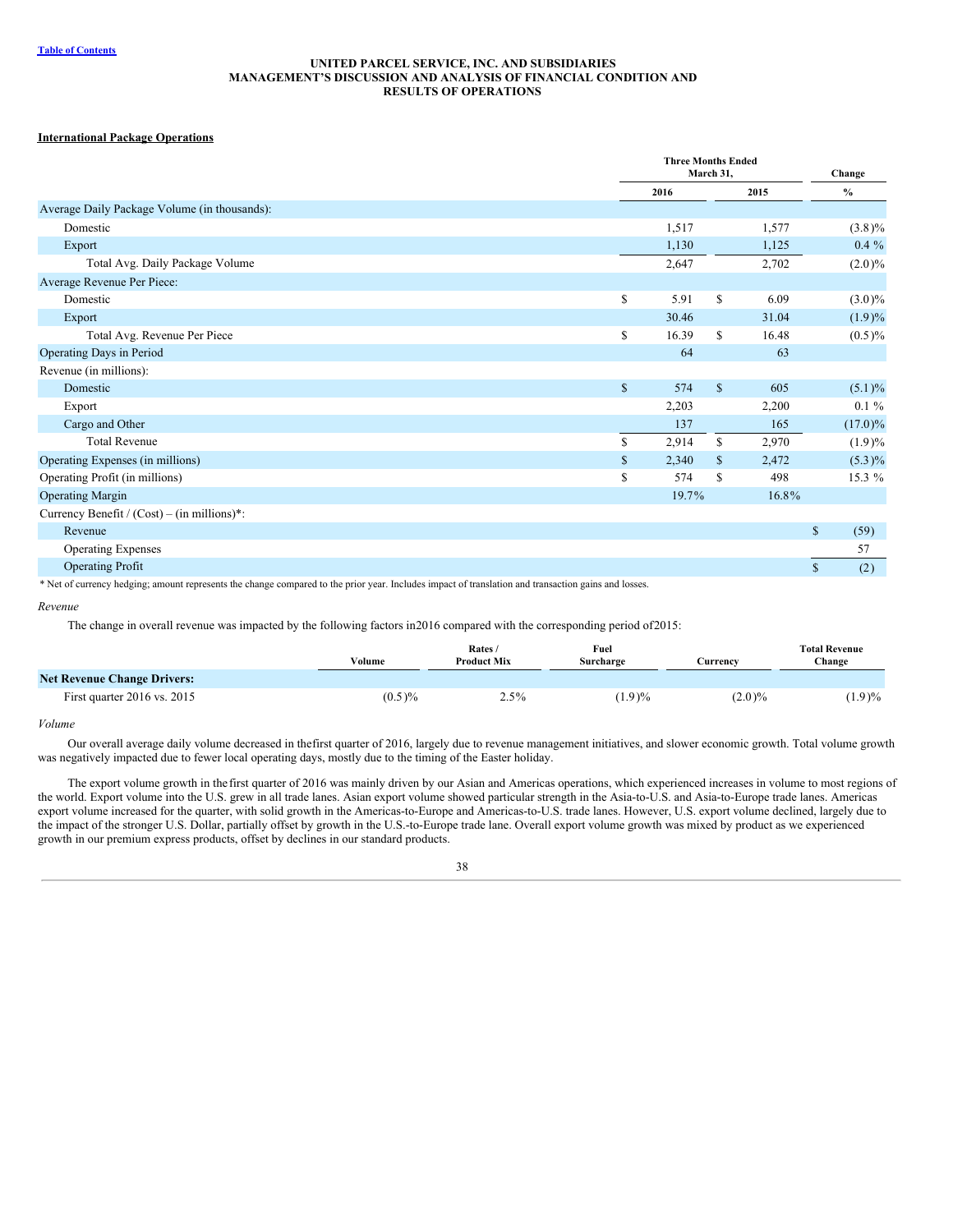The decrease in domestic volume in the first quarter of 2016 was primarily due to revenue management initiatives and slowing market conditions in Germany, Canada and the United Kingdom.

### *Rates and Product Mix*

Total average revenue per piece decreased 0.5% in thefirst quarter of 2016 including the impact of lower fuel surcharge rates and a 210 basis point reduction from the impact of currency. These factors were partially offset by an increase in base rates and a shift in product mix towards premium products.

On December 28, 2015, we implemented an average 5.2% net increase in base and accessorial rates for international shipments originating in the United States (Worldwide Express, Worldwide Saver, UPS Worldwide Expedited and UPS International Standard service). Rate changes for shipments originating outside the U.S. are made throughout the year and vary by geographic market.

Export revenue per piece decreased 1.9% in thefirst quarter of 2016 including the impact of lower fuel surcharge rates and a 120 basis point reduction from the impact of currency. These factors were partially offset by an increase in base rates and a shift in product mix towards our premium express services.

Domestic revenue per piece decreased 3.0% in thefirst quarter of 2016 including the impact of lower fuel surcharge rates and a 580 basis point reduction from the impact of currency. These factors were partially offset by an increase in base rates.

#### *Fuel Surcharges*

We maintain fuel surcharges on our international air and ground services. The fuel surcharges for international air products originating inside or outside the United States are indexed to the DOE's Gulf Coast spot price for a gallon of kerosene-type jet fuel, while the fuel surcharges for ground products originating outside the United States are indexed to fuel prices in the international region or country where the shipment takes place. Total international fuel surcharge revenue decreased by \$60 million for the first quarter of 2016 compared with 2015, primarily due to lower fuel prices; however, this was partially offset by pricing changes made to the fuel surcharge indices.

#### *Operating Expenses*

Overall operating expenses for the segment decreased \$132 million in thefirst quarter of 2016 compared with 2015. This decrease was mostly due to lower fuel prices and a \$57 million decrease from currency exchange rate movements.

The decrease in operating expenses was impacted by the cost of operating our international integrated air and ground network, which decreased \$70 million, as well as pick-up and delivery costs, which decreased \$75 million. The decreases in network and pick-up and delivery costs were largely due to cost containment initiatives, the impact of currency exchange rate movements and lower fuel expense. Additionally, network costs were mitigated by contained growth in aircraft block hours (1.2% decrease) as a result of ongoing modifications to our air network; this reduction in block hours was achieved even with a 0.4% increase in first quarter international export volume and continuing air product service enhancements.

The remaining change in operating expenses in the first quarter of 2016 compared with 2015 was largely due to an increase in indirect operating costs, but partially offset by reductions in the costs of package sorting.

#### *Operating Profit and Margin*

Operating profit increased \$76 million in the first quarter of 2016 compared with 2015, while operating margin increased by 290 basis points to 19.7%. Operating profit and margin were positively affected by several factors including revenue management initiatives, modifications to the fuel surcharge indices, net impact of fuel, network management and cost containment initiatives. These items were partially offset by the net impact of currency.

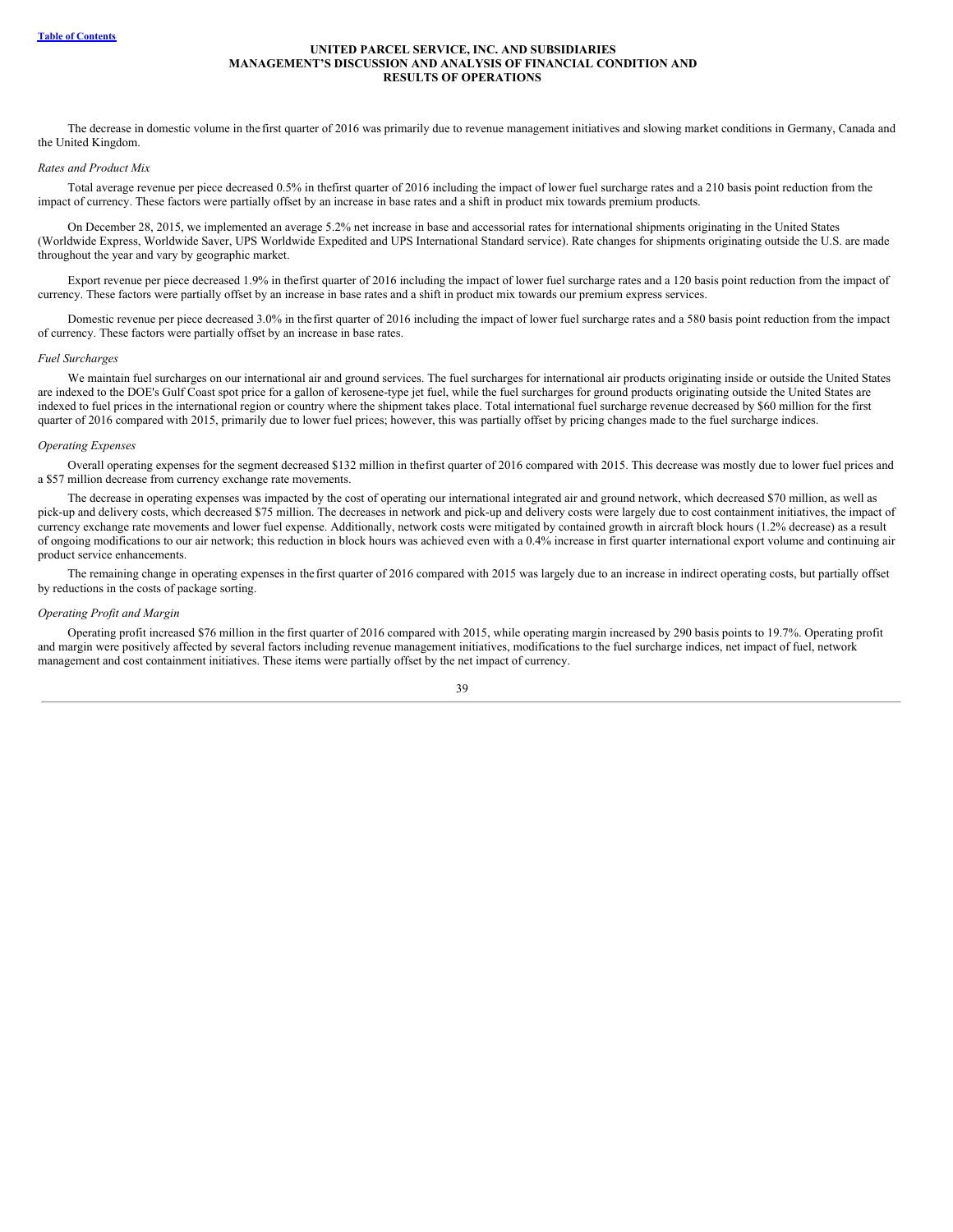# <span id="page-41-0"></span>**Supply Chain & Freight Operations**

|                                                                                                                             |               | Change  |               |         |            |
|-----------------------------------------------------------------------------------------------------------------------------|---------------|---------|---------------|---------|------------|
|                                                                                                                             |               | 2016    |               | 2015    | $\%$       |
| Freight LTL Statistics:                                                                                                     |               |         |               |         |            |
| Revenue (in millions)                                                                                                       | $\mathbf S$   | 564     | $\mathbb{S}$  | 609     | $(7.4)\%$  |
| Revenue Per Hundredweight                                                                                                   | $\mathcal{S}$ | 23.25   | $\mathbb{S}$  | 22.77   | $2.1\%$    |
| Shipments (in thousands)                                                                                                    |               | 2,416   |               | 2,574   | $(6.1)\%$  |
| Shipments Per Day (in thousands)                                                                                            |               | 37.8    |               | 40.9    | $(7.6)\%$  |
| Gross Weight Hauled (in millions of lbs)                                                                                    |               | 2,426   |               | 2,676   | $(9.3)\%$  |
| Weight Per Shipment (in lbs)                                                                                                |               | 1,004   |               | 1,040   | $(3.5)\%$  |
| Operating Days in Period                                                                                                    |               | 64      |               | 63      |            |
| Revenue (in millions):                                                                                                      |               |         |               |         |            |
| Forwarding and Logistics                                                                                                    | \$            | 1,586   | \$            | 1,330   | $19.2 \%$  |
| Freight                                                                                                                     |               | 656     |               | 710     | $(7.6)\%$  |
| Other                                                                                                                       |               | 178     |               | 153     | $16.3 \%$  |
| <b>Total Revenue</b>                                                                                                        | $\mathbb{S}$  | 2,420   | $\mathbb{S}$  | 2,193   | $10.4 \%$  |
| Operating Expenses (in millions):                                                                                           | \$            | 2,273   | \$            | 2,042   | $11.3\%$   |
| Operating Profit (in millions):                                                                                             | $\mathcal{S}$ | 147     | $\mathsf{\$}$ | 151     | $(2.6)\%$  |
| <b>Operating Margin</b>                                                                                                     |               | $6.1\%$ |               | $6.9\%$ |            |
| Currency Benefit / $(Cost) - (in$ millions)*:                                                                               |               |         |               |         |            |
| Revenue                                                                                                                     |               |         |               |         | \$<br>(23) |
| <b>Operating Expenses</b>                                                                                                   |               |         |               |         | 26         |
| <b>Operating Profit</b>                                                                                                     |               |         |               |         | \$<br>3    |
| * Amount represents the change compared to the prior year. Includes impact of translation and transaction gains and losses. |               |         |               |         |            |

In August 2015, we acquired Coyote Logistics Midco, Inc ("Coyote"), a truckload freight brokerage company. Coyote's financial results are included in the above table within Forwarding and Logistics from the date of acquisition, which has impacted the quarter-over-quarter comparability of revenue, operating expenses and operating profit.

*Revenue*

Total revenue for the Supply Chain & Freight segment increased \$227 million. Forwarding and logistics revenue increased \$256 million in thefirst quarter of 2016. Excluding the effect of Coyote, revenue decreased \$179 million in the first quarter of 2016 compared with 2015 largely due to a combination of volume and tonnage declines in our international and North American air freight businesses (impacted by management focus on reducing lower-yielding accounts and softer market conditions), lower rates charged to our customers (largely due to overcapacity in the market), as well as the adverse impact of currency exchange rate movements and lower fuel surcharge rates (due to declining fuel prices). Revenue for our logistics products increased in the first quarter 2016 compared with 2015, as we experienced solid growth in our mail services, healthcare, aerospace and industrial manufacturing distribution solutions; however, this was partially offset by the adverse impact of currency exchange rates and revenue declines among our high tech customers.

Freight revenue decreased \$54 million in the first quarter of 2016, driven by a 9.3% decline in tonnage, a 6.1% decrease in shipments and a \$32 million decrease in fuel surcharge revenue due to lower diesel fuel prices. The decline in shipments and the reduction in weight per shipment were impacted by revenue management initiatives, a decline in market demand and customer mix. LTL Revenue per hundredweight increased slightly, as LTL base rate increases averaging 4.9% took effect on December 28, 2015, covering non-contractual shipments in the United States, Canada and Mexico.

Revenue for the other businesses within Supply Chain & Freight increased \$25 million in thefirst quarter of 2016, due to revenue growth at The UPS Store, UPS Capital and UPS Customer Solutions, as well as revenue from contractual domestic air transportation services provided to the U.S. Postal Service.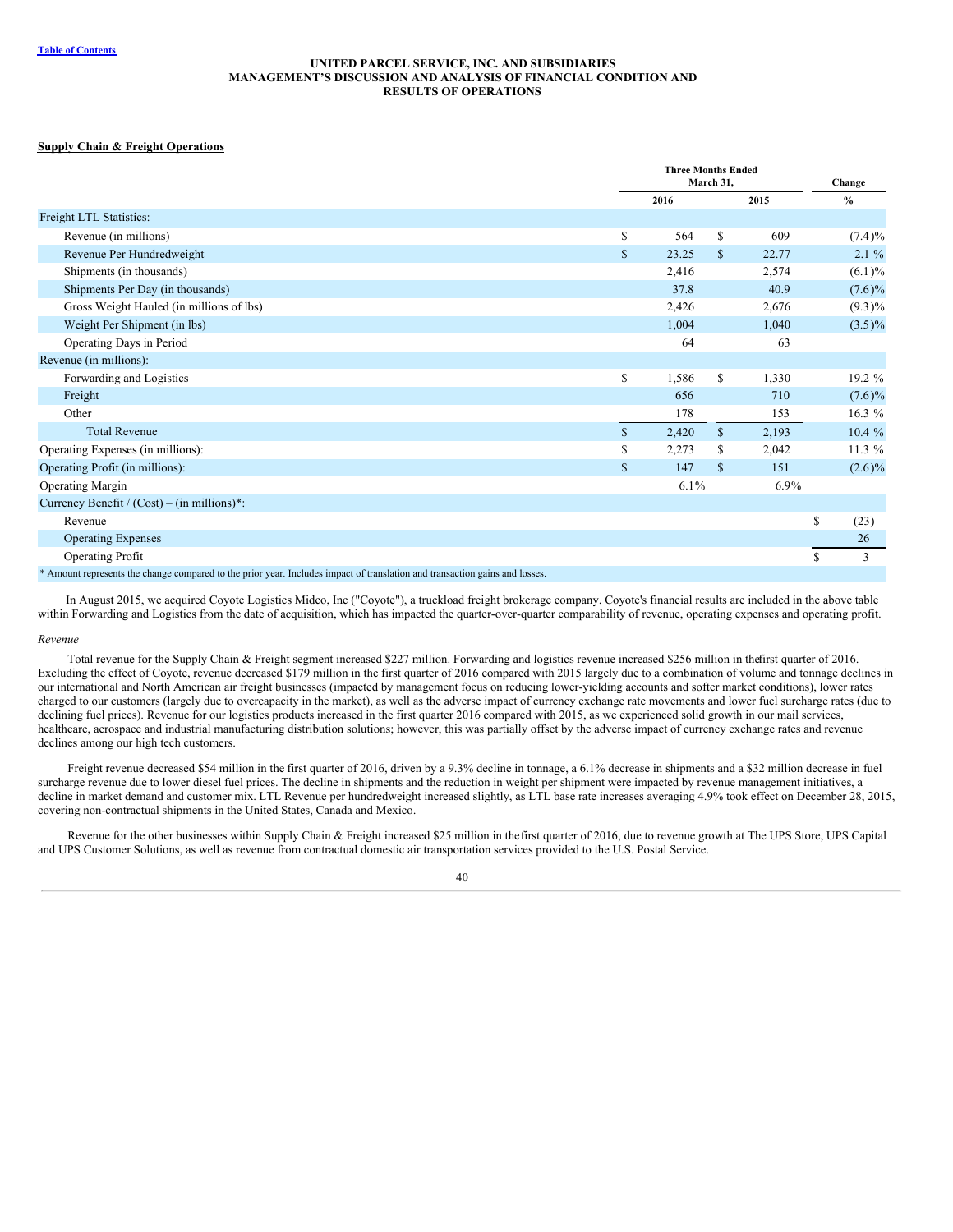#### *Operating Expenses*

Total operating expenses for the Supply Chain & Freight segment increased \$231 million. Forwarding and logistics operating expenses increased \$265 million for thefirst quarter of 2016 compared with 2015. This increase was largely due to the acquisition of Coyote during the third quarter of 2015 offset by the impact of currency exchange rate movements and lower fuel expense. Purchased transportation expense increased by \$212 million in the first quarter due to the acquisition of Coyote, as well as increased volume and rates for mail services. These increases were partially offset by a combination of lower volume and tonnage in our international and North American air freight forwarding businesses, lower buy rates due to softer market conditions and the impact of foreign currency exchange rates.

Freight operating expenses decreased \$56 million in the first quarter of 2016 compared with 2015. Total cost per LTL shipment decreased by 1.3%. The decrease in operating expense was largely due to the cost associated with operating our linehaul network (which decreased \$28 million), decreases in pick-up and delivery expenses (which decreased \$14 million) and decreases in other expenses (which decreased \$4 million). The declines in network costs and pick-up and delivery expenses were driven by a reduction in fuel expense and expense for outside transportation carriers (largely due to lower LTL volume and fuel surcharges passed to us by outside carriers).

Operating expenses for the other businesses within Supply Chain & Freight increased \$22 million in thefirst quarter of 2016 compared with 2015.

#### *Operating Profit and Margin*

Total operating profit for the Supply Chain & Freight segment decreased \$4 million. The net impact of currency and revenue management initiatives, however, had a positive impact on operating profit. Operating profit for the forwarding and logistics units decreased by \$9 million in the first quarter of 2016 compared with 2015, primarily due to volume and tonnage declines. Operating profit and margins for the international air freight forwarding business improved as the spread between the rates we charge our customers and the rates at which we procure capacity from third party air carriers increased. Operating profit and margins in our North American air freight and ocean freight businesses declined due to a shift to less premium products in the North American air freight market and excess capacity in the ocean market, which put downward pressure on sell rates. In addition, operating profit for the logistics unit declined, primarily due to increased purchase transportation costs.

Operating profit for our freight unit increased \$2 million in thefirst quarter of 2016 compared with 2015, as increased yields and productivity more than offset decreased tonnage.

The combined operating profit for all of our other businesses in this segment increased \$3 million in thefirst quarter of 2016 compared with 2015.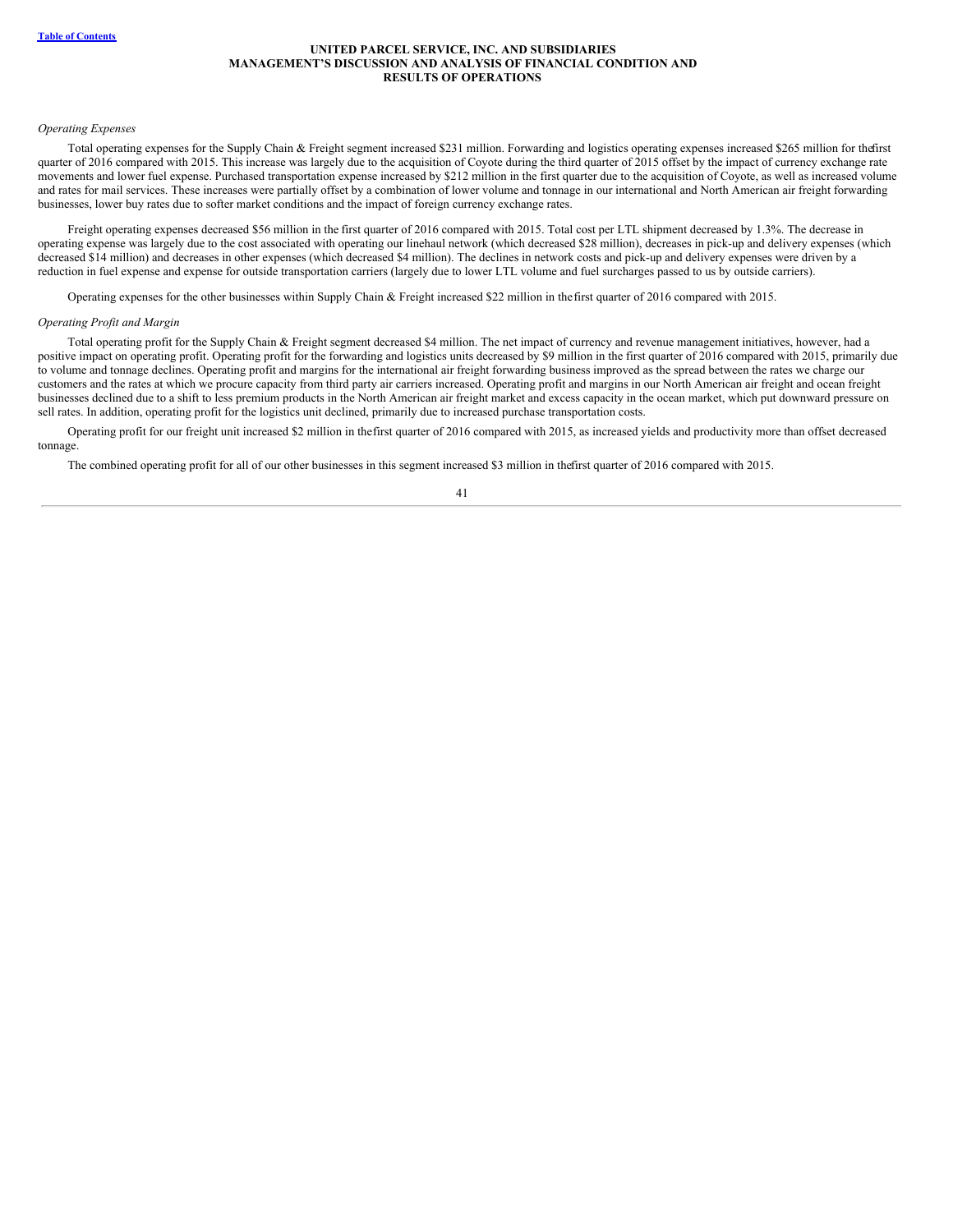### <span id="page-43-0"></span>**Consolidated Operating Expenses**

|                                          |   | <b>Three Months Ended</b><br>March 31, |   |        |            |  |
|------------------------------------------|---|----------------------------------------|---|--------|------------|--|
|                                          |   | 2016                                   |   | 2015   | $\%$       |  |
| <b>Operating Expenses (in millions):</b> |   |                                        |   |        |            |  |
| Compensation and Benefits                | S | 7,853                                  | S | 7,564  | $3.8\%$    |  |
| Repairs and Maintenance                  |   | 381                                    |   | 350    | 8.9 %      |  |
| Depreciation and Amortization            |   | 552                                    |   | 506    | $9.1\%$    |  |
| <b>Purchased Transportation</b>          |   | 2,024                                  |   | 1,854  | $9.2\%$    |  |
| Fuel                                     |   | 434                                    |   | 644    | $(32.6)\%$ |  |
| Other Occupancy                          |   | 269                                    |   | 294    | $(8.5)\%$  |  |
| Other Expenses                           |   | 1,082                                  |   | 1,092  | $(0.9)\%$  |  |
| <b>Total Operating Expenses</b>          |   | 12,595                                 |   | 12,304 | $2.4\%$    |  |
|                                          |   |                                        |   |        |            |  |

# Currency (Benefit) Cost - (in millions)\* (83)

\* Amount represents the change compared to the prior year. Includes impact of translation and transaction gains and losses.

#### *Compensation and Benefits*

Compensation costs increased \$169 million for the first quarter of 2016 compared with 2015 largely due to higher U.S. domestic hourly and management compensation costs and the acquisition of Coyote during the third quarter of 2015. U.S. domestic compensation costs for hourly employees increased largely due to contractual union wage increases and a 1.8% increase in average daily union labor hours. The increase in average daily labor hours was less than daily volume growth due to productivity gains. Compensation costs for management employees increased primarily due to a merit salary increase, growth in the overall size of the workforce and an increase in incentive compensation.

Benefits expense increased \$120 million for the first quarter of 2016 compared with 2015, primarily due to increased health and welfare costs, pension expense and vacation, holiday and excused absence expenses; these factors were partially offset by decreased workers' compensation costs. These factors are discussed further as follows:

- Health and welfare costs increased \$95 million for the first quarter, largely due to increased contributions to multiemployer plans resulting from contractual contribution rate increases, an overall increase in the size of the workforce and one additional operating day.
- Pension expense increased \$23 million for the first quarter primarily due to additional expense for multiemployer pension plans, which were impacted by contractual contribution rate increases and one additional operating day.
- Vacation, holiday and excused absence expense increased \$19 million for the first quarter, due to salary increases, growth in the overall size of the workforce and one additional operating day.
- Workers' compensation expense decreased \$26 million in the first quarter. Insurance reserves are established for estimates of the loss that we will ultimately incur on reported workers' compensation claims, as well as estimates of claims that have been incurred but not reported, and take into account a number of factors including our history of claim losses, payroll growth and the impact of safety improvement initiatives. In the first quarter of 2016, we experienced more favorable actuarial adjustments compared with 2015, resulting in decreased expense.

#### *Repairs and Maintenance*

The \$31 million increase in repairs and maintenance expense for the first quarter of 2016 compared with 2015 was primarily due to higher aircraft engine repair costs and one additional operating day.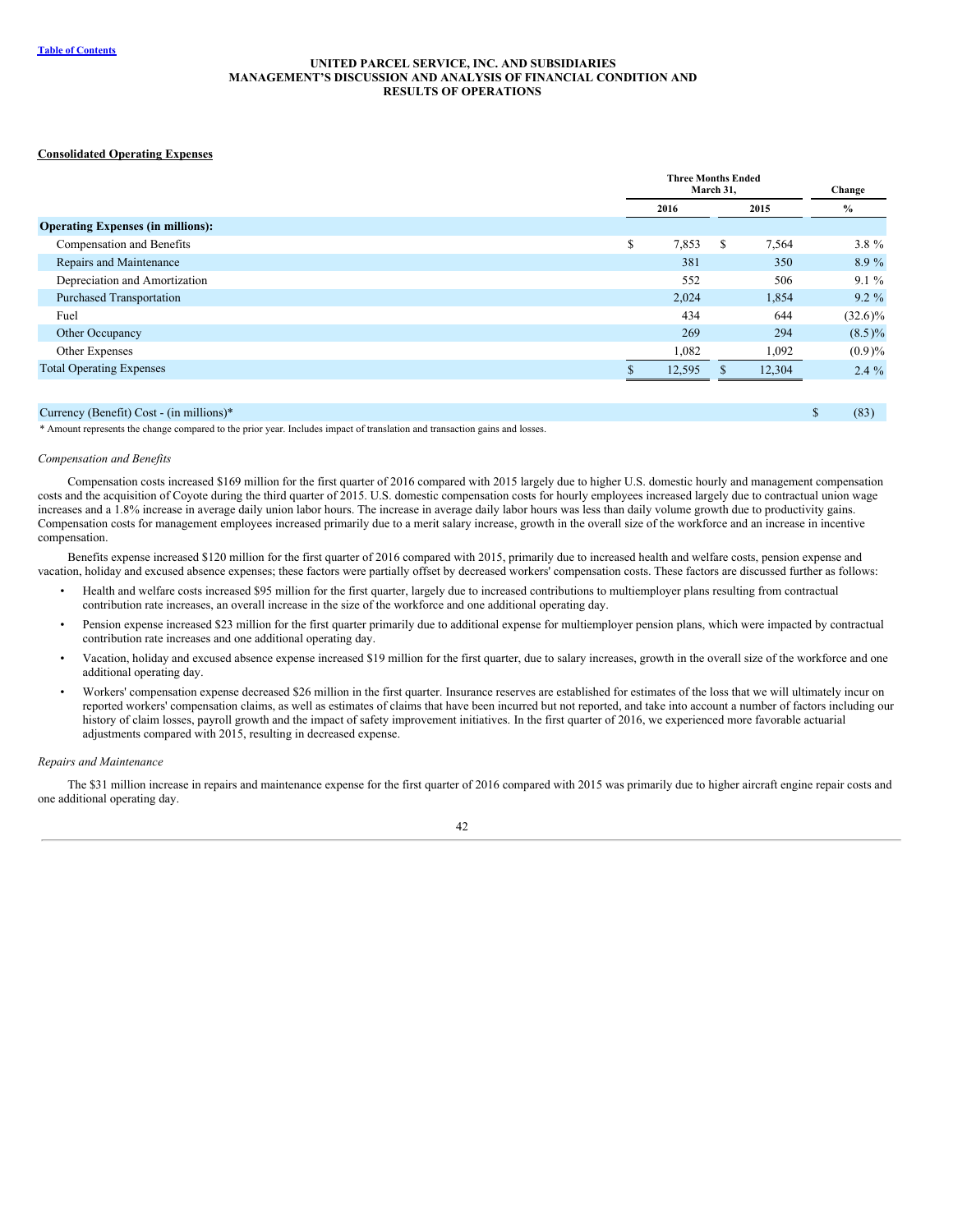### *Depreciation and Amortization*

Depreciation and amortization expense increased \$46 million in the first quarter of 2016 compared with 2015, primarily due to three factors: (1) Depreciation expense on vehicles increased due to the replacement of older, fully-depreciated vehicles, technology upgrades on new vehicles and an overall increase in the size of our vehicle fleet in our U.S. Domestic Package and UPS Freight operations; (2) Depreciation expense for buildings and facilities increased due to leasehold improvements and purchases of new equipment and (3) Amortization expense increased largely due to new internally developed capitalized software, as well as intangible assets resulting from business acquisitions.

#### *Purchased Transportation*

The \$170 million increase in purchased transportation expense charged to us by third-party air, rail, ocean and truck carriers for the first quarter of 2016 compared with 2015 was primarily driven by several factors:

- Expense for our forwarding and logistics business increased \$212 million in the first quarter due to the acquisition of Coyote and increased volume and rates for mail services; these items were partially offset by the impact of decreased volume and tonnage in our international and North American air freight and ocean businesses and the impact of currency exchange rate movements.
- Expense for our International Package segment increased \$10 million in the first quarter, primarily due to the increased usage of third party carriers; these items were partially offset by the impact of currency exchange rate movements as well as lower fuel surcharges passed to us from outside transportation providers.
- Expense for our U.S. Domestic Package segment decreased \$25 million for the first quarter, primarily due to decreased use of, and lower fuel surcharges passed to us from, rail carriers and outside contract carriers.
- Expense for our UPS Freight business decreased \$27 million in the first quarter due to a decrease in LTL shipments and lower fuel surcharges passed to us from outside transportation providers.

#### *Fuel*

The \$210 million decrease in fuel expense for the first quarter of 2016 compared with 2015 was primarily due to lower jet fuel, diesel and unleaded gasoline prices, which decreased fuel expense by \$212 million. Increases in fuel efficiency, alternative fuel credits and the impact of fewer miles driven in our Freight business unit decreased expense by \$22 million. These decreases were partially offset by increases in total aircraft block hours and Domestic Package delivery stops (due to higher volume), which combined to increase expense by \$24 million in the first quarter of 2016.

#### *Other Occupancy*

The \$25 million decrease in other occupancy expense was largely due to a decrease in facility rent expense, natural gas and electric utility costs and snow removal costs at our operating facilities in the first quarter of 2016.

#### *Other Expenses*

The \$10 million decrease in other expense in the first quarter of 2016 compared with 2015 was largely due to lower utilization of third party tractor rentals.

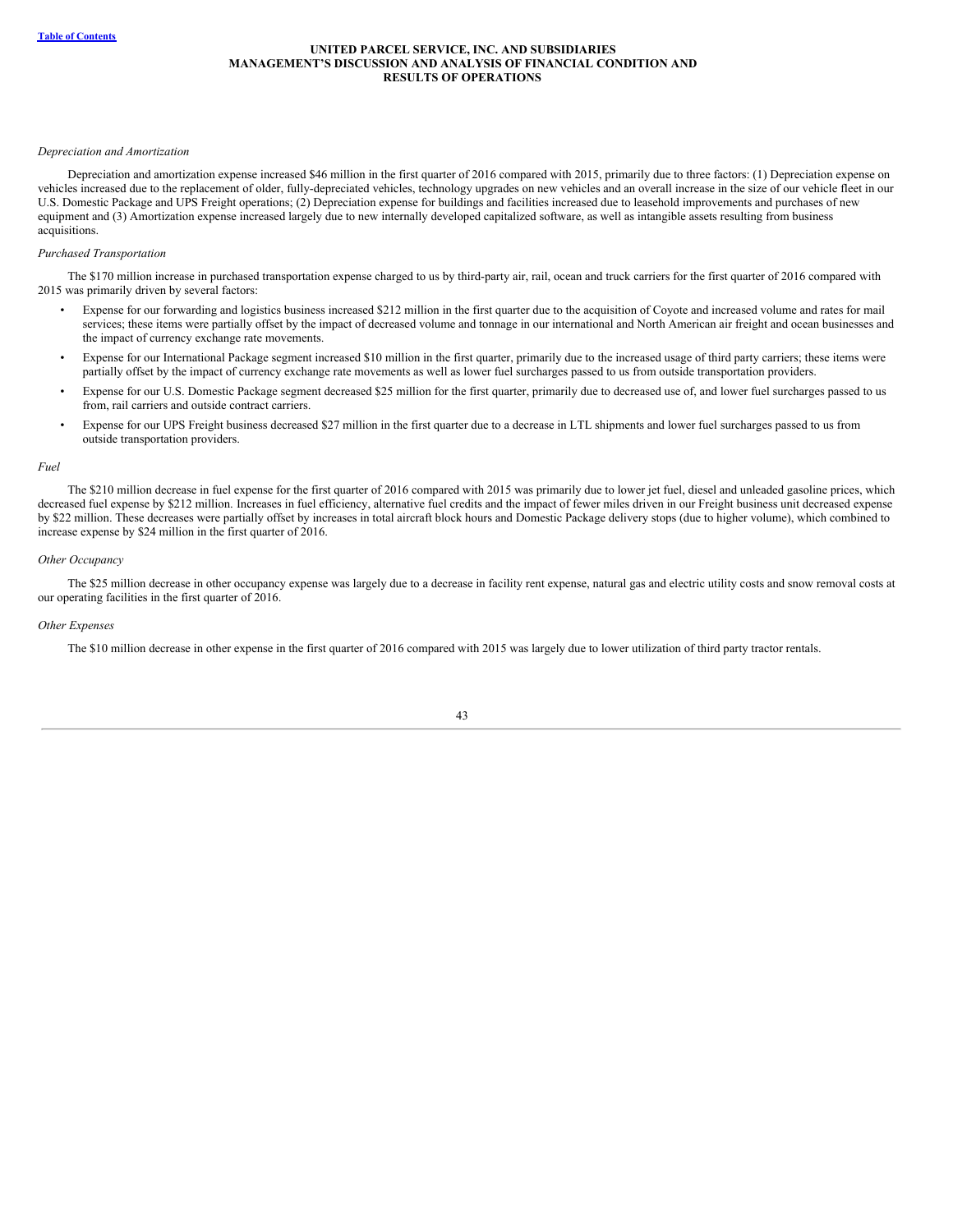### <span id="page-45-0"></span>**Other Income and (Expense)**

|                             | <b>Three Months Ended</b><br>March 31, | Change |      |      |               |
|-----------------------------|----------------------------------------|--------|------|------|---------------|
|                             | 2016                                   |        | 2015 |      | $\frac{0}{0}$ |
| (in millions)               |                                        |        |      |      |               |
| Investment income and other |                                        | 17     |      |      | NA            |
| Interest expense            |                                        | (93)   |      | (87) | $6.9\%$       |

#### *Investment Income and Other*

The growth in investment income and other for the first quarter of 2016 was primarily due to a decrease in losses from fair value adjustments on real estate partnerships, higher interest income and realized gains on investments and the benefit from foreign currency exchange rate movements.

### *Interest Expense*

Interest expense increased in the first quarter of 2016 largely due to an increase in the average outstanding commercial paper and long-term debt and higher effective interest rates on senior notes. This was partially offset by a decrease in effective interest rates related to the termination of our British Pound Sterling cross-currency interest rate swaps and the impact of foreign currency.

# <span id="page-45-1"></span>**Income Tax Expense**

|                           | <b>Three Months Ended</b><br>March 31, | Change |       |               |
|---------------------------|----------------------------------------|--------|-------|---------------|
|                           | 2016                                   |        | 2015  | $\frac{0}{2}$ |
| (in millions)             |                                        |        |       |               |
| Income Tax Expense        | 616                                    |        | 564   | $9.2\%$       |
| <b>Effective Tax Rate</b> | 35.3%                                  |        | 35.5% |               |

Our effective tax rate decreased to 35.3% in thefirst quarter of 2016 from 35.5% in the same period of 2015, primarily due to favorable changes in the proportion of our taxable income in certain U.S. and non-U.S. jurisdictions. This was partially offset by a decrease in U.S. Federal and state tax credits relative to total pre-tax income.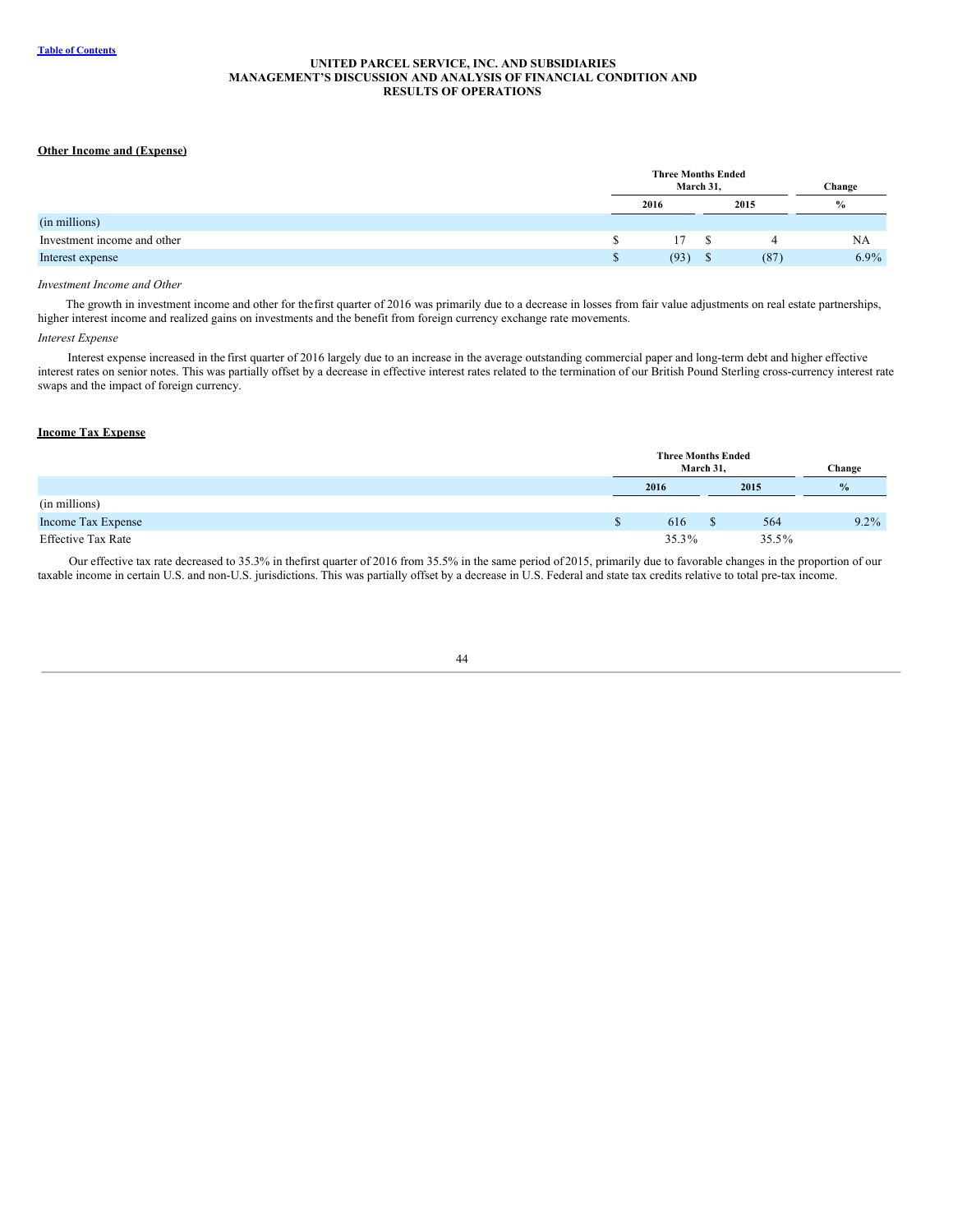# <span id="page-46-1"></span><span id="page-46-0"></span>**Liquidity and Capital Resources**

### *Net Cash From Operating Activities*

The following is a summary of the significant sources (uses) of cash from operating activities (amounts in millions):

|                                                                         | <b>Three Months Ended</b><br>March 31, |       |              |       |  |  |
|-------------------------------------------------------------------------|----------------------------------------|-------|--------------|-------|--|--|
|                                                                         |                                        | 2016  |              | 2015  |  |  |
| Net income                                                              |                                        | 1,131 | <sup>S</sup> | 1,026 |  |  |
| Non-cash operating activities (a)                                       |                                        | 900   |              | 886   |  |  |
| Pension and postretirement plan contributions (UPS-sponsored plans)     |                                        | (43)  |              | (47)  |  |  |
| Hedge margin receivables and payables                                   |                                        | (76)  |              | 364   |  |  |
| Income tax receivables and payables                                     |                                        | 470   |              | 505   |  |  |
| Changes in working capital and other non-current assets and liabilities |                                        | 280   |              | 23    |  |  |
| Other sources (uses) of cash from operating activities                  |                                        | 8     |              | (6)   |  |  |
| Net cash from operating activities                                      |                                        | 2.670 |              | 2.751 |  |  |

(a) Represents depreciation and amortization, gains and losses on derivative transactions and foreign exchange, deferred income taxes, provisions for uncollectible accounts, pension and postretirement benefit expense, stock compensation expense, and other non-cash items.

Operating cash flow decreased \$81 million in the first quarter of 2016 compared with 2015, largely due to changes in hedge margin payables and receivables partially offset by higher net income and improvements in our working capital position. The net hedge margin collateral received from derivative counterparties decreased by \$440 million in 2016 relative to 2015, due to a decreased net fair value asset position of the derivative contracts used in our currency and interest rate hedging programs. This decrease was partially offset by an increase in net income of \$105 million and an improvement in working capital position of \$257 million in 2016 relative to 2015. The improved working capital position in 2016 was primarily driven by decreased average days outstanding on accounts receivable and changes in the general timing of cash receipts and payments.

As of March 31, 2016, our worldwide holdings of cash, cash equivalents and marketable securities were \$6.267 billion, of which \$2.326 billion was held by non-U.S. subsidiaries. The amount of cash, cash equivalents and marketable securities held by our U.S. and non-U.S subsidiaries fluctuates throughout the year due to a variety of factors, including the timing of cash receipts and disbursements in the normal course of business. Cash provided by operating activities in the U.S. continues to be our primary source of funds to finance U.S. operating needs, capital expenditures, share repurchases and dividend payments to shareowners. To the extent that such amounts represent previously untaxed earnings, the cash, cash equivalents and marketable securities held by non-U.S. subsidiaries could be subject to tax if such amounts were repatriated in the form of dividends; however, not all non-U.S. cash balances would have to be repatriated in the form of a dividend if returned to the U.S. When amounts earned by non-U.S. subsidiaries are expected to be indefinitely reinvested, no accrual for taxes is provided.

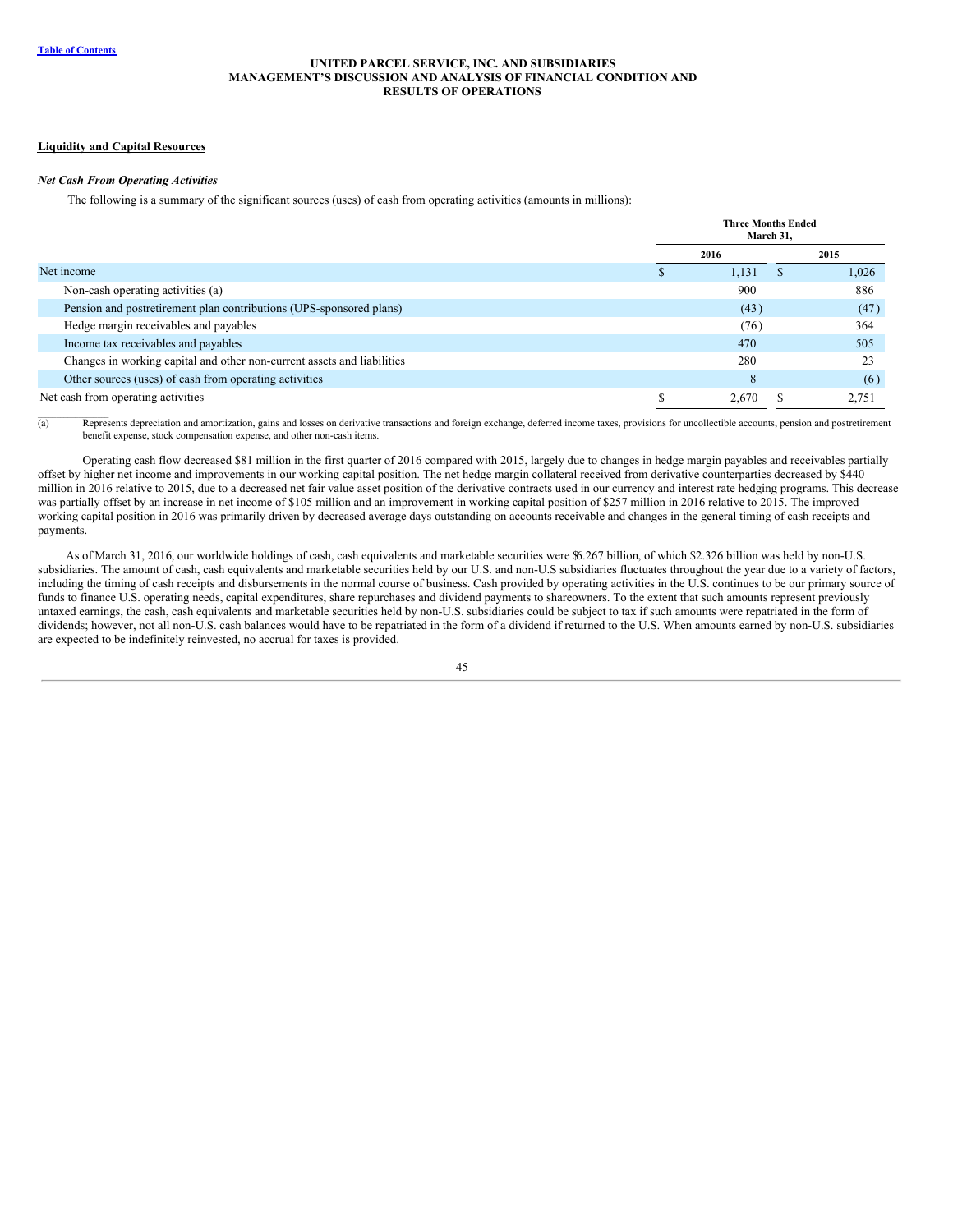### <span id="page-47-0"></span>*Net Cash Used In Investing Activities*

Our primary sources (uses) of cash for investing activities were as follows (amounts in millions):

|                                                          |              | <b>Three Months Ended</b><br>March 31, |                |  |  |  |  |  |  |
|----------------------------------------------------------|--------------|----------------------------------------|----------------|--|--|--|--|--|--|
|                                                          |              | 2016                                   | 2015           |  |  |  |  |  |  |
| Net cash (used in) investing activities                  |              | (1,108)<br>\$                          | (1,357)        |  |  |  |  |  |  |
|                                                          |              |                                        |                |  |  |  |  |  |  |
| <b>Capital Expenditures:</b>                             |              |                                        |                |  |  |  |  |  |  |
| Buildings and facilities                                 | \$           | \$<br>(185)                            | (192)          |  |  |  |  |  |  |
| Aircraft and parts                                       |              | (9)                                    | (5)            |  |  |  |  |  |  |
| Vehicles                                                 |              | (147)                                  | (82)           |  |  |  |  |  |  |
| Information technology                                   |              | (86)                                   | (86)           |  |  |  |  |  |  |
|                                                          |              | (427)<br>S                             | (365)          |  |  |  |  |  |  |
|                                                          |              |                                        |                |  |  |  |  |  |  |
| Capital Expenditures as a % of Revenue                   |              | $(3.0)\%$                              | $(2.6)\%$      |  |  |  |  |  |  |
|                                                          |              |                                        |                |  |  |  |  |  |  |
| <b>Other Investing Activities:</b>                       |              |                                        |                |  |  |  |  |  |  |
| Proceeds from disposals of property, plant and equipment | $\mathbb{S}$ | $\mathbb{S}$<br>3                      | $\overline{2}$ |  |  |  |  |  |  |
| Net (increase) in finance receivables                    | S            | \$<br>(20)                             | (9)            |  |  |  |  |  |  |
| Net (purchases) of marketable securities                 | $\mathbb{S}$ | (625)<br><sup>\$</sup>                 | (966)          |  |  |  |  |  |  |
| Cash paid for business acquisitions                      | S            | \$<br>(6)                              | (10)           |  |  |  |  |  |  |
| Other (uses) of cash for investing activities            | \$           | (33)<br>\$                             | (9)            |  |  |  |  |  |  |

We have commitments for the purchase of vehicles, equipment and real estate to provide for the replacement of existing capacity and anticipated future growth. We generally fund our capital expenditures with our cash from operations. Capital spending on buildings and facilities and information technology remained relatively flat in the first three months of 2016 compared with 2015. Capital spending on aircraft in both 2016 and 2015 primarily related to purchases of rotable parts for our existing aircraft fleet. Capital spending on vehicles increased in the first three months of 2016 in our U.S. and international package businesses, largely due to the timing of vehicle replacements and expansion of the overall vehicle fleet to support volume growth.

Future capital spending will depend on a variety of factors, including economic and industry conditions. We anticipate that our capital expenditures for 2016 will be approximately \$2.8 billion.

The net changes in finance receivables were primarily due to growth in our cargo finance products and loan principal paydowns in our business credit and leasing portfolios. The purchases and sales of marketable securities are largely determined by liquidity needs and the periodic rebalancing of investment types, and will therefore fluctuate from period to period.

The cash paid for business acquisitions in 2016 was related to our acquisition of area franchise rights related to The UPS Store. The cash paid for business acquisitions in the first quarter of 2015 was primarily related to our acquisition of Poltraf Sp. z.o.o. Other investing activities include capital contributions into certain investment partnerships, changes in restricted cash balances and various other items.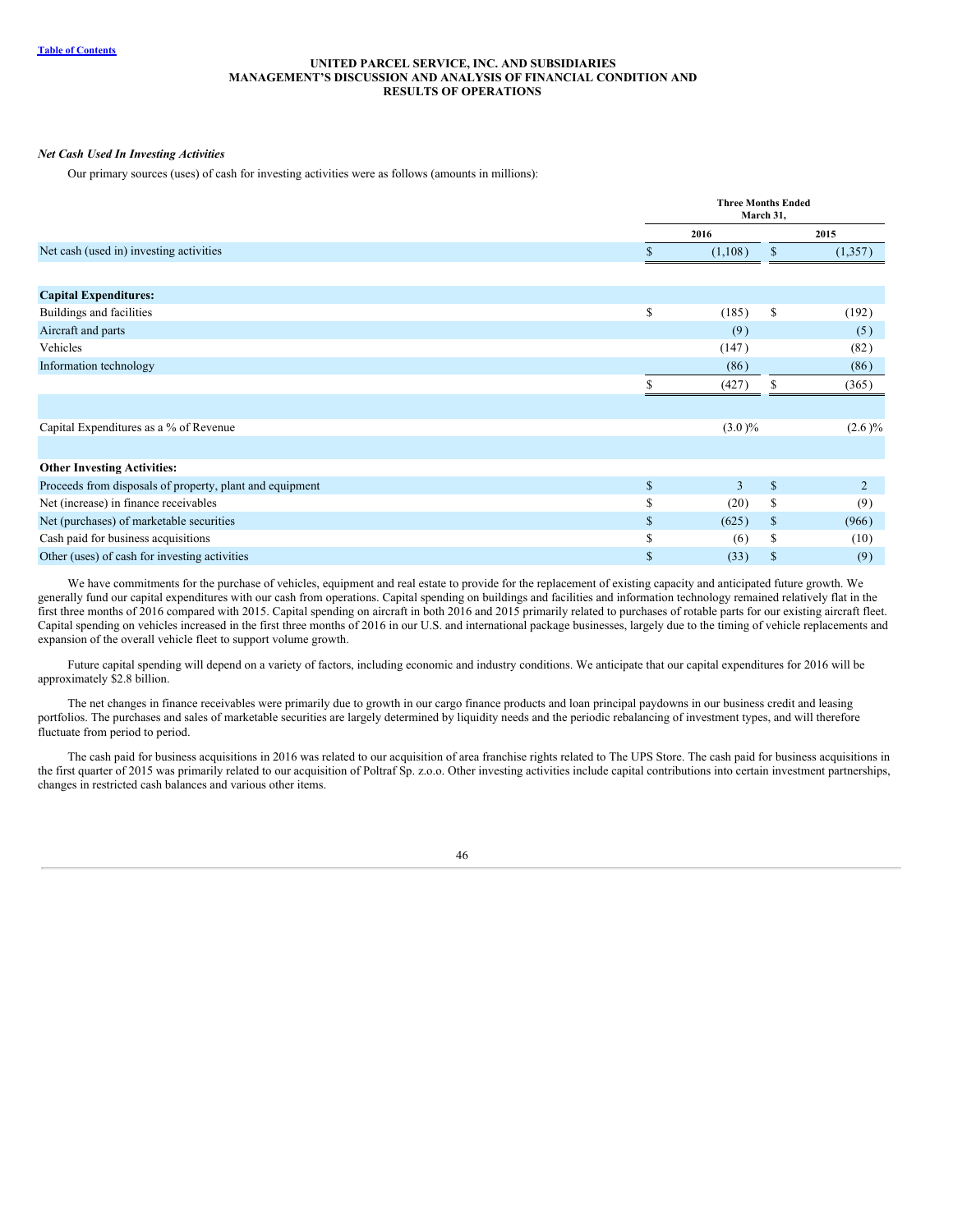# <span id="page-48-0"></span>*Net Cash From (Used in) Financing Activities*

Our primary sources (uses) of cash for financing activities are as follows (amounts in millions, except per share data):

|                                                     |              | <b>Three Months Ended</b> | March 31,     |        |
|-----------------------------------------------------|--------------|---------------------------|---------------|--------|
|                                                     |              | 2016                      |               | 2015   |
| Net cash (used in) provided by financing activities |              | (440)                     | <sup>\$</sup> | 899    |
| <b>Share Repurchases:</b>                           |              |                           |               |        |
| Cash expended for shares repurchased                | $\mathbf S$  | (640)                     | \$            | (676)  |
| Number of shares repurchased                        |              | (6.8)                     |               | (6.8)  |
| Shares outstanding at period end                    |              | 884                       |               | 901    |
| Percent reduction in shares outstanding             |              | $(0.2) \%$                |               | (0.4)% |
| <b>Dividends:</b>                                   |              |                           |               |        |
| Dividends declared per share                        | S            | 0.78                      | <sup>\$</sup> | 0.73   |
| Cash expended for dividend payments                 | $\mathbb{S}$ | (666)                     | \$            | (636)  |
| <b>Borrowings:</b>                                  |              |                           |               |        |
| Net borrowings of debt principal                    | $\mathbf S$  | 819                       | \$            | 2,344  |
| <b>Other Financing Activities:</b>                  |              |                           |               |        |
| Cash received for common stock issuances            | $\mathbb{S}$ | 83                        | $\mathbb{S}$  | 72     |
| Other (uses) of cash for financing activities       | \$           | (36)                      | S             | (205)  |
| Capitalization (as of March 31 each year):          |              |                           |               |        |
| Total debt outstanding at period end                | S            | 15,438                    | <sup>\$</sup> | 13,104 |
| Total shareowners' equity at period end             |              | 2,480                     |               | 1,847  |
| Total capitalization                                |              | 17,918                    | S             | 14,951 |
| Debt to Total Capitalization %                      |              | 86.2 %                    |               | 87.6 % |

We repurchased a total of 6.6 million shares of class A and class B common stock for \$655 million in the first three months of 2016, and 6.8 million shares for \$687 million for the first three months of 2015 (\$640 and \$676 million in repurchases for 2016 and 2015, respectively, are reported on the statements of consolidated cash flows due to unsettled repurchases). During the first quarter of 2016, we also exercised a capped call option that we entered into in 2015 which allowed us to repurchase 0.2 million class B shares. The \$25 million premium payment for this capped call option was classified as an other financing activity in 2015. In total, shares repurchased and received in the first quarter were 6.8 million shares for \$680 million.

In February 2013, the Board of Directors approved a share repurchase authorization of\$10.0 billion, which has no expiration date. As of March 31, 2016, we had \$761 million of this share repurchase authorization available. In May 2016, the Board of Directors approved a new share repurchase authorization of\$8.0 billion, which has no expiration date.

Share repurchases may take the form of accelerated share repurchases, open market purchases, or other such methods as we deem appropriate. The timing of our share repurchases will depend upon market conditions. Unless terminated earlier by the resolution of our Board, the program will expire when we have purchased all shares authorized for repurchase under the program. We anticipate repurchasing a total of approximately \$2.7 billion of shares in 2016.

The declaration of dividends is subject to the discretion of the Board of Directors and will depend on various factors, including our net income, financial condition, cash requirements, future prospects and other relevant factors. We increased our quarterly cash dividend payment to \$0.78 per share in 2016, compared with the previous \$0.73 quarterly dividend rate in 2015. We expect to continue the practice of paying regular cash dividends.

Issuances and repayments of debt in the firstthree months of 2016 and 2015 consisted primarily of commercial paper and the issuance of \$118 million of floating rate senior notes in March 2016. We consider the overall fixed and floating interest rate mix of our portfolio and the related overall cost of borrowing when planning for future issuances and non-scheduled repayments of debt.

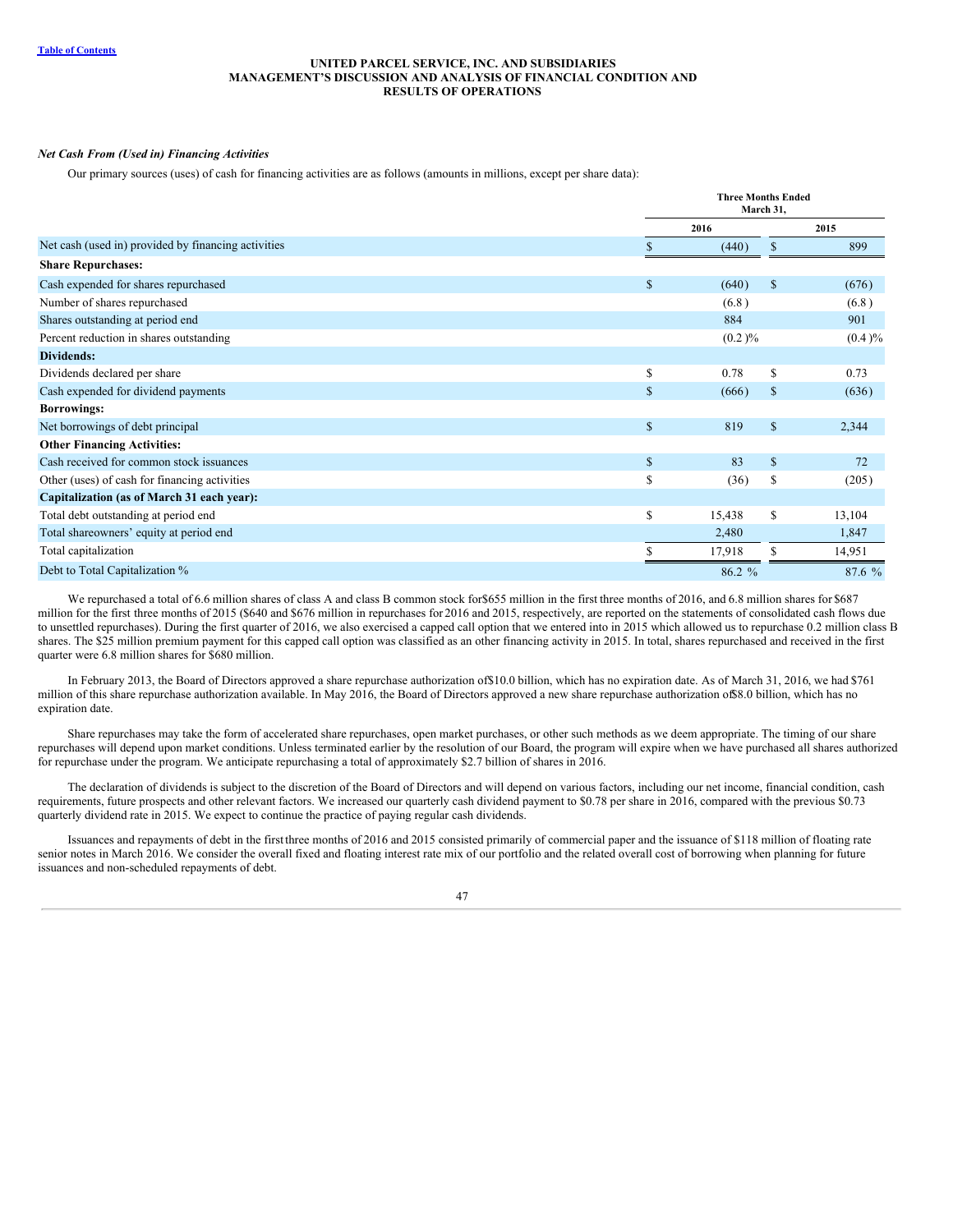As of March 31, 2016, our commercial paper programs had\$3.809 billion outstanding in a variety of currencies, which includes \$2.926 billion, €630 million (\$718 million) and £115 million (\$165 million). The average balance of our U.S. dollar denominated commercial paper was \$556 million and the average interest rate paid was 0.39% during the three months ended March 31, 2016. The average balance of our pound sterling denominated commercial paper was £68 million (\$98 million) and the average interest rate paid was 0.51% during the three months ended March 31, 2016. The average balance of our euro denominated commercial paper was €123 million (\$135 million) and the average interest rate received was -0.13% during the three months ended March 31, 2016. The amount of commercial paper outstanding fluctuates throughout the year based on liquidity needs.

The variation in cash received from common stock issuances to employees was primarily due to the level of stock option exercises during the firsthree months of 2016 and 2015.

The cash outflows in other financing activities were impacted by several factors. Cash inflows (outflows) from the premium payments and settlements of capped call options for the purchase of UPS class B shares were \$103 and (\$99) million during the first three months of 2016 and 2015, respectively. Cash outflows related to the repurchase of shares to satisfy tax withholding obligations on vested employee stock awards was \$155 and \$142 million during the first three months of 2016 and 2015, respectively.

# <span id="page-49-0"></span>**Sources of Credit**

<span id="page-49-1"></span>See note 9 to the unaudited consolidated financial statements for a discussion of our available credit and the financial covenants that we are subject to as part of our credit agreements.

### **Guarantees and Other Off-Balance Sheet Arrangements**

<span id="page-49-2"></span>We do not have guarantees or other off-balance sheet financing arrangements, including variable interest entities, which we believe could have a material impact on our financial condition or liquidity.

# **Contingencies**

<span id="page-49-3"></span>See note 10 and note 6 to the unaudited consolidated financial statements for a discussion of judicial proceedings and other matters arising from the conduct of our business activities, and note 15 for a discussion of income tax related matters.

### **Collective Bargaining Agreements**

*Status of Collective Bargaining Agreements*

See note 6 to the unaudited consolidated financial statements for a discussion of the status of our collective bargaining agreements.

### *Multiemployer Benefit Plans*

<span id="page-49-4"></span>See note 6 to the unaudited consolidated financial statements for a discussion of our participation in multiemployer benefit plans.

# **Recent Accounting Pronouncements**

*Adoption of New Accounting Standards*

See note 2 to the unaudited consolidated financial statements for a discussion of recently adopted accounting standards.

### *Accounting Standards Issued But Not Yet Ef ective*

See note 2 to the unaudited consolidated financial statements for a discussion of accounting standards issued, but not yet effective.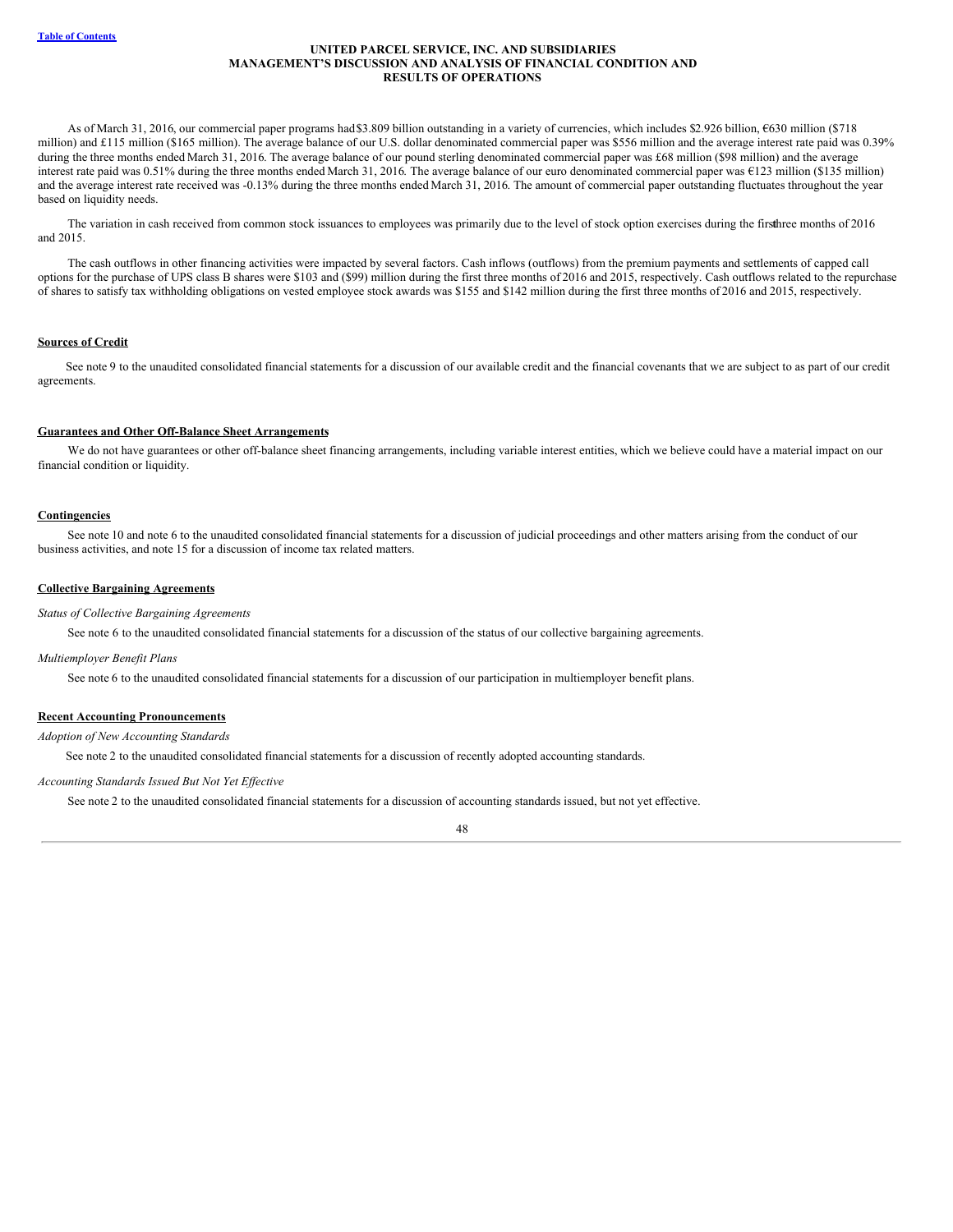#### <span id="page-50-0"></span>**Item 3.** *Quantitative and Qualitative Disclosures About Market Risk*

We are exposed to market risk from changes in certain commodity prices, foreign currency exchange rates, interest rates and equity prices. All of these market risks arise in the normal course of business, as we do not engage in speculative trading activities. In order to manage the risk arising from these exposures, we utilize a variety of commodity, foreign exchange and interest rate forward contracts, options and swaps. A discussion of our accounting policies for derivative instruments and further disclosures are provided in note 14 to the unaudited consolidated financial statements.

The total fair value asset (liability) of our derivative financial instruments is summarized in the following table (in millions):

|                                            |  | March 31,<br>2016 | December 31,<br>2015 |
|--------------------------------------------|--|-------------------|----------------------|
| <b>Currency Derivatives</b>                |  | 234               | 490                  |
| Interest Rate Derivatives                  |  | 321               | 229                  |
| <b>Investment Market Price Derivatives</b> |  | 159               | (4)                  |
|                                            |  | 714               |                      |

Our market risks, hedging strategies and financial instrument positions atMarch 31, 2016 have not materially changed from those disclosed in our Annual Report on Form 10-K for the year ended December 31, 2015. In 2016, we entered into several foreign currency forwards on the Euro, British Pound Sterling, Canadian Dollar, Japanese Yen and Mexican Peso, as well as terminated forwards that expired during the first three months of 2016. We also entered into several foreign currency options on the Euro, British Pound Sterling and Canadian Dollar, as well as terminated currency option positions that expired during the first three months of 2016. We also entered into new forwards to manage the market value fluctuations of certain investments in marketable securities. The remaining fair value changes between December 31, 2015 and March 31, 2016 in the preceding table are primarily due to interest rate, foreign currency exchange rate and market price changes between those dates.

The forward contracts, swaps and options previously discussed contain an element of risk that the counterparties may be unable to meet the terms of the agreements; however, we minimize such risk exposures for these instruments by limiting the counterparties to banks and financial institutions that meet established credit guidelines and by monitoring counterparty credit risk to prevent concentrations of credit risk with any single counterparty.

We have agreements with all of our active counterparties (covering the majority of our derivative positions) containing early termination rights and/or zero threshold bilateral collateral provisions whereby cash is required based on the net fair value of derivatives associated with those counterparties. Events such as a credit rating downgrade (depending on the ultimate rating level) could also allow us to take additional protective measures such as the early termination of trades. Under these agreements, we held cash collateral of \$641 million and were required to post cash collateral of \$1 million with our counterparties as of March 31, 2016.

We have not historically incurred, and do not expect to incur in the future, any losses as a result of counterparty default.

The information concerning market risk in Item 7A under the caption "Quantitative and Qualitative Disclosures about Market Risk" of our Annual Report on Form 10-K for the year ended December 31, 2015, is hereby incorporated by reference in this report.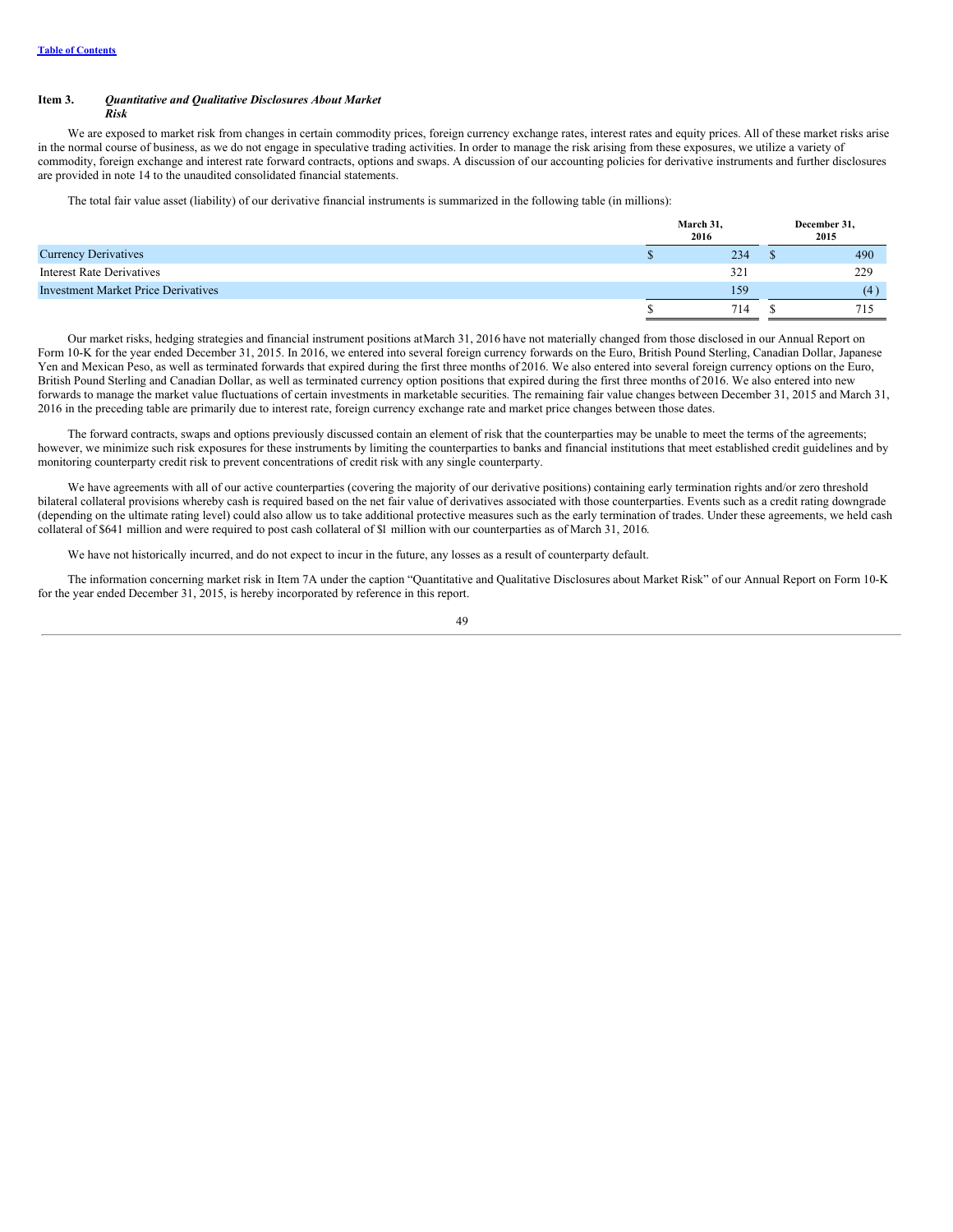#### <span id="page-51-0"></span>**Item 4.** *Controls and Procedures*

#### *Evaluation of Disclosure Controls and Procedures:*

As of the end of the period covered by this report, management, including our chief executive officer and chief financial officer, evaluated the effectiveness of the design and operation of our disclosure controls and procedures (as defined in Rules 13a-15(e) and 15d-15(e) of the Securities Exchange Act of 1934 ("Exchange Act")). The scope of their evaluation of the effectiveness of our disclosure controls and procedures does not include any disclosure controls or procedures of Coyote, which was acquired in August 2015. The acquired business constituted approximately three percent of total assets, three percent of revenues and less than one percent of net income of the unaudited consolidated financial statement amounts as of and for the quarter ended March 31, 2016. Further discussion of this acquisition can be found in note 8 "Business Combinations" to our unaudited consolidated financial statements. This exclusion is in accordance with the SEC's general guidance that a recently acquired business may be omitted from the scope of the assessment following the acquisition.

Based upon that evaluation, our chief executive officer and chief financial officer concluded that the disclosure controls and procedures were effective to ensure that information required to be disclosed in reports we file or submit under the Exchange Act is (1) recorded, processed, summarized and reported within the time periods specified in Securities and Exchange Commission rules and forms; and (2) accumulated and communicated to our management to allow their timely decisions regarding required disclosure.

# *Changes in Internal Control over Financial Reporting:*

There were no changes in the Company's internal controls over financial reporting during the quarter endedMarch 31, 2016 that have materially affected, or are reasonably likely to materially affect, the Company's internal control over financial reporting.

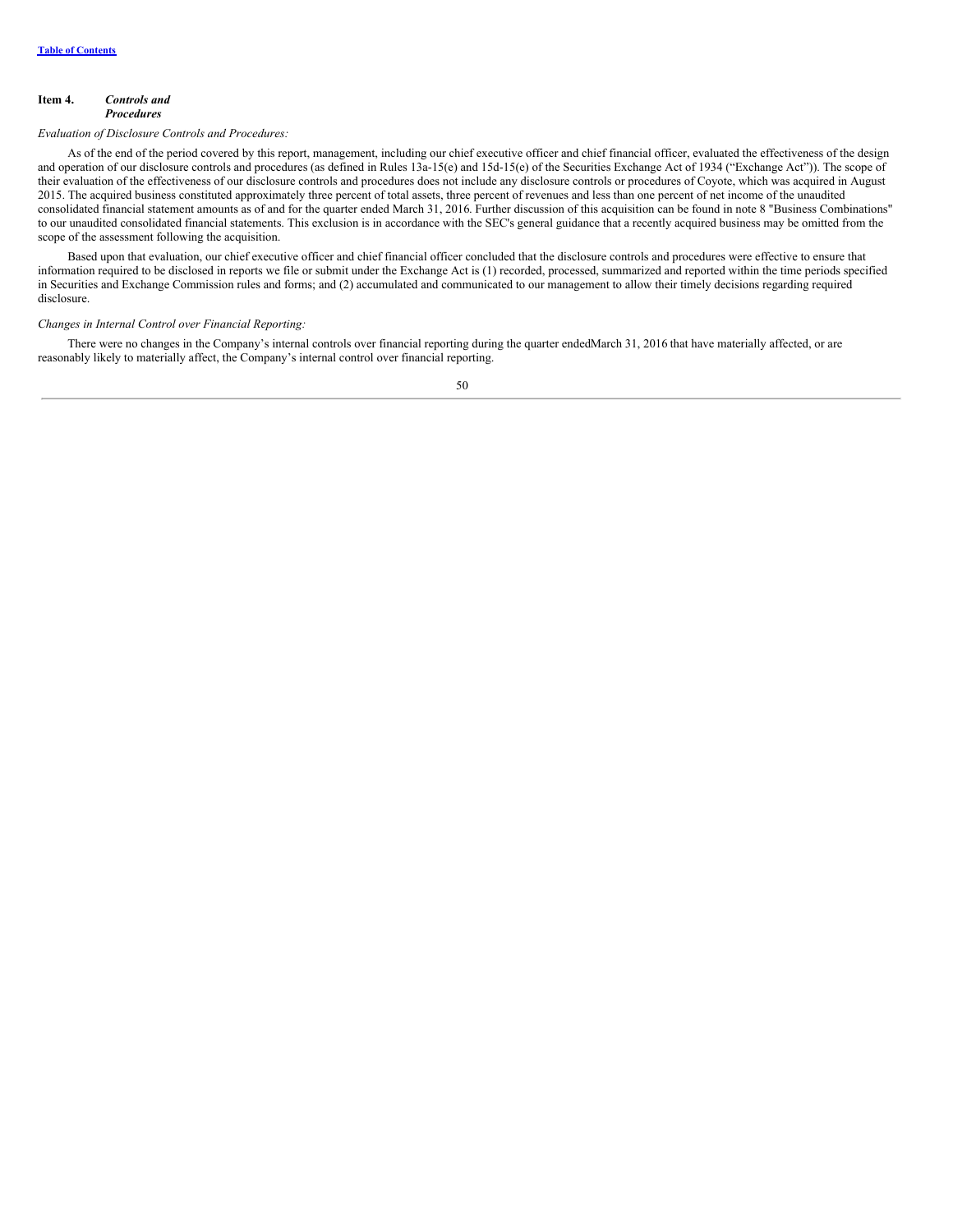### **PART II. OTHER INFORMATION**

#### <span id="page-52-0"></span>**Item 1.** *Legal*

# *Proceedings*

<span id="page-52-1"></span>For a discussion of legal proceedings affecting us and our subsidiaries, please see note10 and note 6 to the unaudited consolidated financial statements included in this report.

# **Item 1A.** *Risk*

*Factors*

There have been no material changes to the risk factors described in Part 1, Item 1A in our Annual Report on Form 10-K for the year endedDecember 31, 2015 other than as described below.

### *Employee health and retiree health and pension benefit costs represent a significant expense to us.*

In addition to our ongoing multi-employer pension plan obligations, we face additional exposure with respect to benefits earned in the Central States Pension Fund (the "CSPF"), from which UPS withdrew in 2007 in return for fully funding its allocable share of unfunded vested benefits thereunder. Under a collective bargaining agreement with the IBT, UPS agreed to provide supplemental benefits under the UPS/IBT Full-Time Employee Pension Plan to offset the effect of certain benefit reductions by CSPF applicable to UPS participants retiring on or after January 1, 2008, which resulted in recognition of a \$1.7 billion pension liability in 2007. Additionally, UPS agreed to provide coordinating benefits under the UPS/IBT Full-Time Employee Pension Plan to offset certain benefit reductions in the event that benefits were lawfully reduced in the future by CSPF. We have no other multi-employer pension plans subject to such a coordinated benefits backstop. In December 2014, Congress passed the Multiemployer Pension Reform Act ("MPRA"), which for the first time ever allowed multi-employer pension plans such as CSPF to reduce benefit payments to retirees, subject to specific guidelines in the statute and government oversight. In 2015, CSPF submitted a proposed pension benefit reduction plan to the U.S. Department of Treasury under MPRA which proposes to make retirement benefit reductions to CSPF participants, including to the benefits of certain UPS employee participants. In April 2016, we estimated that we would be required to record a 2016 charge of approximately \$3.2 billion to \$3.8 billion, if the CSPF pension benefit reduction plan were approved and implemented as proposed.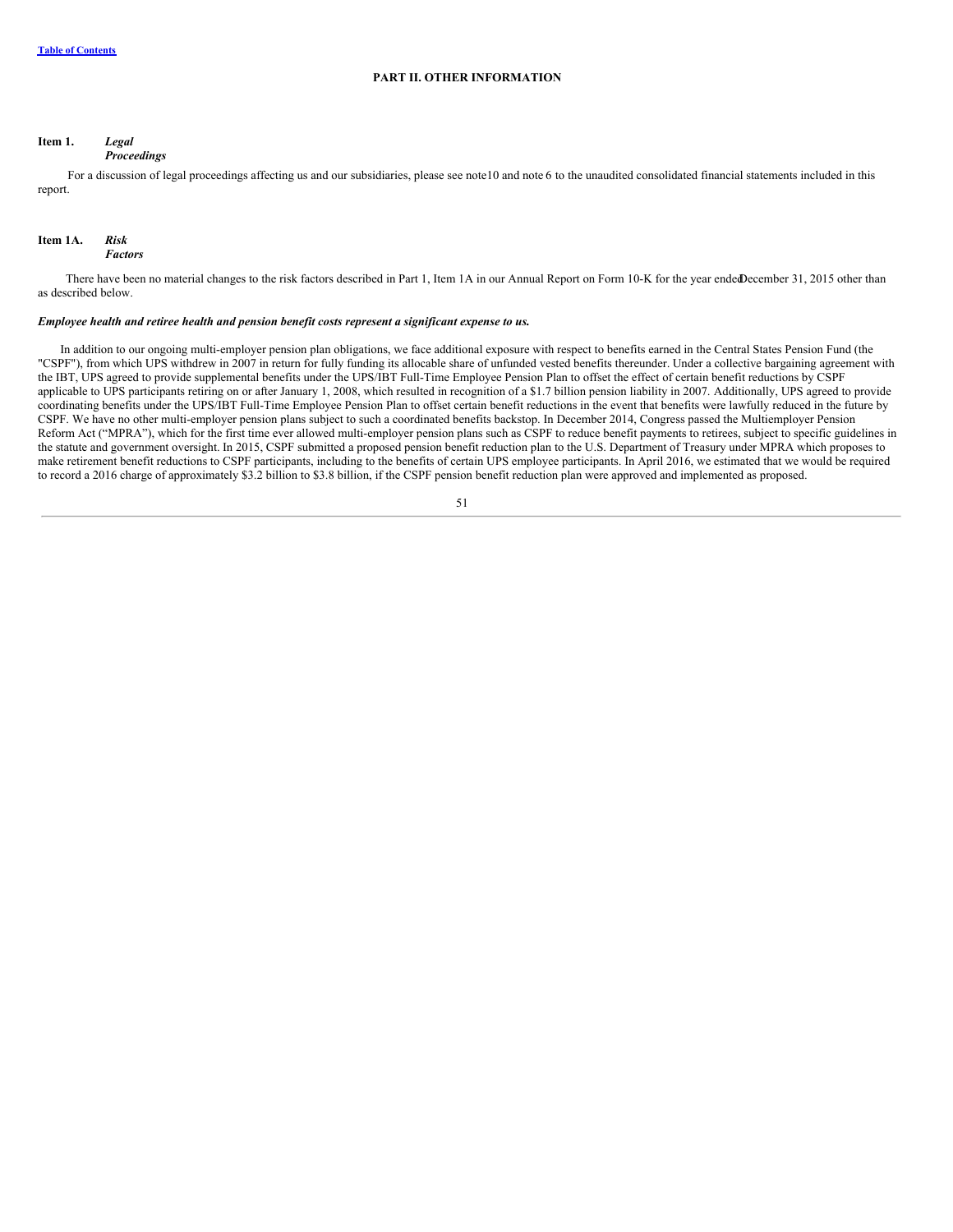We vigorously challenged the proposed benefit reduction plan because we believed that it did not comply with the law and that certain actions by CSPF were invalid. On May 6, 2016, the U.S. Department of Treasury rejected the proposed plan submitted by CSPF, stating that it had determined that the CSPF plan failed to satisfy the following three requirements set forth in the MPRA:

- that the proposed benefit suspensions, in the aggregate, be reasonably estimated to achieve, but not materially exceed, the level that is necessary to avoid insolvency, because the investment return and entry age assumptions used for this purpose in the CSPF proposed plan were not reasonable;
- that the proposed benefit suspensions be equitably distributed across the participant and beneficiary population; and
- that the notices of proposed benefit suspensions be written so as to be understood by the average plan participant.

Because the CSPF has asserted that it will become insolvent within ten years, it is possible that CSPF will propose a revised plan under the MPRA. Due to uncertainties, we are not able to estimate a range of additional obligations, if any, that could arise as a result of the CSPF situation, which amounts could be material. These uncertainties include the actions that may be taken by CSPF, the government or others, including whether CSPF will submit a revised benefit reduction plan, the terms and assumptions of any such proposed plan, how the regulations and standards under the MPRA are applied to any subsequently proposed plan, and the effect of discount rates and various other actuarial assumptions. Accordingly, we have not recognized any additional liability for coordinating benefits within the UPS/IBT Full-Time Employee Pension Plan.

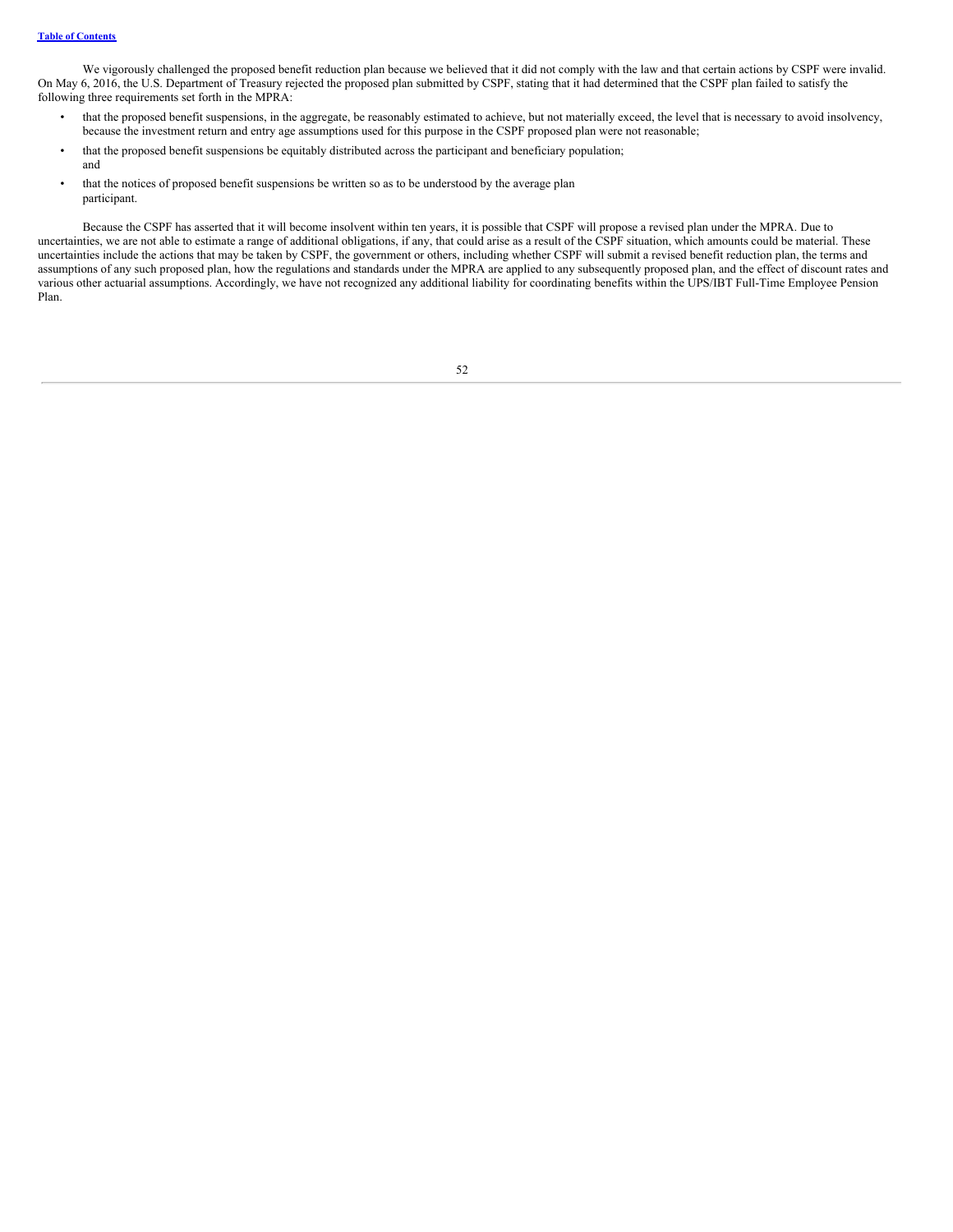# <span id="page-54-0"></span>**Item 2.** *Unregistered Sales of Equity Securities and Use of*

*Proceeds*

 $\mathcal{L}=\mathcal{L}^{\mathcal{L}}$  , where  $\mathcal{L}^{\mathcal{L}}$ 

(c) A summary of our repurchases of our class A and class B common stock during thefirst quarter of 2016 is as follows (in millions, except per share amounts):

| <b>Total Number</b><br>of Shares<br>Purchased(1) |  | Average<br><b>Price Paid</b><br>Per Share | <b>Total Number</b><br>of Shares Purchased<br>as Part of Publicly<br><b>Announced Program</b> | <b>Approximate Dollar</b><br>Value of Shares that<br>May Yet be Purchased<br><b>Under the Program</b> |
|--------------------------------------------------|--|-------------------------------------------|-----------------------------------------------------------------------------------------------|-------------------------------------------------------------------------------------------------------|
| 0.8                                              |  | 93.34                                     | 0.8                                                                                           | 1,364                                                                                                 |
| 4.2                                              |  | 99.23                                     | 4.0                                                                                           | 964                                                                                                   |
| 2.4                                              |  | 101.65                                    | 2.0                                                                                           | 761                                                                                                   |
| 7.4                                              |  | 99.23                                     | 6.8                                                                                           |                                                                                                       |
|                                                  |  |                                           |                                                                                               |                                                                                                       |

(1) Includes shares repurchased through our publicly announced share repurchase program and shares tendered to pay the exercise price and tax withholding on employee stock options.

(2) Includes 0.2 million shares related to the exercise of a capped call option which was entered into during 2015 and exercised in the first quarter of 2016.

In February 2013, the Board of Directors approved a share repurchase authorization of \$10.0 billion, which has no expiration date. In May 2016, the Board of Directors approved a new share repurchase authorization of \$8.0 billion, which has no expiration date.

Share repurchases may take the form of accelerated share repurchases, open market purchases, or other such methods as we deem appropriate. The timing of our share repurchases will depend upon market conditions. Unless terminated earlier by the resolution of our Board, the program will expire when we have purchased all shares authorized for repurchase under the program. We anticipate repurchasing a total of approximately \$2.7 billion of shares in 2016.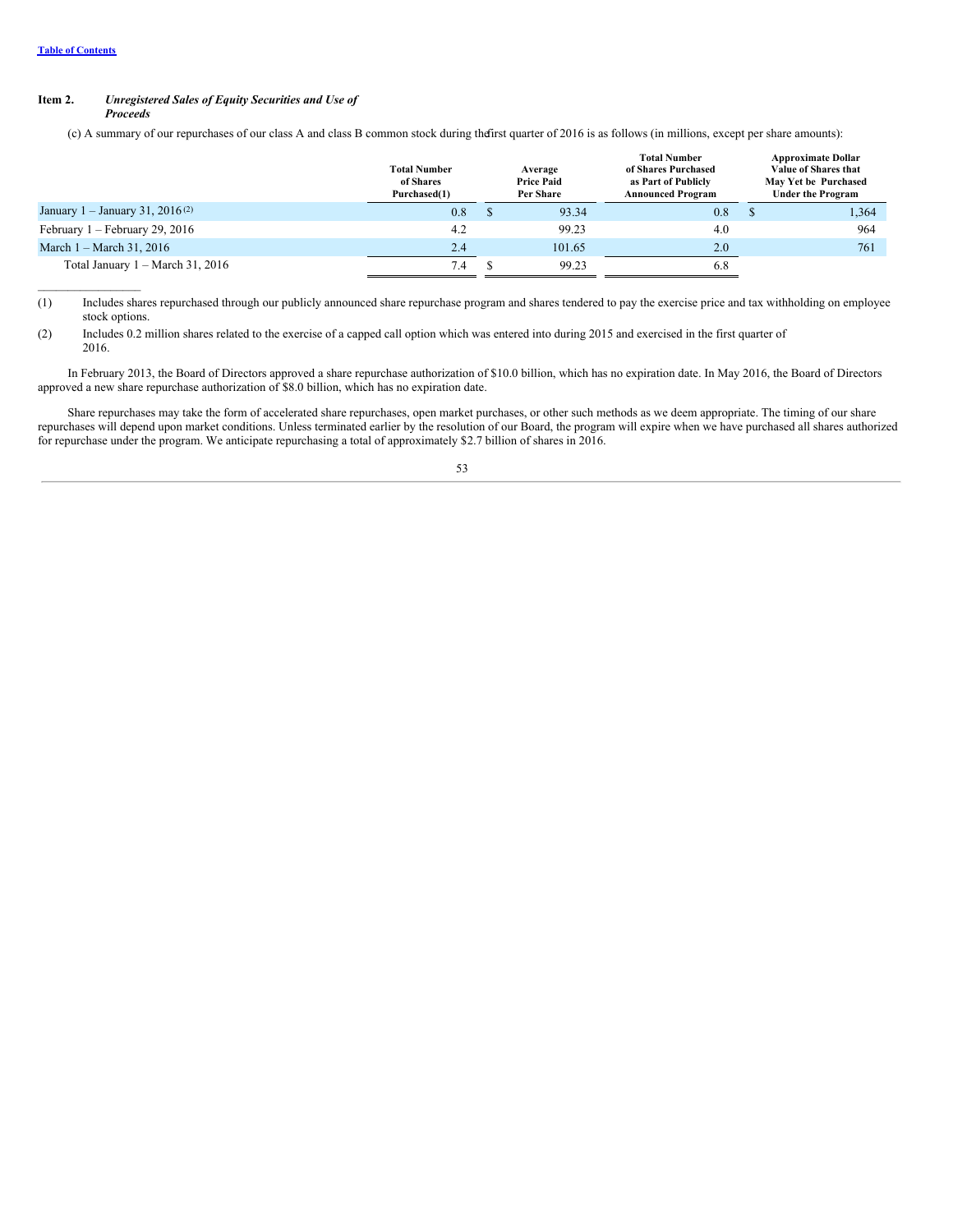# <span id="page-55-0"></span>**Item 6.** *Exhibits*

These exhibits are either incorporated by reference into this report or filed with this report as indicated below.

Index to Exhibits:

| 3.1            |                          | Form of Restated Certificate of Incorporation of United Parcel Service, Inc. (incorporated by reference to Exhibit 3.2 to Form 8-K filed on May 12,<br>2010).                                                                                                                                                                                                                                                                              |
|----------------|--------------------------|--------------------------------------------------------------------------------------------------------------------------------------------------------------------------------------------------------------------------------------------------------------------------------------------------------------------------------------------------------------------------------------------------------------------------------------------|
| 3.2            |                          | Amended and Restated Bylaws of United Parcel Service, Inc. as of February 14, 2013 (incorporated by reference to Exhibit 3.1 to Form 8-K, filed<br>on February 19, 2013).                                                                                                                                                                                                                                                                  |
| 4.1            |                          | Form of Note for Floating Rate Senior Notes due March 15, 2066 (incorporated by reference to Exhibit 4.1 to Form 8-K filed on April 1, 2016).                                                                                                                                                                                                                                                                                              |
| 11             |                          | Statement regarding Computation of per Share Earnings (incorporated by reference to Note 13 in "Item 1. Financial Statements" of this quarterly<br>report on Form 10-O).                                                                                                                                                                                                                                                                   |
| †12            |                          | Computation of Ratio of Earnings to Fixed Charges.                                                                                                                                                                                                                                                                                                                                                                                         |
| †31.1          |                          | Certification of the Chief Executive Officer Pursuant to Rule 13a-14(a), as adopted pursuant to Section 302 of the Sarbanes-Oxley Act of 2002.                                                                                                                                                                                                                                                                                             |
| $\dagger$ 31.2 | $\overline{\phantom{0}}$ | Certification of the Chief Financial Officer Pursuant to Rule 13a-14(a), as adopted pursuant to Section 302 of the Sarbanes-Oxley Act of 2002.                                                                                                                                                                                                                                                                                             |
| †32.1          |                          | Certification of the Chief Executive Officer Pursuant to 18 U.S.C. Section 1350, as Adopted Pursuant to Section 906 of the Sarbanes-Oxley Act of<br>2002.                                                                                                                                                                                                                                                                                  |
| †32.2          |                          | Certification of the Chief Financial Officer Pursuant to 18 U.S.C. Section 1350, as Adopted Pursuant to Section 906 of the Sarbanes-Oxley Act of<br>2002.                                                                                                                                                                                                                                                                                  |
| $\dagger$ 101  |                          | The following financial information from the Quarterly Report on Form 10-Q for the quarter ended March 31, 2016, formatted in XBRL<br>(Extensible Business Reporting Language): (i) the Consolidated Balance Sheets, (ii) the Statements of Consolidated Income, (iii) the Statements of<br>Consolidated Comprehensive Income, (iv) the Statements of Consolidated Cash Flows, and (v) the Notes to the Consolidated Financial Statements. |

† Filed herewith.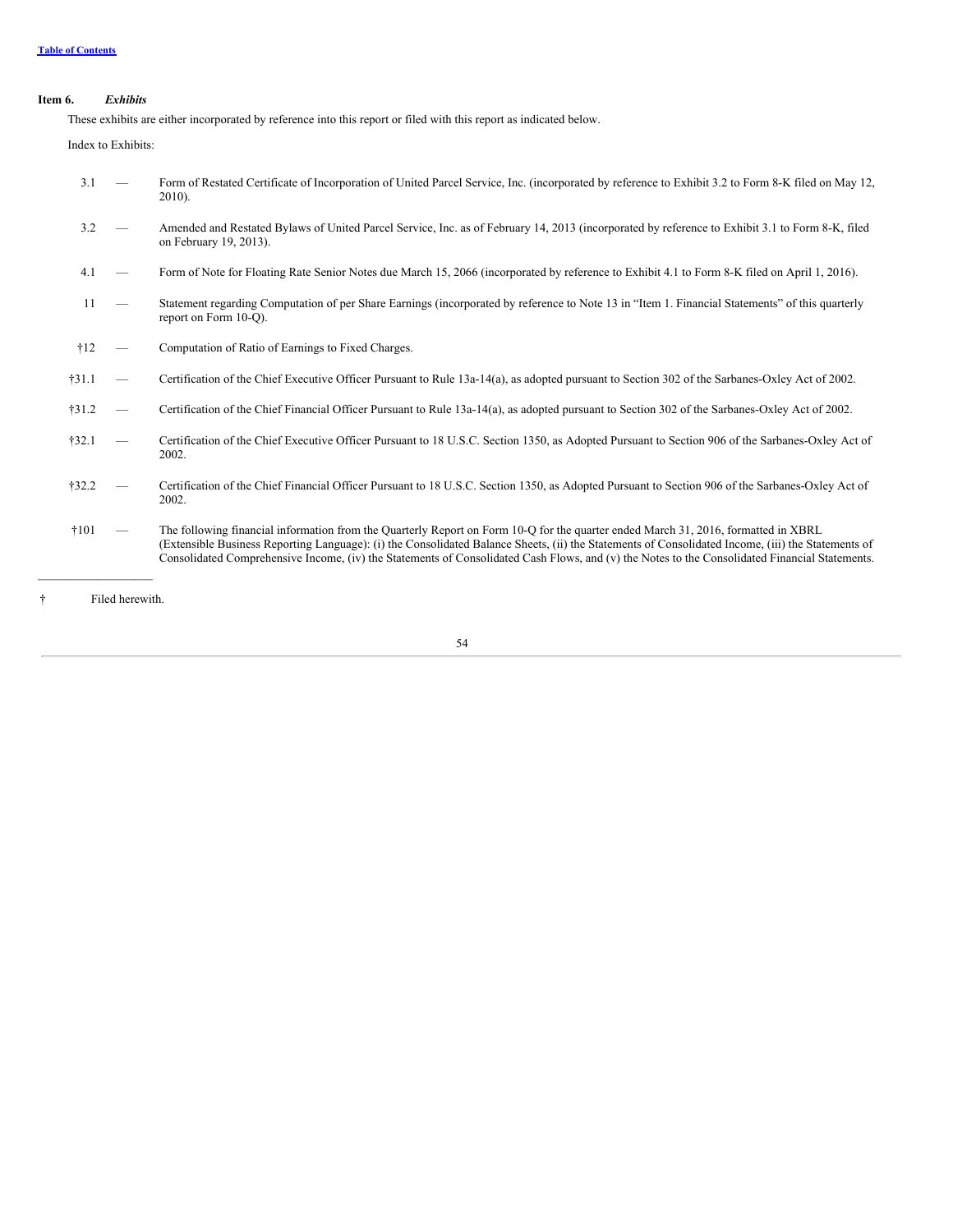# **SIGNATURES**

Pursuant to the requirements of the Securities Exchange Act of 1934, the registrant has duly caused this report to be signed on its behalf by the undersigned thereunto duly authorized.

> UNITED PARCEL SERVICE, INC. (Registrant)

Date: May 10, 2016 **By:** /S/ RICHARD N. PERETZ

**Richard N. Peretz**

**Senior Vice President, Chief Financial Officer and Treasurer (Duly Authorized Officer and Principal Accounting Officer)**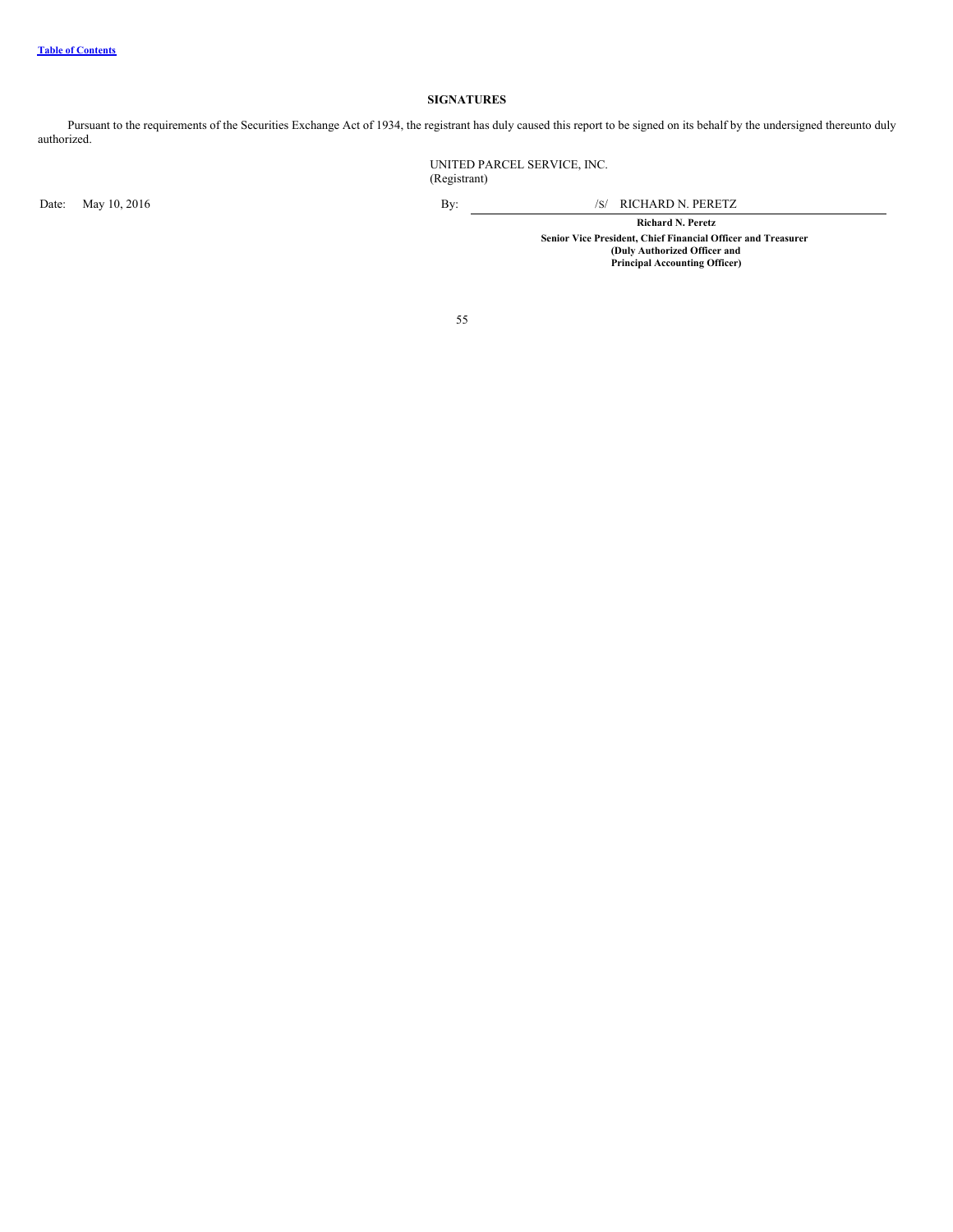### **United Parcel Service, Inc. and Subsidiaries Ratio of Earnings to Fixed Charges (dollar amounts in millions)**

|                                        | <b>Three Months Ended</b><br>March 31, | 2015 |          |               | Year Ended December 31, |               |        |      |            |    |       |
|----------------------------------------|----------------------------------------|------|----------|---------------|-------------------------|---------------|--------|------|------------|----|-------|
|                                        | 2016                                   |      |          |               | 2014<br>2013            |               |        | 2012 |            |    | 2011  |
| Earnings:                              |                                        |      |          |               |                         |               |        |      |            |    |       |
| Income before income taxes             | \$<br>1,747                            | \$   | 4,637    | -S            | $6,674$ \$              |               | 974    | S    | 5,776 \$   |    | 5,290 |
| Add: Interest expense                  | 93                                     |      | 353      |               | 380                     |               | 393    |      | 348        |    | 354   |
| Add: Interest factor in rental expense | 48                                     |      | 225      |               | 192                     |               | 206    |      | 210        |    | 205   |
| Total earnings                         | 1,888                                  | \$.  | 5,215 \$ |               | 7,246 \$                |               | 1,573  | S    | $6,334$ \$ |    | 5,849 |
| Fixed charges:                         |                                        |      |          |               |                         |               |        |      |            |    |       |
| Interest expense                       | \$<br>93                               | \$   | 353      | <sup>\$</sup> | 380 \$                  |               | 393S   |      | 348        | -S | 354   |
| Interest capitalized                   | 2                                      |      | 11       |               | 14                      |               | 18     |      | 17         |    | 18    |
| Interest factor in rental expense      | 48                                     |      | 225      |               | 192                     |               | 206    |      | 210        |    | 205   |
| Total fixed charges                    | 143                                    | S    | 589      | <sup>\$</sup> | 586                     | <sup>\$</sup> | 617 \$ |      | 575 \$     |    | 577   |
| Ratio of earnings to fixed charges     | 13.2                                   |      | 8.9      |               | 12.4                    |               | 2.5    |      | 11.0       |    | 10.1  |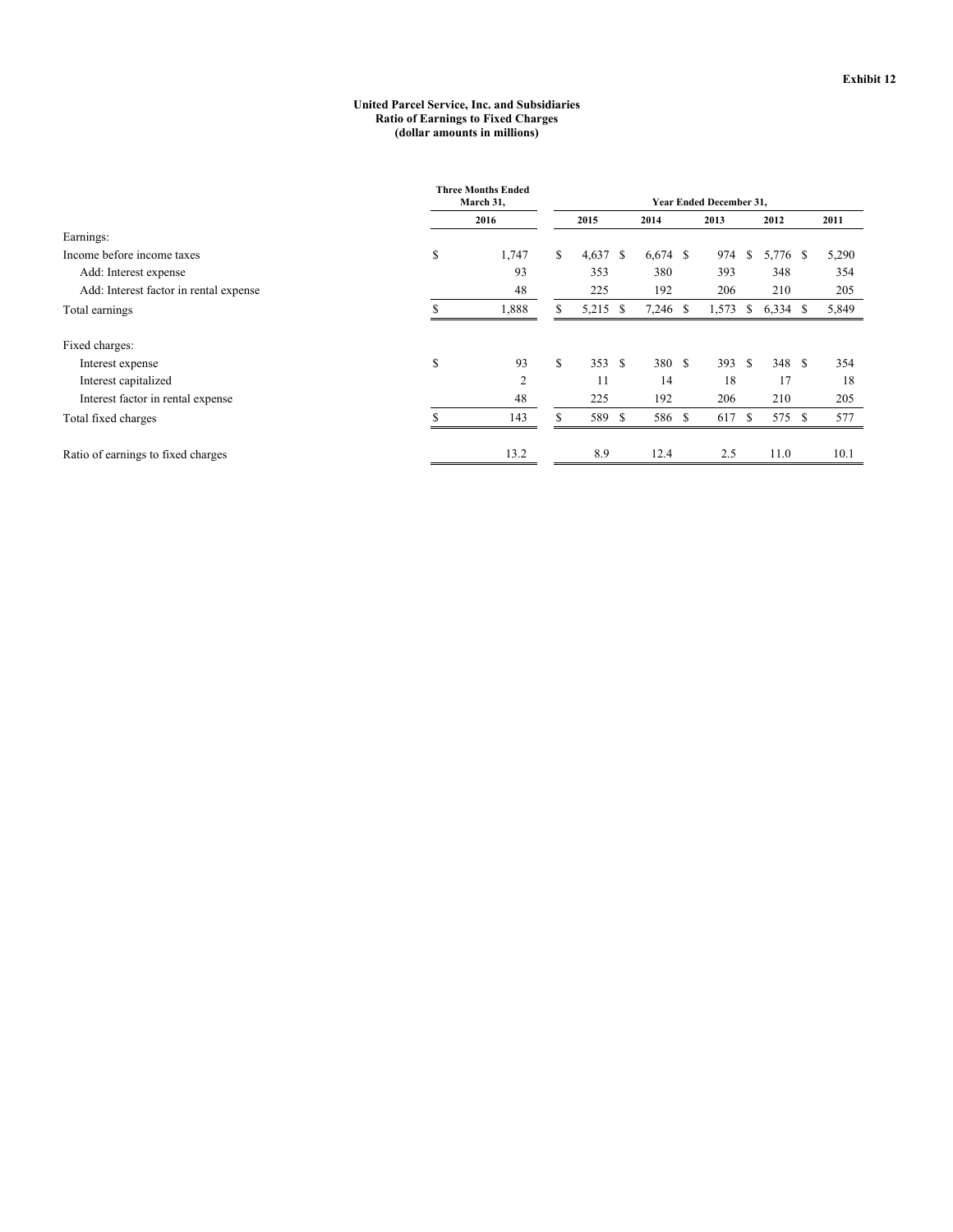# **CERTIFICATE OF CHIEF EXECUTIVE OFFICER**

### I, David P. Abney, certify that:

- 1. I have reviewed this quarterly report on Form 10-Q of United Parcel Service, Inc.;
- 2. Based on my knowledge, this report does not contain any untrue statement of a material fact or omit to state a material fact necessary to make the statements made, in light of the circumstances under which such statements were made, not misleading with respect to the period covered by this report;
- 3. Based on my knowledge, the financial statements, and other financial information included in this report, fairly present in all material respects the financial condition, results of operations and cash flows of the registrant as of, and for, the periods presented in this report;
- 4. The registrant's other certifying officer(s) and I are responsible for establishing and maintaining disclosure controls and procedures (as defined in Exchange Act Rules 13a-15(e) and 15d-15(e)) and internal control over financial reporting (as defined in Exchange Act Rules 13a-15(f) and 15d-15(f)) for the registrant and have:
	- a. Designed such disclosure controls and procedures, or caused such disclosure controls and procedures to be designed under our supervision, to ensure that material information relating to the registrant, including its consolidated subsidiaries, is made known to us by others within those entities, particularly during the period in which this report is being prepared;
	- b. Designed such internal control over financial reporting, or caused such internal control over financial reporting to be designed under our supervision, to provide reasonable assurance regarding the reliability of financial reporting and the preparation of financial statements for external purposes in accordance with generally accepted accounting principles;
	- c. Evaluated the effectiveness of the registrant's disclosure controls and procedures and presented in this report our conclusions about the effectiveness of disclosure controls and procedures, as of the end of the period covered by this report based on such evaluation; and
	- d. Disclosed in this report any change in the registrant's internal control over financial reporting that occurred during the registrant's most recent fiscal quarter (the registrant's fourth fiscal quarter in the case of an annual report) that has materially affected, or is reasonably likely to materially affect, the registrant's internal control over financial reporting; and
- 5. The registrant's other certifying officer(s) and I have disclosed, based on our most recent evaluation of internal control over financial reporting, to the registrant's auditors and the audit committee of the registrant's board of directors (or persons performing the equivalent functions):
	- a. All significant deficiencies and material weaknesses in the design or operation of internal control over financial reporting which are reasonably likely to adversely affect the registrant's ability to record, process, summarize and report financial information; and
	- b. Any fraud, whether or not material, that involves management or other employees who have a significant role in the registrant's internal control over financial reporting.

/S/ DAVID P. ABNEY

**David P. Abney Chairman and Chief Executive Officer**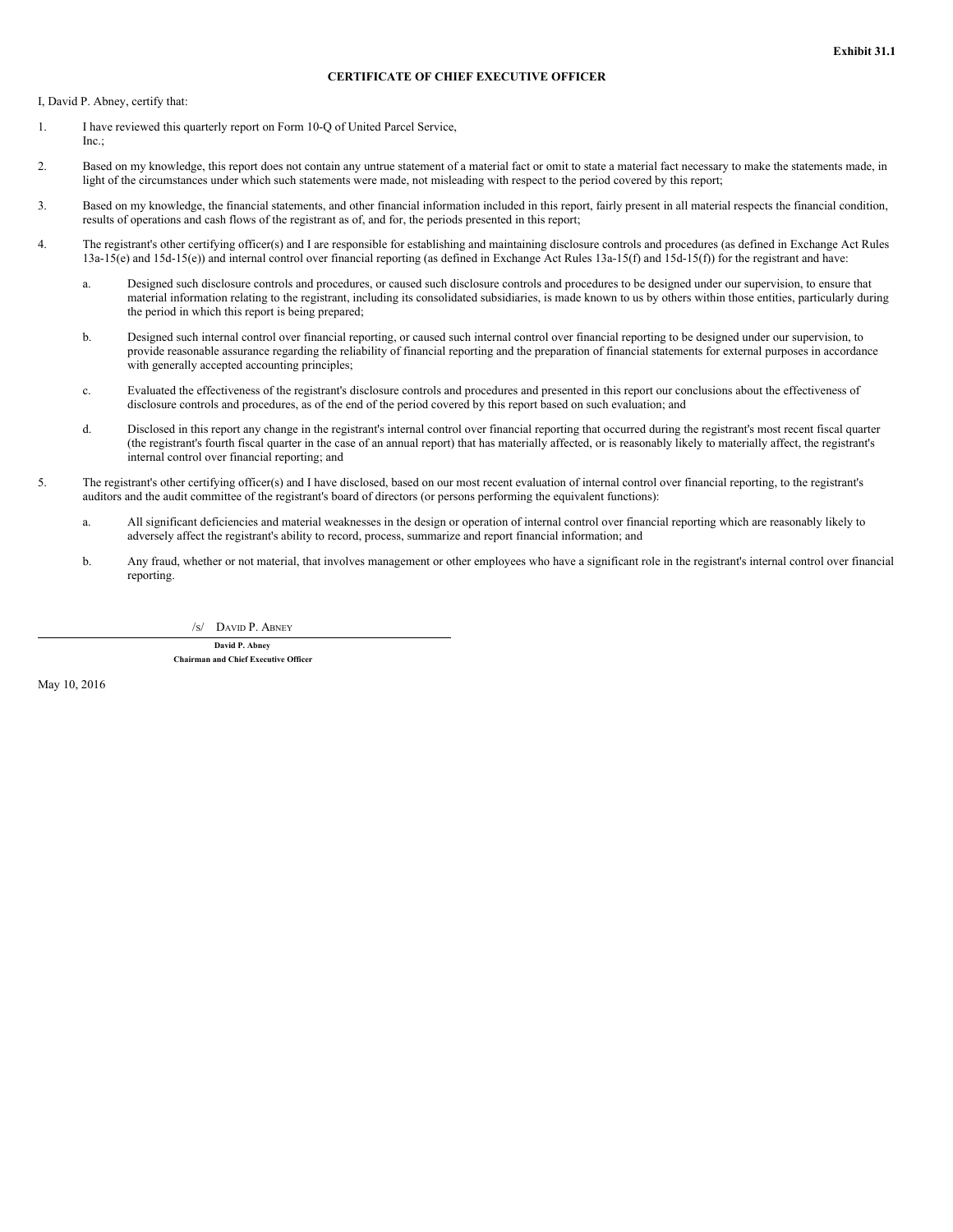# **CERTIFICATE OF CHIEF FINANCIAL OFFICER**

I, Richard N. Peretz, certify that:

- 1. I have reviewed this quarterly report on Form 10-Q of United Parcel Service, Inc.;
- 2. Based on my knowledge, this report does not contain any untrue statement of a material fact or omit to state a material fact necessary to make the statements made, in light of the circumstances under which such statements were made, not misleading with respect to the period covered by this report;
- 3. Based on my knowledge, the financial statements, and other financial information included in this report, fairly present in all material respects the financial condition, results of operations and cash flows of the registrant as of, and for, the periods presented in this report;
- 4. The registrant's other certifying officer(s) and I are responsible for establishing and maintaining disclosure controls and procedures (as defined in Exchange Act Rules 13a-15(e) and 15d-15(e)) and internal control over financial reporting (as defined in Exchange Act Rules 13a-15(f) and 15d-15(f)) for the registrant and have:
	- a. Designed such disclosure controls and procedures, or caused such disclosure controls and procedures to be designed under our supervision, to ensure that material information relating to the registrant, including its consolidated subsidiaries, is made known to us by others within those entities, particularly during the period in which this report is being prepared;
	- b. Designed such internal control over financial reporting, or caused such internal control over financial reporting to be designed under our supervision, to provide reasonable assurance regarding the reliability of financial reporting and the preparation of financial statements for external purposes in accordance with generally accepted accounting principles;
	- c. Evaluated the effectiveness of the registrant's disclosure controls and procedures and presented in this report our conclusions about the effectiveness of disclosure controls and procedures, as of the end of the period covered by this report based on such evaluation; and
	- d. Disclosed in this report any change in the registrant's internal control over financial reporting that occurred during the registrant's most recent fiscal quarter (the registrant's fourth fiscal quarter in the case of an annual report) that has materially affected, or is reasonably likely to materially affect, the registrant's internal control over financial reporting; and
- 5. The registrant's other certifying officer(s) and I have disclosed, based on our most recent evaluation of internal control over financial reporting, to the registrant's auditors and the audit committee of the registrant's board of directors (or persons performing the equivalent functions):
	- a. All significant deficiencies and material weaknesses in the design or operation of internal control over financial reporting which are reasonably likely to adversely affect the registrant's ability to record, process, summarize and report financial information; and
	- b. Any fraud, whether or not material, that involves management or other employees who have a significant role in the registrant's internal control over financial reporting.

/S/ RICHARD N. PERETZ

**Richard N. Peretz Senior Vice President, Chief Financial Officer and Treasurer**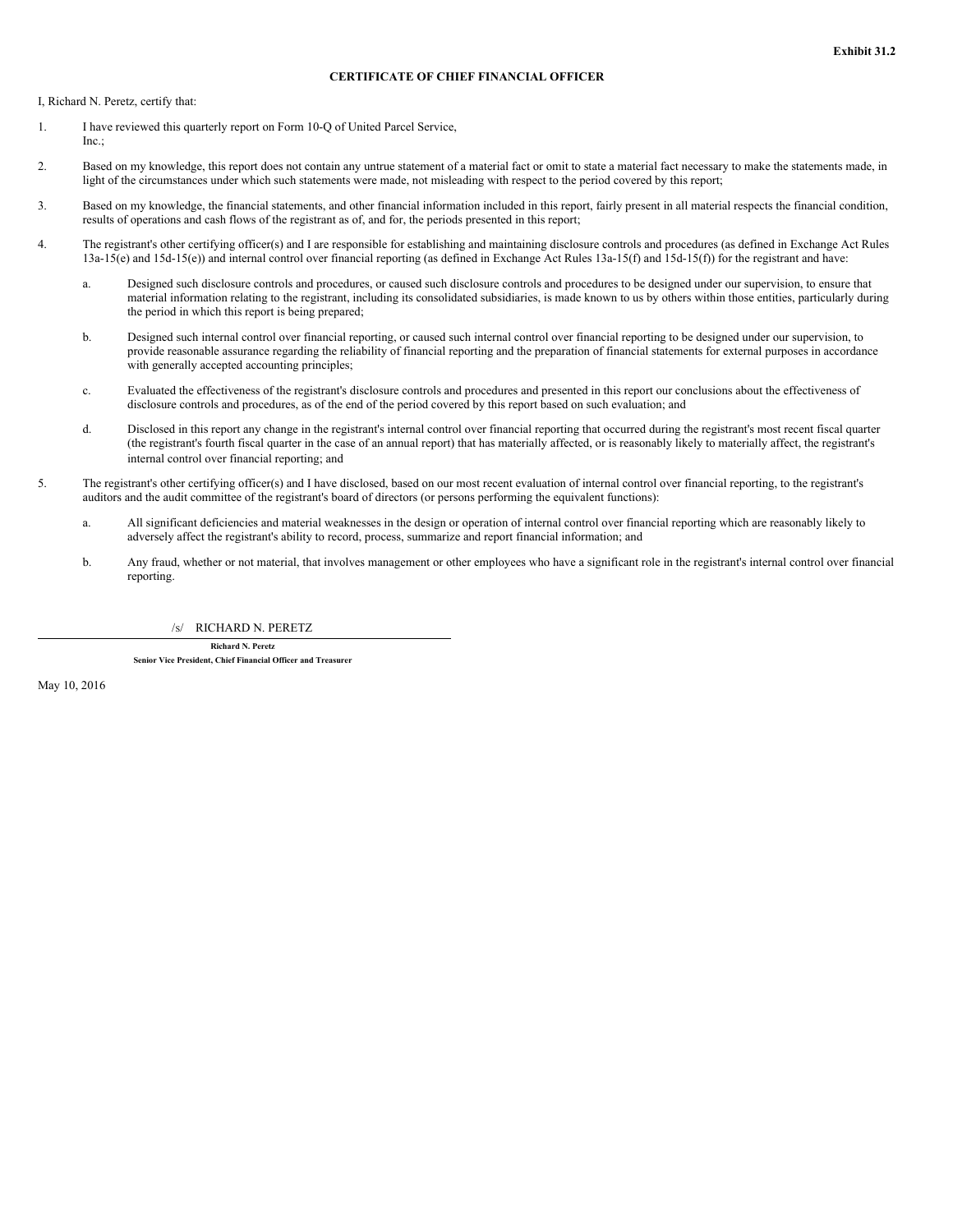# **CERTIFICATION PURSUANT TO 18 U.S.C. SECTION 1350, AS ADOPTED PURSUANT TO SECTION 906 OF THE SARBANES-OXLEY ACT OF 2002**

Pursuant to Section 906 of the Sarbanes-Oxley Act of 2002 and in connection with the Quarterly Report on Form 10-Q of United Parcel Service, Inc. (the "Corporation") for the period ended March 31, 2016, as filed with the Securities and Exchange Commission on the date hereof (the "Report"), the undersigned, the Chairman and Chief Executive Officer of the Corporation, certifies that:

- (1) The Report fully complies with the requirements of Section 13(a) or 15(d) of the Securities Exchange Act of 1934; and
- (2) The information contained in the Report fairly presents, in all material respects, the financial condition and results of operations of the Corporation.

/S/ DAVID P. ABNEY

**David P. Abney Chairman and Chief Executive Officer**